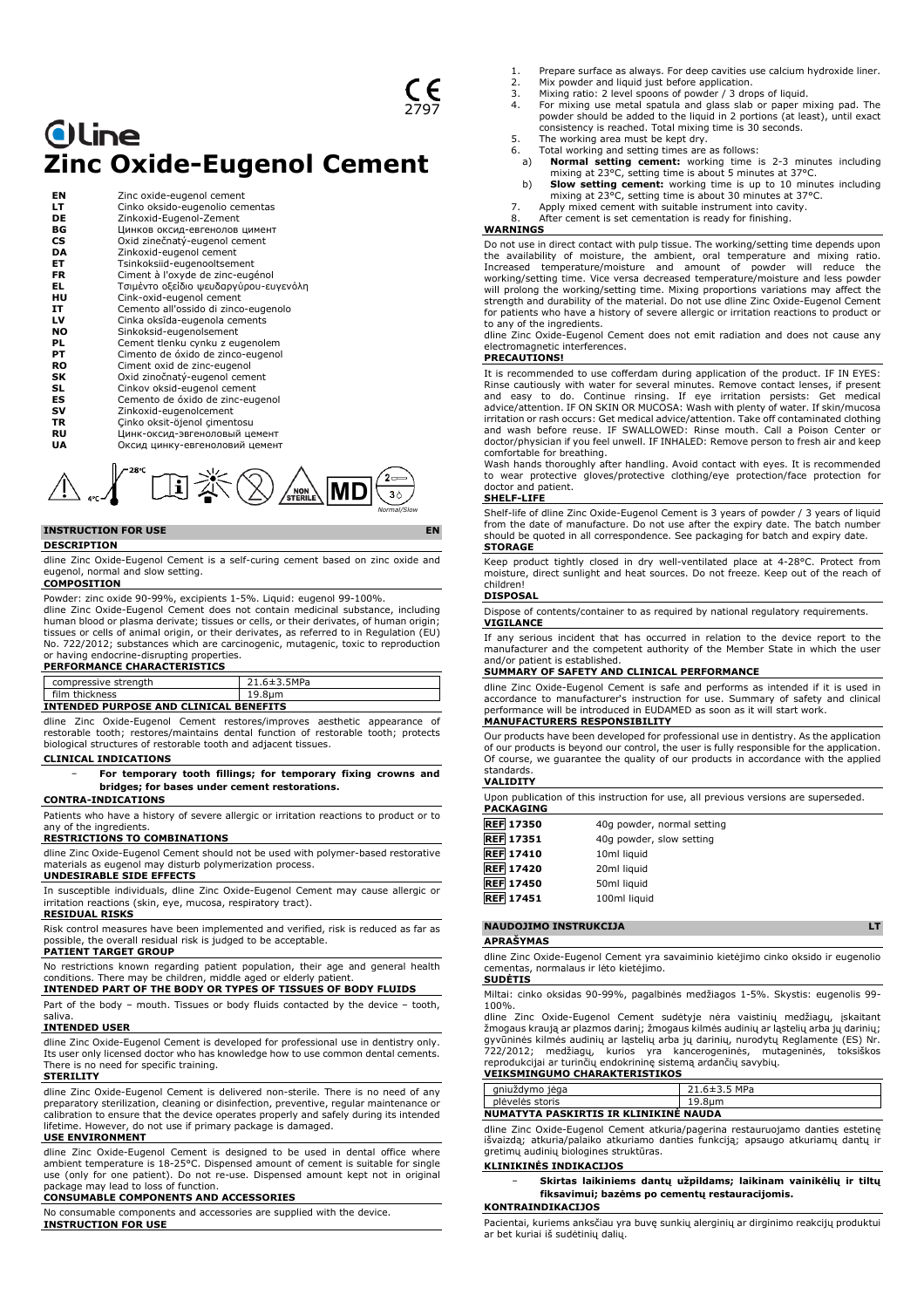#### **APRIBOJIMAI DERINIAMS**

dline Zinc Oxide-Eugenol Cement neturėtų būti naudojamas su polimerų pagrindu pagamintomis medžiagomis, nes eugenolis gali sutrikdyti polimerizacijos procesą. **NEPAGEIDAUJAMAS ŠALUTINIS POVEIKIS**

Jautriems žmonėms dline Zinc Oxide-Eugenol Cement gali sukelti dirginimą ar alergines reakcijas (odos, akių, gleivinės, kvėpavimo takų).

# **LIEKAMOJI RIZIKA**

Rizikos kontrolės priemonės buvo įgyvendintos ir patikrintos, rizika kiek įmanoma sumažinta, bendra likutinė rizika laikoma priimtina. **TIKSLINĖ PACIENTŲ GRUPĖ**

Nėra jokių apribojimų, susijusių su pacientų populiacija, jų amžiumi ir bendra<br>sveikatos bukle. Gali būti vaikų, vidutinio ar senyvo amžiaus pacientų.<br><mark>NUMATOMA KŪNO DALIS AR AUDINIŲ TIPAS AR KŪNO SKYSČIAI</mark>

Kūno dalis – burna. Audiniai ar kūno skysčiai su kuriais priemonė kontaktuoja – dantis, burnos gleivinė, seilės.

**NUMATYTAS NAUDOTOJAS** dline Zinc Oxide-Eugenol Cement yra sukurtas tik profesionaliam naudojimui odontologijoje. Naudotojas, tik licencijuotas gydytojas, kuris turi žinių kaip naudoti

#### įprastus odontologinius cementus. Specialių mokymų nereikia. **STERILUMAS**

dline Zinc Oxide-Eugenol Cement tiekiamas nesterilus. Norint užtikrinti, kad prietaisas tinkamai ir saugiai veiktų per numatytą tarnavimo laiką, nereikia jokio<br>paruošiamojo sterilizavimo, valymo ar dezinfekavimo, prevencinės, reguliarios<br>priežiūros ar kalibravimo. Tačiau nenaudokite, jei pažei

# **NAUDOJIMO APLINKA**

dline Zinc Oxide-Eugenol Cement suprojektuotas naudoti odontologijos kabinete, kur aplinkos temperatūra 18-25°C. Sumaišytas cemento kiekis tinka vienam naudojimui (tik vienam pacientui). Nenaudokite pakartotinai. Sumaišytas kiekis, laikomas ne originalioje pakuotėje, gali prarasti atliekamą funkciją.

# **SUNAUDOJAMIEJI KOMPONENTAI IR AKSESUARAI**

Su priemone sunaudojamieji komponentai ir priedai netiekiami.

#### **NAUDOJIMO INSTRUKCIJA**

- 1. Paruoškite paviršių įprastu būdu. Giliose ertmėse naudokite kalcio hidroksido pamušalą.
- 
- 2. Maišykite miltelius ir skystį prieš pat naudojimą. 3. Maišymo santykis: 2 nubraukti šaukšteliai miltelių / 3 lašai skysčio.
- 4. Maišymui naudokite metalinę lopetėlę ir stiklinį ar popierinį maišymo padėkliuką. Padalinkite miltelius mažiausiai į dvi dalis ir maišykite su skysčiu palaipsniui, kol pasieksite reikiamą konsistenciją. Visas maišymo laikas 30 sekundžių. 5. Darbinis paviršius turi būti sausas.
- 
- 6. Darbo ir kietėjimo laikai:<br>a) **Normalaus kietėji** 
	- a) **Normalaus kietėjimo cementas:** darbo laikas 2-3 minutės, įskaitant maišymą 23°C temperatūroje, kietėjimo laikas apie 5 minutes 37°C temperatūroje.
	- b) **Lėto kietėjimo cementas:** darbo laikas iki 10 minučių įskaitant maišymą 23°C temperatūroje, kietėjimo laikas yra apie 30 minučių 37°C temperatūroje.
- 7. Tinkamu instrumentu aplikuokite sumaišytą cementą į ertmę.<br>8. Cementui sukietėjus baikite restauracija. Cementui sukietėjus baikite restauraciją.

#### **ĮSPĖJIMAI**

Neturi būti naudojamas tiesiogiai ant pulpos. Darbo/kietėjimo laikas priklauso nuo<br>drėgmės, aplinkos, burnos temperatūros ir maišymo santykio. Aukštesnė<br>temperatūra/drėgmė, didesnis miltelių kiekis trumpina dar Žemesnė temperatūra/drėgmė, mažesnis miltelių kiekis ilgina darbo/kietėjimo laiką. Maišymo proporcijų kitimas gali turėti įtakos medžiagos stiprumui ir patvarumui.<br>Nenaudokite dline Zinc Oxide-Eugenol Cement pacientams, kuriems anksčiau yra<br>buvę sunkių alerginių ar dirginimo reakcijų produktui ar bet kur dline Zinc Oxide-Eugenol Cement neskleidžia radiacijos ir nesukelia jokių elektromagnetinių trukdžių.

# **ATSARGUMO PRIEMONĖS**

Produkto aplikavimo metu rekomenduojama naudoti koferdamą. PATEKUS Į AKIS: Kelias minutes atsargiai plauti vandeniu. Išimti kontaktinius lęšius, jeigu jie yra ir jeigu lengvai galima tai padaryti. Toliau plauti akis. Kaip galima greičiau kreiptis į<br>gydytoją. PATEKUS ANT ODOS AR GLEIVINĖS: plauti dideliu vandens kiekiu. Jeigu<br>sudirginama oda/gleivinė arba ją išberia: kreiptis į gydy gydytoją. ĮKVĖPUS: išnešti nukentėjusįjį į gryną orą; jam būtina patogi padėtis, leidžianti laisvai kvėpuoti.

Po naudojimo kruopščiai nusiplauti rankas. Vengti patekimo į akis. Rekomenduojame mūvėti apsaugines pirštines, dėvėti apsauginius drabužius, naudoti akių (veido) apsaugos priemones gydytojui ir pacientui.

## **GALIOJIMO LAIKAS**

dline Zinc Oxide-Eugenol Cement galiojimo laikas yra 3 metai milteliams / 3 metai skysčiui nuo pagaminimo datos. Nenaudoti produkto pasibaigus jo galiojimo terminui. Partijos numeris turėtų būti nurodytas visoje korespondencijoje. Galiojimo terminą, pos numeį žr. ant pakuotės.

#### **LAIKYMAS**

Laikyti produktą sandariai uždarytą, sausoje, gerai vėdinamoje vietoje esant 4-28°C temperatūrai. Saugoti nuo drėgmės, tiesioginių saulės spindulių, uždegimo šaltinių. Produkto neužšaldyti. Laikyti vaikams nepasiekiamoje vietoje! **ŠALINIMAS**

Turinį/talpyklą išpilti (išmesti) pagal nacionalinius reikalavimus.

# **BUDRUMAS**

Jei įvyko kokių nors rimtų incidentų, susijusių su priemone, praneškite gamintojui ir tos valstybės narės, kurioje naudotojas ir (arba) pacientas yra įsisteigęs / įsikūręs, kompetentingai institucijai. **SAUGOS IR KLINIKINIO VEIKSMINGUMO SANTRAUKA**

dline Zinc Oxide-Eugenol Cement yra saugus ir veikia taip, kaip numatyta jei yra<br>naudojamas - pagal - gamintojo - naudojimo - instrukciją. - Saugos - ir - klinikinio<br>veiksmingumo atasakitą bus galima rasti EUDAMED duomenų veikti.

#### **GAMINTOJO ATSAKOMYBĖ**

Mūsų produktai sukurti profesionaliam naudojimui. Mes negalime kontroliuoti kaip mūsų produktai naudojami, todėl už tinkamą jų panaudojimą atsako vartotojas. Žinoma, mes užtikriname, produktų kokybės atitiktį galiojantiems standartams.

#### **GALIOJIMAS**

Paskelbus naują instrukcijos versiją, prieš tai buvusios versijos nebegalioja.

| PAKUOTE          |                                    |  |
|------------------|------------------------------------|--|
| <b>REF 17350</b> | 40q milteliai, normalaus kietėjimo |  |
| <b>REF 17351</b> | 40q milteliai, lėto kietėjimo      |  |
| <b>REF 17410</b> | 10ml skystis                       |  |
| <b>REF</b> 17420 | 20ml skystis                       |  |
| <b>REF 17450</b> | 50ml skystis                       |  |
| <b>REF</b> 17451 | 100ml skystis                      |  |

## **ANTEITUNG ZUR VERWENDUNG DE**

**BESCHREIBUNG**

dline Zinc Oxide-Eugenol Cement ist ein selbsthärtender Zement auf Basis von

Zinkoxid und Eugenol, normal und langsam abbindend.

# **ZUSAMMENSETZUNG**

Pulver: Zinkoxid 90-99%, Hilfsstoffe 1-5%. Flüssigkeit: Eugenol 99-100%. dline Zinc Oxide-Eugenol Cement enthält keine medizinische Substanz, einschließlich

Derivate aus menschlichem Blut oder Plasma; Gewebe oder Zellen oder deren Derivate menschlichen Ursprungs; Gewebe oder Zellen tierischen Ursprungs oder<br>deren Derivate gemäß der Verordnung (EU) Nr. 722/2012; Stoffe, die krebserregend,<br>erbgutverändernd, fortpflanzungsgefährdend oder mit endokri behaftet sind.

# **LEISTUNGSMERKMALE**

| <b>Druckfestigkeit</b> | 21.6±3.5 MPa                                                |
|------------------------|-------------------------------------------------------------|
| foliendicke            | 19.8um                                                      |
|                        | VERWENDUNGSZWECK UND KLINISCHER NUTZEN Verwendungszweck und |
| klinischer Nutzen      |                                                             |

dline Zinc Oxide-Eugenol Cement stellt das ästhetische Erscheinungsbild des restaurierbaren Zahns wieder her/verbessert es; stellt die Zahnfunktion des restaurierbaren Zahns wieder her/erhält sie; schützt die biologischen Strukturen des restaurierbaren Zahns und des angrenzenden Gewebes.

#### **KLINISCHE INDIKATIONEN**

− **Für provisorische Zahnfüllungen; zur provisorischen Befestigung von Kronen und Brücken; für Basen unter Zementrestaurationen.**

## **KONTRAINDIKATIONEN**

Patienten, die in der Vergangenheit schwerwiegende allergische Reaktionen oder Irritationen auf das Produkt oder einen der Inhaltsstoffe gezeigt haben. **BESCHRÄNKUNGEN FÜR KOMBINATIONEN**

dline Zinc Oxide-Eugenol Cement sollte nicht mit Restaurationsmaterialien auf Polymerbasis verwendet werden, da Eugenol den Polymerisationsprozess stören kann.

#### **UNERWÜNSCHTE NEBENEFFEKTE**

Bei empfindlichen Personen kann dline Zinc Oxide-Eugenol Cement allergische oder reizende Reaktionen hervorrufen (Haut, Auge, Schleimhäute, Atemwege). **VERBLEIBENDE RISIKEN**

Risikokontrollmaßnahmen wurden implementiert und verifiziert, das Risiko ist so weit wie möglich reduziert, das Gesamtrestrisiko wird als akzeptabel beurteilt.

#### **PATIENTEN-ZIELGRUPPE**

Keine Einschränkungen hinsichtlich der Patientenpopulation, ihres Alters und ihres allgemeinen Gesundheitszustands bekannt. Es können Kinder, Patienten mittleren Alters oder ältere Menschen sein.<br>
VORGESEHENE KÖRPERT

#### **VORGESEHENE KÖRPERTEILE ODER GEWEBETYPEN VON KÖRPERFLÜSSIGKEITEN**

Teil des Körpers - Mund. Gewebe oder Körperflüssigkeiten, die mit dem Gerät in Berührung kommen - Zahn, Speichel.

# **BEABSICHTIGTER BENUTZER**

dline Zinc Oxide-Eugenol Cement ist nur für den professionellen Einsatz in der Zahnmedizin entwickelt worden. Der Anwender ist nur ein lizenzierter Arzt, der weiß, wie man gängige Zemente. Es besteht keine Notwendigkeit für eine spezielle Schulung.

# **STERILITÄT**

dline Zinc Oxide-Eugenol Cement wird unsteril geliefert. Es ist keine vorbereitende Sterilisation, Reinigung oder Desinfektion, keine vorbeugende, regelmäßige Wartung oder Kalibrierung erforderlich, um sicherzustellen, dass das Gerät während seiner vorgesehenen Lebensdauer ordnungsgemäß und sicher funktioniert. Verwenden Sie es jedoch nicht, wenn die Primärverpackung beschädigt ist.

#### **UMGEBUNG VERWENDEN**

dline Zinc Oxide-Eugenol Cement ist für die Verwendung in der Zahnarztpraxis bei<br>einer Umgebungstemperatur von 18-25 °C vorgesehen. Die abgegebene Menge an<br>Zement ist für den einmaligen Gebrauch geeignet (nur für einen Pat wiederverwenden. Nicht in der Originalverpackung aufbewahrte Dosiermenge kann zu Funktionsverlusten führen.

#### **VERBRAUCHSKOMPONENTEN UND ZUBEHÖR**

Mit dem Gerät werden keine verbrauchbaren Komponenten und kein Zubehör mitgeliefer

- **ANTEITUNG ZUR VERWENDUNG**
	- 1. Bereiten Sie die Oberfläche wie immer vor. Bei tiefen Kavernen verwenden Sie Calciumhydroxid-Liner.
	- 2. Mischen Sie Pulver und Flüssigkeit erst kurz vor der Anwendung.<br>3. Mischungsverhältnis: 2 gestrichene Löffel Pulver / 3 Tropfen Flüs
	- 3. Mischungsverhältnis: 2 gestrichene Löffel Pulver / 3 Tropfen Flüssigkeit. 4. Verwenden Sie zum Mischen einen Metallspatel und eine Glasplatte oder einen Papiermischblock. Das Pulver sollte in 2 Portionen (mindestens) in die Flüssigkeit gegeben werden, bis die genaue Konsistenz erreicht ist. Die gesamte Mischzeit beträgt 30 Sekunden.
	- 5. Der Arbeitsbereich muss trocken gehalten werden.
	-
	- 6. Die Gesamtverarbeitungs- und Abbindezeiten sind wie folgt:<br>a) **Normal abbindender Zement:** Die Verarbeitungszeit<br>beträgt 2-3 Minuten einschließlich Mischen bei 23°C, die<br>Abbindezeit beträgt etwa 5 Minuten bei 37°C.
		- b) **Langsam abbindender Zement:** Die Verarbeitungszeit beträgt bis zu 10 Minuten einschließlich Mischen bei 23°C, die Abbindezeit beträgt etwa 30 Minuten bei 37°C.
	- 7. Tragen Sie den angemischten Zement mit einem geeigneten Instrument in die Kaverne auf.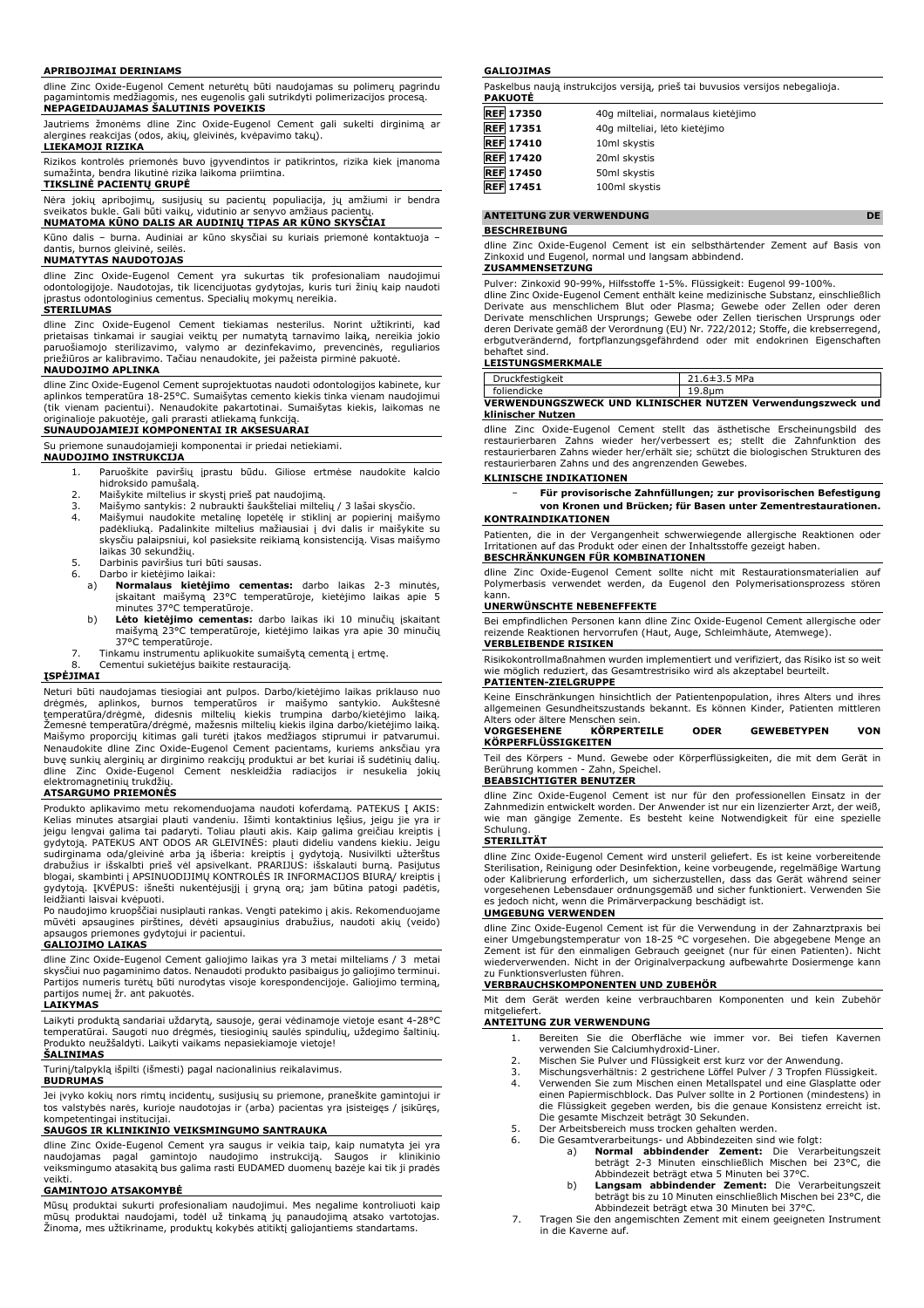8. Nachdem der Zement abgebunden hat, ist die Zementierung bereit für die Endbearbeitung.

## **WARNUNGEN**

Nicht in direktem Kontakt mit Zellstoffgewebe verwenden. Die Verarbeitungs- /Härtungszeit ist abhängig von der Verfügbarkeit von Feuchtigkeit, der Umgebungsund Mundtemperatur sowie dem Mischungsverhältnis. Erhöhte<br>Temperatur/Feuchtigkeit und Menge des Pulvers verkürzen die Verarbeitungs-<br>/Härtungszeit. Umgekehrt verlängern geringere Temperatur/Feuchtigkeit und<br>weniger Pulver Mischungsverhältnis können die Festigkeit und Haltbarkeit des Materials beeinflussen. Verwenden Sie dline Zinc Oxide-Eugenol Cement nicht bei Patienten, bei denen es in der Vergangenheit zu schweren allergischen Reaktionen oder Reizungen auf das Produkt oder einen der Inhaltsstoffe gekommen ist. dline Zinc Oxide-Eugenol Cement sendet keine Strahlung aus und verursacht keine elektromagnetischen Störungen.

# **VORSICHTSMAßNAHMEN**

Es wird empfohlen, während der Anwendung des Produkts einen Kofferdamm zu verwenden. WENN IM AUGE: Spülen Sie einige Minuten lang vorsichtig mit Wasser. Entfernen Sie die Kontaktlinsen, falls vorhanden und leicht zu bewerkstelligen. Spülen Sie weiter. Wenn die Augenreizung anhält: Ärztlichen Rat einholen/ärztliche Hilfe in Anspruch nehmen. WENN AUF HAUT ODER SCHLEIMHAUT: Waschen Sie mit reichlich Wasser. Wenn Haut-/Schleimhautreizungen oder Ausschlag auftreten: Holen Sie sich<br>ärztlichen Rat/ärztliche Hilfe. Kontaminierte Kleidung ausziehen und vor der<br>Wiederverwendung waschen. WENN GESCHLUCKST: Spülen Sie d Sie eine Giftnotrufzentrale oder einen Arzt an, wenn Sie sich unwohl fühlen. WENN INHALIERT: Bringen Sie die Person an die frische Luft und halten Sie sie zum Atmen bequem. Waschen Sie sich nach der Handhabung gründlich die Hände. Nur in einem gut belüfteten Bereich verwenden. Es wird empfohlen, Schutzhandschuhe /Schutzkleidung /Augenschutz /Gesichtsschutz für Arzt und Patient zu tragen. **HALTBARKEITSDAUER**

Die Haltbarkeit des Produkts beträgt 3 Jahre bei Pulver / 3 Jahre bei Flüssigkeit ab dem Herstellungsdatum. Verwenden Sie es nicht nach Ablauf des Verfallsdatums. Die Chargennummer sollte in jeder Korrespondenz angegeben werden. Siehe Verpackung für Charge und Verfallsdatum.

#### **LAGERUNG**

Bewahren Sie das Produkt dicht verschlossen an einem trockenen, gut belüfteten Ort bei 4-28°C auf. Schützen Sie das Produkt vor feuchtigkeit, direkter Sonneneinstrahlung und Wärmequellen. Nicht einfrieren. Außerhalb der Reichweite von Kindern aufbewahren!

#### **ENTSORGUNG**

Entsorgen Sie den Inhalt/Behälter gemäß den nationalen behördlichen Vorschriften. **WACHSAMKEIT**

Wenn ein schwerwiegender Zwischenfall im Zusammenhang mit dem Produkt aufgetreten ist, melden Sie dies dem Hersteller und der zuständigen Behörde des Mitgliedstaats, in dem der Anwender und/oder Patient niedergelassen ist.

# **ZUSAMMENFASSUNG DER SICHERHEIT UND KLINISCHEN LEISTUNG**

dline Zinc Oxide-Eugenol Cement ist sicher und verhält sich wie vorgesehen, wenn es gemäß der Gebrauchsanweisung des Herstellers verwendet wird. Die Zusammenfassung der Sicherheit und der klinischen Leistung wird in EUDAMED eingeführt, sobald es seine Arbeit aufnimmt.

#### **VERANTWORTUNG DES HERSTELLERS**

Unsere Produkte sind für den professionellen Einsatz in der Zahnmedizin entwickelt worden. Da die Anwendung unserer Produkte außerhalb unserer Kontrolle liegt, ist der Anwender für die Anwendung voll verantwortlich. Selbstverständlich garantieren wir die Qualität unserer Produkte gemäß den angewandten Normen.

#### **GÜLTIGKEIT**

Mit Erscheinen dieser Gebrauchsanweisung werden alle vorherigen Versionen ungültig. **VERPACKUNG**

| $\sim$ - $\sim$ - $\sim$ $\sim$ $\sim$ |                               |
|----------------------------------------|-------------------------------|
| <b>REF 17350</b>                       | 40g Pulver, normal abbindend  |
| <b>REF</b> 17351                       | 40g Pulver, langsam abbindend |
| <b>REF</b> 17410                       | 10ml Flüssigkeit              |
| <b>REF</b> 17420                       | 20ml Flüssigkeit              |
| <b>REF</b> 17450                       | 50ml Flüssigkeit              |
| <b>REF</b> 17451                       | 100ml Flüssigkeit             |
|                                        |                               |

# **ИНСТРУКЦИЯ ЗА УПОТРЕБА BG**

**ОПИСАНИЕ**

dline Zinc Oxide-Eugenol Cement е самовтвърдяващ се цимент на основата на цинков оксид и евгенол, нормално и бавно втвърдяване.

#### **СЪСТАВ**

Прах: цинков оксид 90-99%, помощни вещества 1-5%. Течност: евгенол 99- 100%.

dline Zinc Oxide-Eugenol Cement не съдържа лекарствено вещество, включително производни на човешка кръв или плазма; тъкани или клетки, или техни производни от човешки произход; тъкани или клетки от животински произход или техни производни, както е посочено в Регламент (ЕС) № 722/2012; вещества, които са канцерогенни, мутагенни, токсични за възпроизводство или са с разрушаващи ендокринната система свойства.

# **ХАРАКТЕРИСТИКИ НА РАБОТА**

|                                 | съпротивление на натиск | $21.6 \pm 3.5$ MPa |
|---------------------------------|-------------------------|--------------------|
|                                 | дебелина на филма       | 19.8um             |
| ПРЕДНАЗНАЧЕНИЕ И КЛИНИЧНИ ПОЛЗИ |                         |                    |

dline Zinc Oxide-Eugenol Cement възстановява / подобрява естетическия вид на възстановения зъб; възстановява / поддържа зъбната функция на възстановения зъб; защитава биологичните структури на възстановения зъб и тъканите наоколо.

#### **КЛИНИЧНИ ПОКАЗАНИЯ**

− **За временни пломби за зъби; за временно фиксиране на корони и мостове; за основи под циментови реставрации.**

**ПРОТИВОПОКАЗАНИЯ**

Пациенти, които имат история на тежки алергични или възпалителни реакции към продукта или към някоя от съставките му.

**ОГРАНИЧЕНИЯ ЗА КОМБИНАЦИИ**

dline Zinc Oxide-Eugenol Cement не трябва да се използва с възстановителни материали на полимерна основа, защото евгенолът може да наруши процеса на полимеризация.

#### **НЕЖЕЛАНИ СТРАНИЧНИ ЕФЕКТИ**

При чувствителни лица продуктът може да причини алергични или възпалителни реакции (на кожата, очите, лигавицата, дихателните пътища). **ОСТАТЪЧНИ РИСКОВЕ**

Мерките за контрол на риска са приложени и проверени, рискът е намален, колкото е възможно, цялостният остатъчен риск се счита за допустим. **ЦЕЛЕВА ГРУПА НА ПАЦИЕНТИТЕ**

#### Не са известни ограничения по отношение на нациалността на пациентите, тяхната възраст и общо здравословно състояние. Те могат да са деца, пациенти на средна възраст или пациенти на възраст.

**ПРЕДВИДЕНА ЧАСТ НА ТЯЛОТО ИЛИ ВИДОВЕ ТЪКАНИ ИЛИ ТЕЛЕСНИ ТЕЧНОСТИ**

Част от тялото - уста. Тъкани или телесни течности, влизащи в контакт с устройството - зъб, устната лигавица, слюнка.

# **ЦЕЛЕВИ ПОТРЕБИТЕЛ**

dline Zinc Oxide-Eugenol Cement е разработен единствено за професионална употреба в стоматологията. Неговият потребител е лицензиран лекар, който има знания как да използва обичайни стоматологични цименти. Няма нужда от специално обучение

#### **СТЕРИЛИТЕТ**

Продуктът се доставя нестерилен. Няма нужда от предварителна стерилизация, почистване или дезинфекция, а от превантивна, редовна поддръжка или калибриране, за да се гарантира, че устройството работи правилно и безопасно през определения му живот. Не използвайте , ако първичната опаковка е

# повредена. **СРЕДА НА ИЗПОЛЗВАНЕ**

Продуктът е предназначен за използване в стоматологичен кабинет, където температурата на околната среда е 18-25 ° C. Разпределеното количество цимент е подходящо за еднократна употреба (само за един пациент). Не използвайте повторно. Излишното количество, съхранявано в оригинална опаковка, може да доведе до загуба на функцията му.

## **КОНСУМАТИВИ И АКСЕСОАРИ**

С устройството не се доставят консумативи и аксесоари. **ИНСТРУКЦИЯ ЗА УПОТРЕБА**

- - 1. Подгответе повърхността както винаги. За дълбоки кухини използвайте калциев хидроксид.
	- 2. Смесете пудрата и течността непосредствено преди нанасяне.<br>3. Съотношение на смесване: 2 равни лъжици пулра / 3 капки т
	- 3. Съотношение на смесване: 2 равни лъжици пудра / 3 капки течност. За смесване използвайте метална шпатула и стъклена плоча или хартиена подложка за смесване. Прахът трябва да се добави към течността на 2 порции (поне), докато се постигне точна консистенция. Цялостното време за смесване е 30 секунди.
	- 5. Работната зона трябва да се поддържа суха.
	- Цялостното време за работа и настройка са както следва:<br>а) Нормално втвърдяващ се цимент: работно
		- a) **Нормално втвърдяващ се цимент:** работното време е 2-3 минути, включително смесване при 23 ° C, времето за
		- втвърдяване е около 5 минути при 37 ° C. b) **Бавно втвърдяващ се цимент:** работното време е до 10 минути, включително смесване при 23 ° C, времето за втвърдяване е около 30 минути при 37 ° C.
	- 7. Нанесете смесен цимент с подходящ инструмент в кухината.
	- След втвърдяване на цимента процесът е готов за довършване.

# **ПРЕДУПРЕЖДЕНИЯ**

Да не се използва при директен контакт с пулпна тъкан. Времето за работа / настройка зависи от наличието на влага, околната среда, оралната температура и съотношението на смесване. Повишената температура / влага и количеството прах ще намалят времето за работа / втвърдяване. Обратно намалената температура / влага и по-малко прах ще удължат времето за работа / настройка. Промените в пропорциите на смесване могат да повлияят на здравината и издръжливостта на материала. Не използвайте продукта за пациенти, които имат история с тежки алергични или възпалителни реакции към продукта или към някоя от съставките на продукта. dline Zinc Oxide-Eugenol Cement не излъчва радиация и не води до електромагнитни смущения. **ПРЕДПАЗНИ МЕРКИ**

Препоръчва се използването на кофердам пи нанасянето на продукта. ПРИ ПОПАДАНЕ В ОЧИТЕ: Изплакнете внимателно с вода в продължение на няколко минути. Махнете си контактните лещи, ако имате такива и е лесно да го направите. Продължете да изплаквате. Ако раздразнението на очите<br>продължава: Потърсете медицински съвет / помощ. ПРИ ПОПАДАНЕ ВЪРХУ<br>КОЖАТА ИЛИ ЛИГАВИЦАТА: Измийте обилно с вода. Ако се появи дразнене на кожата / лигавицата или обрив: Потърсете медицински съвет / помощ. Свалете замърсеното облекло и изперете преди следващата употреб. ПРИ ПОГЛЪЩАНЕ: Изплакнете устата. Обадете се на Центъра по отрови или на лекар / терапевт, ако се чувствате зле. ПРИ ВДИШВАНЕ: Изведете лицето на чист въздух и го подпомагайте при дишане.

Измийте добре ръцете след работа. Използвайте само на добре проветриво място. Препоръчано носенето на защитни ръкавици / защитно облекло / предпазни средства за очи / защита на лицето за лекаря и пациента.

#### **СРОК НА ГОДНОСТ**

Срокът на годност на продукта е 3 години от датата на производство за праха / 3 години за течността. Не използвайте след срока на годност. Партидният номер трябва да бъде цитиран при всяка кореспонденция. Погледнете опаковката за партиден номер и срок на годност.

#### **СЪХРАНЕНИЕ**

Съхранявайте продукта добре затворен на сухо и добре проветриво място при 4- 28° C. Дръжте далеч от влага, пряка слънчева светлина и източници на топлина. Не замразявайте. Да се пази от деца!!

#### **ИЗХВЪРЛЯНЕ**

Изхвърлете съдържанието / контейнера според националните нормативни изисквания.

#### **БДИТЕЛНОСТ**

Ако възникне сериозен инцидент във връзка с устройството, съобщете това на производителя и на компетентния орган на държавата-членка, в която се намира потребителят и / или пациентът.

**РЕЗЮМЕ НА БЕЗОПАСНОСТТА И КЛИНИЧНИТЕ РЕЗУЛТАТИ**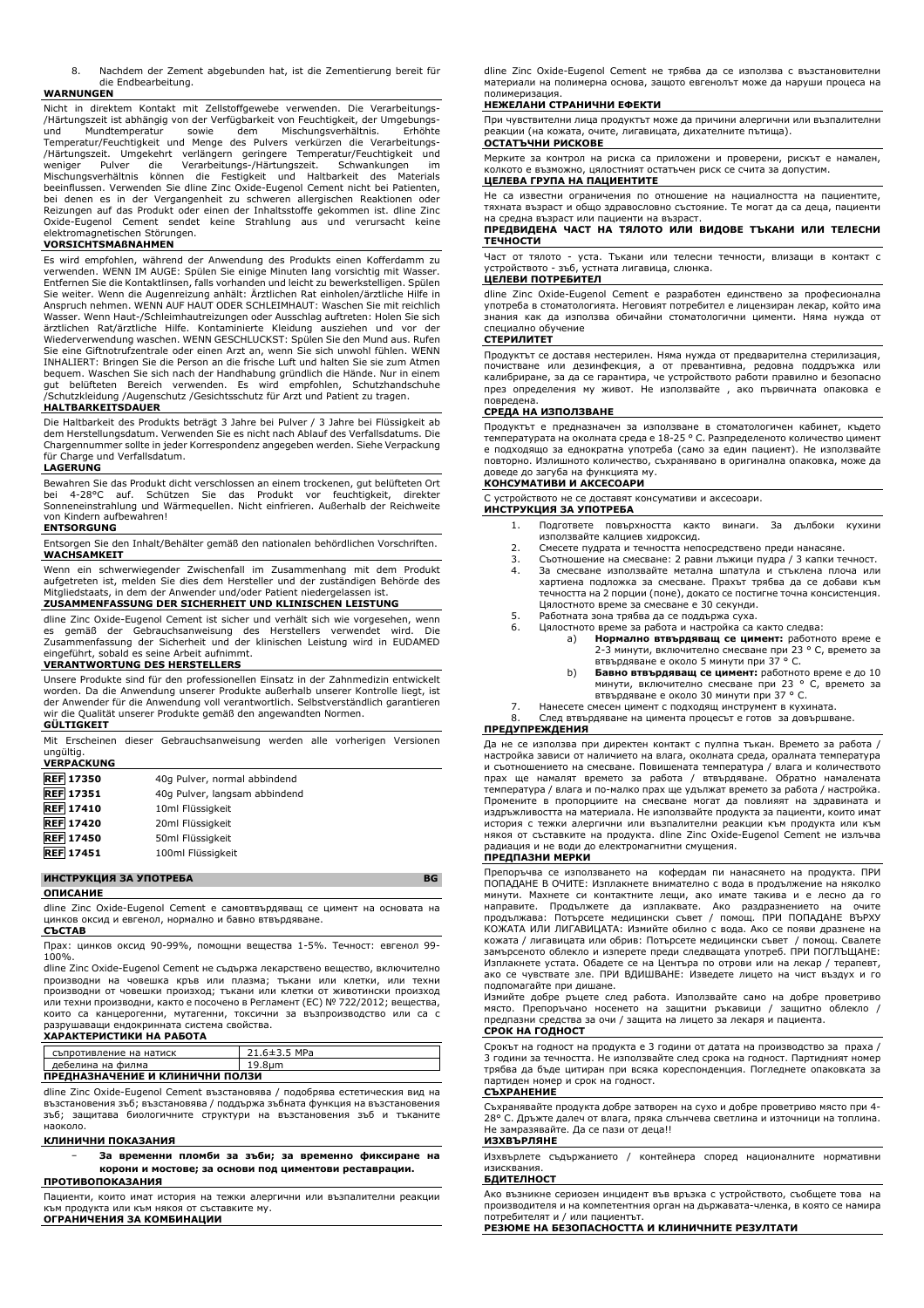dline Zinc Oxide-Eugenol Cement е безопасен и работи по предназначение, ако се използва в съответствие с инструкциите за употреба на производителя. Резюме на безопасността и клиничните показатели ще бъде представено в EUDAMED в момента, щом започне работа.

# **ОТГОВОРНОСТ НА ПРОИЗВОДИТЕЛИТЕ**

Продуктите ни са разработени за професионална употреба в стоматологията. Понеже приложението на нашите продукти е извън наш контрол, потребителят носи пълна отговорност за приложението на продукта. Разбира се, ние гарантираме за качеството на продуктите си в съответствие с приложимите стандарти.

#### **ВАЛИДНОСТ**

След публикуването на тази инструкция за употреба всички предишни версии се отменят.

| <b>ОПАКОВКА</b>  |                              |
|------------------|------------------------------|
| <b>REF 17350</b> | 40g прах, нормална настройка |
| <b>REF 17351</b> | 40g прах, бавна настройка    |
| <b>REF</b> 17410 | 10 мл течност                |
| <b>REF 17420</b> | 20 мл течност                |
| <b>REF 17450</b> | 50 мл течност                |
| <b>REF 17451</b> | 100 мл течност               |

## **NÁVOD K POUŽITÍ CS**

#### **POPIS**

dline Zinc Oxide-Eugenol Cement je samovolně tuhnoucí cement na bázi oxidu zinečnatého a eugenolu, normální a pomalé tuhnutí.

#### **SLOŽENÍ**

Prášek: oxid zinečnatý 90-99 %, pomocné látky 1-5 %. Kapalina: eugenol 99-100

%. dline Zinc Oxide-Eugenol Cement neobsahuje léčivé látky, včetně derivátů lidské krve nebo plazmy; tkáně nebo buňky nebo jejich deriváty lidského původu; tkáně nebo<br>buňky živočišného původu nebo jejich deriváty podle Nařízení (EU) č. 722/2012;<br>látky, které jsou karcinogenní, mutagenní, toxické pro repr vlastnosti narušující endokrinní systém. **VÝKONOVÉ CHARAKTERISTIKY**

| peynost y tlaku                  | $21.6 \pm 3.5$ MPa |  |
|----------------------------------|--------------------|--|
| tloušťka filmu                   | 19.8um             |  |
| ZAMÝŠLENÝ ÚČEL A KLINICKÉ VÝHODY |                    |  |

dline Zinc Oxide-Eugenol Cement obnovuje/zlepšuje estetický vzhled obnovitelného zubu; obnovuje/udržuje zubní funkci obnovitelného zubu; chrání biologické struktury obnovitelného zubu a sousedních tkání.

# **KLINICKÉ INDIKACE**

− **Pro dočasné vyplnění zubů; pro dočasné upevnění korunek a můstků; pro podklady pod cementové náhrady.**

#### **KONTRAINDIKACE**

Pacienti, kteří mají v anamnéze závažné alergické nebo podrážděné reakce na produkt nebo na kteroukoli složku přípravku. **Omezení kombinací**

dline Zinc Oxide-Eugenol Cement by neměl být používán s výplňovými materiály na bázi polymeru, protože eugenol může narušit proces polymerace.

# **NEŽÁDOUCÍ VEDLEJŠÍ ÚČINKY**

U citlivých jedinců může dline Zinc Oxide-Eugenol Cement způsobit alergické nebo dráždivé reakce (kůže, oči, sliznice, dýchací cesty).

# **ZBYTKOVÁ RIZIKA**

Byla implementována a ověřena opatření ke kontrole rizik, riziko je co nejvíce sníženo, celkové zbytkové riziko je považováno za přijatelné.

# **CÍLOVÁ SKUPINA PACIENTŮ**

Nejsou známa žádná omezení týkající se populace pacientů, jejich věku a celkového zdravotního stavu. Mohou to být i děti, pacienti středního věku nebo starší pacienti. **ZAMÝŠLENÁ ČÁST TĚLA NEBO TYPY TKÁNÍ TĚLESNÝCH TEKUTIN**

Část těla - ústa. Tkáně nebo tělesné tekutiny v kontaktu s přístrojem - zub, ústní sliznice, sliny.

#### **ZAMÝŠLENÝ UŽIVATEL**

dline Zinc Oxide-Eugenol Cement je vyvinut pouze pro profesionální použití ve stomatologii. Použít jej může pouze lékař s licencí, který má znalosti o používání běžných dentálních cementů. Není potřeba zvláštního školení. **STERILITA**

dline Zinc Oxide-Eugenol Cement je dodáván nesterilní. Není třeba provádět žádnou přípravnou sterilizaci, čištění nebo dezinfekci, preventivní, pravidelnou údržbu nebo kalibraci, aby bylo zajištěno, že zařízení pracuje správně a bezpečně po celou dobu jeho životnosti. Nepoužívejte však, pokud je primární balíček poškozený.

#### **PROSTŘEDÍ POUŽITÍ**

dline Zinc Oxide-Eugenol Cement je určen k použití v zubní ordinaci, kde je okolní teplota 18-25 °C. Vydané množství cementu je vhodné pro jednorázové použití (pouze pro jednoho pacienta). Nepoužívejte znovu. Vydané množství, které není v původním obalu, může vést ke ztrátě funkce

# **SPOTŘEBNÍ SOUČÁSTI A PŘÍSLUŠENSTVÍ**

Se zařízením nejsou dodávány žádné spotřební součásti ani příslušenství.

# **INSTRUCTION FOR USE**

- 1. Připravte povrch jako vždy. Pro hluboké dutiny použijte hydroxid
- vápenatý. 2. Těsně před aplikací promíchejte prášek a tekutinu.
- 3. Míchací poměr: 2 zarovnané lžíce prášku/3 kapky tekutiny.
- 4. Pro míchání použijte kovovou špachtli a skleněnou desku nebo papírovou míchací podložku. Prášek by měl být přidáván do kapaliny v (alespoň) 2 dávkách, dokud není dosaženo přesné konzistence. Celková doba míchání je 30 sekund.
- 5. Pracovní prostor musí být udržován v suchu. 6. Celkové pracovní a nastavovací časy jsou následující:
	- - a) **Normálně tuhnoucí cement:** pracovní doba je 2-3 minuty včetně míchání při 23 °C, doba tuhnutí je asi 5 minut při 37 °C.
		- b) **Pomalu tuhnoucí cement:** pracovní doba je až 10 minut včetně míchání při 23 °C, doba tuhnutí je asi 30 minut při 37 °C.

7. Naneste smíchaný cement vhodným nástrojem do dutiny. Po nastavení cementu je cementace připravena k dokončení.

# **VAROVÁNÍ**

Nepoužívejte v přímém kontaktu s buničinou. Doba zpracování/tuhnutí závisí na dostupnosti vlhkosti, teplotě okolí, orální teplotě a poměru míchání. Zvýšená teplota/vlhkost a množství prášku zkrátí dobu zpracování/tuhnutí. Naopak snížená teplota/vlhkost a méně prášku prodlouží dobu zpracování/tuhnutí. Variace proporcí míchání mohou ovlivnit pevnost a trvanlivost materiálu. Nepoužívejte přípravek u pacientů, kteří v minulosti měli závažné alergické nebo podrážděné reakce na produkt nebo na kteroukoli ze složek. Produkt nevyzařuje záření a nezpůsobuje žádné elektromagnetické rušení.

# **OPATŘENÍ**

Během aplikace produktu se doporučuje používat kofferdam. PŘI ZASAŽENÍ OČÍ: Několik minut opatrně vyplachujte vodou. Vyjměte kontaktní čočky, jsou-li nasazeny a je-li to snadné. Pokračujte ve vyplachování. Pokud podráždění očí přetrvává: Vyhledejte lékařskou pomoc/ošetření. PŘI STYKU S KŮŽÍ NEBO SLIZNICÍ: Omyjte velkým množstvím vody. Pokud dojde k podráždění kůže nebo sliznic nebo vyrážce:<br>Vyhledejte lékařskou pomoc/ošetření. Kontaminovaný oděv svlékněte a před<br>opětovným použitím vyperte. PŘI POŽITÍ: Vypláchněte ústa. Poku čerstvý vzduch a ponechte ji v poloze usnadňující dýchání.

Po manipulaci si důkladně umyjte ruce. Používejte pouze na dobře větraném místě. Pro lékaře a pacienta se doporučuje nosit ochranné rukavice/ochranný oděv/ochranu očí/ochranu obličeje.

# **SKLADOVATELNOST**

Doba použitelnosti produktu je 3 roky prášku/3 let kapaliny od data výroby. Nepoužívejte po uplynutí doby použitelnosti. Nepoužívejte po uplynutí doby použitelnosti. Ve všech korespondencích by mělo být uvedeno číslo šarže. Šarže a datum spotřeby viz balení.

# **SKLADOVÁNÍ**

Uchovávejte produkt těsně uzavřený na suchém, dobře větraném místě při teplotě 4-28°C. Chraňte před vlhkost, přímým slunečním zářením a zdroji tepla. Chraňte před mrazem. Udržujte mimo dosah dětí!

# **LIKVIDACE**

Obsah/obal zlikvidujte v souladu s požadavky národních předpisů.

# **BDĚLOST**

Pokud se stane jakýkoli závažný incident, ke kterému došlo v souvislosti se zařízením, hlásí se to výrobci a příslušnému orgánu členského státu, ve kterém se uživatel nebo

# pacient nachází. **SOUHRN BEZPEČNOSTI A KLINICKÉHO VÝKONU**

dline Zinc Oxide-Eugenol Cement je bezpečný a funguje tak, jak bylo zamýšleno, pokud je používán v souladu s pokyny výrobce k použití. Souhrn bezpečnosti a klinického výkonu bude do EUDAMED zaveden, jakmile začne pracovat. **ODPOVĚDNOST VÝROBCŮ**

Naše výrobky byly vyvinuty pro profesionální použití ve stomatologii. Protože aplikace<br>našich produktů je mimo naši kontrolu, je za aplikaci plně odpovědný uživatel.<br>Samozřejmě garantujeme kvalitu naších produkt **DOBA PLATNOSTI**

# Po zveřejnění tohoto návodu k použití jsou nahrazeny všechny předchozí verze.

| <b>OBAL</b>      |                                 |
|------------------|---------------------------------|
| <b>REF 17350</b> | 40 g prášku, normální nastavení |
| <b>REF</b> 17351 | 40 g prášku, pomalé nastavení   |
| <b>REF</b> 17410 | 10 ml kapaliny                  |
| <b>REF</b> 17420 | 20 ml kapaliny                  |
| <b>REF</b> 17450 | 50 ml kapaliny                  |
| <b>REF</b> 17451 | 100 ml kapaliny                 |

#### **BRUGSANVISNING DA**

#### **BESKRIVELSE**

dline Zinc Oxide-Eugenol Cement er en selvhærdende cement baseret på zinkoxid og eugenol, normal og langsom indstilling.

# **SAMMENSÆTNING**

Pulver: zinkoxid 90-99%, hjælpestoffer 1-5%. Liquid: eugenol 99-100%.

dline Zinc Oxide-Eugenol Cement indeholder ikke medicinske stoffer, herunder blod eller plasmaafledning fra mennesker; væv eller celler eller deres afledning af menneskelig oprindelse væv eller celler af animalsk oprindelse eller deres afledning som omhandlet i forordning (EU) nr. kræftfremkaldende, mutagene, reproduktionstoksiske eller med hormonforstyrrende egenskaber.

#### **EGENSKABER FOR YDEEVNE**

| trvkstvrke                            | 21.6±3.5 MPa |
|---------------------------------------|--------------|
| filmtykkelse                          | 19.8um       |
| TILSIGTEDE FORMÅL OG KLINISKE FORDELE |              |

dline Zinc Oxide-Eugenol Cement genopretter/forbedrer det æstetiske udseende af genoprettelig tand; genopretter/opretholder tandfunktionen af genoprettelig tand beskytter biologiske strukturer af genoprettelige tænder og tilkommende væv.

# **KLINISKE INDIKATIONER**

− **Til midlertidig tandfyldning; til midlertidig fastgørelse af kroner og broer til baser under cementrestaureringer.**

#### **KONTRAINDIKATIONER**

Patienter, der tidligere har haft alvorlige allergiske eller irritationsreaktioner på produktet eller på nogen af ingredienserne.

#### **BEGRÆNSNINGER FOR KOMBINATIONER**

dline Zinc Oxide-Eugenol Cement bør ikke anvendes sammen med polymerbaserede genoprettende materialer, da eugenol kan forstyrre polymeriseringsprocessen. **UØNSKEDE BIVIRKNINGER**

Hos modtagelige personer dline Zinc Oxide-Eugenol Cement forårsage allergiske eller irritationsreaktioner (hud, øje, slimhinde, luftveje).

## **RESTERENDE RISICI**

Risikokontrolforanstaltninger er blevet gennemført og verificeret, risikoen er reduceret mest muligt, den samlede restrisiko anses for at være acceptabel. **MÅLGRUPPE FOR PATIENT**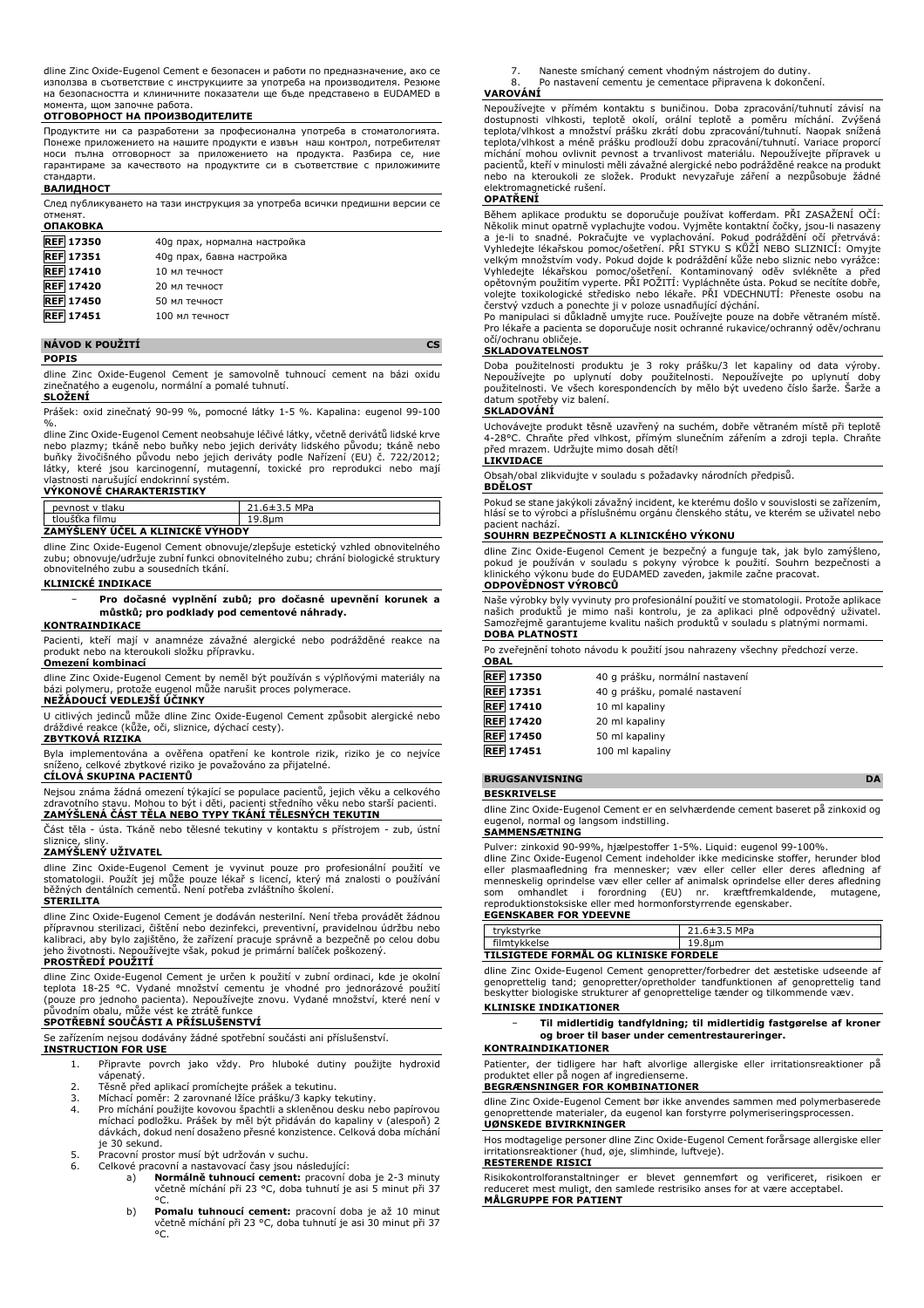Ingen begrænsninger kendt med hensyn til patientpopulation, deres alder og generelle sundhedsmæssige forhold. Der kan være børn, midaldrende eller ældre patienter.

# **PÅTÆNKT DEL AF KROPPEN ELLER TYPER AF VÆV AF KROPSVÆSKER**

En del af kroppen – munden. Væv eller kropsvæsker kontaktet af enheden – tand, mundslimhinde, spyt.

# **TILSIGTET BRUGER**

dline Zinc Oxide-Eugenol Cement er udviklet til professionel brug i tandplejen alene. Må kun bruges af licenseret læge, der har viden om, hvordan du bruger fælles dental cement. Der er ikke behov for specifik uddannelse.

# **STERILITET**

dline Zinc Oxide-Eugenol Cement leveres ikke-sterilt. Der er ikke behov for nogen forberedende sterilisering, rengøring eller desinfektion, forebyggende, regelmæssig vedligeholdelse eller kalibrering for at sikre, at enheden fungerer korrekt og sikkert i løbet af den tilsigtede levetid. Brug dog ikke, hvis den primære pakke er beskadiget **BRUG MILJØ**

dline Zinc Oxide-Eugenol Cement er designet til at blive brugt på tandklinik, hvor omgivelsestemperaturen er 18-25°C. Dispenseret mængde cement er egnet til<br>engangsbrug (kun til én patient). Må ikke genbruges. Udleveret beløb, der ikke<br>opbevares i den oprindelige pakke, kan føre til tab af funktion

# **FORBRUGSVARER KOMPONENTER OG TILBEHØR**

Der følger ingen forbrugsvarer og tilbehør med enheden.

## **BRUGSANVISNING**

- 1. Forbered overfladen som altid. Til dybe hulrum anvendes calciumhydroxidforing.
- 
- 2. Bland pulver og væske lige før påføring. 3. Blandingsforhold: 2 niveau skeer pulver / 3 dråber væske.
- 4. Til blanding anvendes metalspatel og glasplade eller papirblandingspude. Pulveret skal tilsættes til væsken i mindst 2 portioner, indtil den nøjagtige konsistens er nået. Den samlede blandingstid er 30 sekunder.
- 5. Arbejdsområdet skal holdes tørt.<br>6. De samlede arbejds- og indstilling
- 6. De samlede arbejds- og indstillingstider er som følger:<br>a) **Normal indstillings cement:** Arbejdstiden er 2-3 minutter<br>inklusive blanding ved 23°C, indstillingstiden er ca. 5 minutter ved 37°
	- b) **Langsom indstilling af cement:** arbejdstiden er op til 10 minutter inklusive blanding ved 23°C, indstillingstiden er ca. 30 minutter ved 37°C.
	-
- 7. Påfør blandet cement med egnet instrument i hulrummet. 8. Efter cementen er sat er cementeringen klar til efterbehandling.

#### **ADVARSLER**

Må ikke anvendes i direkte kontakt med pulpvæv. Processen/indstillingstiden afhænger af tilgængeligheden af fugt, omgivelsestemperatur, oral temperatur og<br>blandingsforhold. Øget temperatur/fugt og mængden af pulver reducerer<br>processen/indstillingstiden. Omvendt nedsat temperatur/fugt og mindre pul tidligere har haft alvorlige allergiske eller irritationsreaktioner på produktet eller nogen af ingredienserne. dline Zinc Oxide-Eugenol Cement udsender ikke stråling og forårsager ingen elektromagnetisk interferens.

#### **FORHOLDSREGLER**

Det anbefales at bruge cofferdam under păføring af produktet. HVIS I ØJNENE: Skyl<br>forsigtigt med vand i flere minutter. Fjern kontaktlinser, hvis de er til stede og nemme<br>at tage af. Hvis øjenirritationen fortsætter: Få læ SLIMHINDEN: Vask rigeligt med vand. Hvis hud/slimhindeirritation eller udslæt opstår: Få lægelig rådgivning/opmærksomhed. Tag forurenet tøj af og vask før genbrug. HVIS SLUGT: Skyl munden. Ring til et giftcenter eller læge/tjek, hvis du føler dig utilpas. VED INDÅNDING: Fjern personen til frisk luft og hold dig komfortabel til vejrtrækning. Vask hænderne grundigt efter håndtering. Må kun bruges i et godt ventileret område. Det anbefales at bære beskyttelseshandsker /beskyttelsesbeklædning /øjenværn /ansigtsbeskyttelse til læge og patient.

# **HOLDBARHED**

Holdbarhed af produktet er 3 års pulver / 3 års væske fra fremstillingsdatoen. Må ikke bruges efter udløbsdatoen. Batchnummeret skal anføres i al korrespondance. Se emballage for parti og udløbsdato.

## **OPLAGRING**

Hold produktet tæt lukket på et tørt godt ventileret sted ved 4-28°C. Beskyt mod direkte sollys, fugtighed og varmekilder. Må ikke fryses. Hold uden for børns rækkevidde!

# **BORTSKAFFELSE**

Indhold/beholder skal bortskaffes på samme betingelser som krævet i de nationale lovkrav.

# **ÅRVÅGENHED**

Hvis der er indtruffet alvorlige hændelser i forbindelse med udstyrsrapporten til fabrikanten og den kompetente myndighed i den medlemsstat, hvor brugeren og/eller patienten er etableret.

## **RESUMÉ AF SIKKERHED OG KLINISKE PRÆSTATIONER**

dline Zinc Oxide-Eugenol Cement er sikkert og fungerer efter hensigten, hvis det anvendes i overensstemmelse med producentens brugsanvisning. Resumé af sikkerhed og kliniske præstationer vil blive indført i EUDAMED, så snart det begynder at virke.

#### **PRODUCENTERNES ANSVAR**

Vores produkter er udviklet til professionel brug i tandplejen. Da anvendelsen af vores produkter er uden for vores kontrol, er brugeren fuldt ansvarlig for applikationen. Vi garanterer naturligvis kvaliteten af vores produkter i overensstemmelse med de anvendte standarder.

## **VALIDITET**

| Når denne brugsanvisning udgives, tilsidesættes alle tidligere versioner.<br><b>EMBALLAGE</b> |                                 |  |
|-----------------------------------------------------------------------------------------------|---------------------------------|--|
| <b>REF 17350</b>                                                                              | 40q pulver, normal indstilling  |  |
| <b>REF</b> 17351                                                                              | 40q pulver, langsom indstilling |  |
| <b>REF 17410</b>                                                                              | 10 ml væske                     |  |
| <b>REF</b> 17420                                                                              | 20 ml væske                     |  |
| <b>REF 17450</b>                                                                              | 50 ml væske                     |  |
| <b>REF</b> 17451                                                                              | 100 ml væske                    |  |

# **KASUTUSJUHEND**

#### **KIRJELDUS**

dline Zinc Oxide-Eugenol Cement on isekõvenev tsinkoksiidil ja eugenoolil põhinev tsement, normaalse ja aeglase kõvastusajaga.

### **KOOSTIS**

Pulber: tsinkoksiid 90-99%, abiained 1-5%. Vedelik: eugenool 99-100%.

dline Zinc Oxide-Eugenol Cement ei sisalda ravimainet, sealhulgas inimverd ega vereplasma derivaate; inimpäritolu kudesid, rakke ega nende derivaate; loomset päritolu kudesid, rakke ega nende derivaate, nagu viidatud määruses (EL) nr 722/2012; kantserogeenseid, mutageenseid, reproduktiivtoksilisi ega endokriinseid häireid põhjustavaid aineid. **TÖÖOMADUSED**

| survetugevus                           | $21.6 \pm 3.5$ MPa |  |
|----------------------------------------|--------------------|--|
| kihi paksus                            | 19.8um             |  |
| ETTENAHTUD OTSTARVE JA KLIINILINE KASU |                    |  |

| dline Zinc Oxide-Eugenol Cement taastab/parandab restaureeritava hamba esteetilist |  |         |
|------------------------------------------------------------------------------------|--|---------|
| välimust: taastab/säilitab restaureeritava hamba funktsioone:                      |  | kaitseb |
| restaureeritava hamba ja külgnevate kudede bioloogilisi struktuure.                |  |         |

## **KLIINILISED NÄIDUSTUSED**

# − **Hammaste ajutiseks täitmiseks; kroonide ja sildade ajutiseks kinnitamiseks; aluseks tsementrestauratsioonidele.**

**VASTUNÄIDUSTUSED**

Patsiendid, kellel on varem olnud toote või selle mõne koostisosa suhtes tõsiseid allergilisi või ärritusreaktsioone.

#### **KOMBINATSIOONIDE PIIRANGUD**

dline Zinc Oxide-Eugenol Cement ei tohi kasutada koos polümeeril põhinevate restauratsioonimaterjalidega, kuna eugenool võib polümerisatsiooniprotsessi häirida. **SOOVIMATUD KÕRVALTOIMED**

Tundlikel inimestel võib dline Zinc Oxide-Eugenol Cement põhjustada allergilisi või ärritusreaktsioone (nahk, silmad, limaskestad, hingamisteed).

# **JÄÄKRISKID**

Riskikontrollimeetmed on rakendatud ja kontrollitud, riski vähendatakse nii palju kui võimalik, üldist jääkriski peetakse vastuvõetavaks.

#### **PATSIENTIDE SIHTGRUPP**

Patsientide populatsiooni, nende vanuse ja üldise terviseseisundi osas pole teada mingeid piiranguid. Võib olla lapsi, keskealisi või eakaid patsient **ETTENÄHTUD KEHAOSA VÕI KEHAVEDELIKE KUDEDE TÜÜBID**

Kehaosa - suu. Koed või kehavedelikud, millega seade kokku puutub - hammas, suu limaskesta, sülg. **ETTENÄHTUD KASUTAJA**

Toode on välja töötatud ainult professionaalseks kasutamiseks hambaravis. Selle kasutajaks on ainult litsentseeritud arst, kes on teadlik, kuidas kasutatakse tavalisi tsemente. Spetsiaalne koolitus pole vajalik.

# **STERIILSUS**

dline Zinc Oxide-Eugenol Cement tarnitakse mittesteriilselt. Seadme ettenähtud eluea jooksul nõuetekohase ja ohutu töö tagamiseks pole vaja ettevalmistavat steriliseerimist, puhastamist ega desinfitseerimist; ennetavat, regulaarset hooldust ega kalibreerimist. Ärge kasutage, kui seadme primaarne pakend on kahjustatud. **KASUTUSKESKKOND**

dline Zinc Oxide-Eugenol Cement on mõeldud kasutamiseks hambaravikabinetis, kus<br>ümbritsev temperatuur on 18-25°C. Väljastatud tsement sobib ühekordseks<br>kasutamiseks (ainult ühele patsiendile). Ärge taaskasutage. Vä mida pole hoitud originaalpakendis, võib kaotada oma funktsionaalsuse. **KULUMATERJALID JA TARVIKUD**

# Seadmega ei ole kaasas kulumaterjale ega tarvikuid. **KASUTUSJUHEND**

- 1. Valmistage pind ette nagu alati. Sügavate kaviteetide jaoks kasutage kaltsiumhüdroksiid voodrit.
- 2. Segage pulber ja vedelik vahetult enne pealekandmist.
- 
- 3. Segamissuhe: 2 triiki lusikatäit pulbrit / 3 tilka vedelikku. 4. Segamiseks kasutage metallist spaatlit ja klaasplaati või paberist segamisalust. Pulber tuleb vedelikule lisada vähemalt kahes osas, kuni saavutatakse õige konsistents. Kogu segamisaeg on 30 sekundit. 5. Töötsoon tuleb hoida kuivana.
- 
- 6. Töö- ja kõvastusajad on järgmised: a) **Normaalselt kõvastuv tsement:** tööaeg 23 ° C juures on 2–3 minutit koos segamisega, kõvastusaeg 37 ° C juures
	- umbes 5 minutit. b) **Aeglaselt kõvastuv tsement:** tööaeg 23 ° C juures on kuni
	- 10 minutit koos segamisega, kõvastusaeg 37 ° C juures on umbes 30 minutit.
- 7. Kandke segatud tsement sobiva instrumendiga kaviteeti.
- 8. Pärast tsemendi kõvastumist on see valmis viimistlemiseks.

#### **HOIATUSED**

Ärge kasutage otseses kokkupuutes pulbiga. Töö- ja kõvastumisaeg sõltub niiskustasemest, ümbritsevast temperatuurist, suuõõne temperatuurist ja segamissuhtest. Kõrgem temperatuur/niiskus ja suurem pulbri kogus vähendavad<br>tööaega. Vastupidi, madalam temperatuur/niiskus ja väiksem pulbri kogus<br>pikendavad tööaega. Segamissuhte variatsioonid võivad mõjutada mat ärritusreaktsioone. dline Zinc Oxide-Eugenol Cement ei eralda kiirgust ega põhjusta elektromagneetilisi häireid. **ETTEVAATUSABINÕUD**

Toote pealekandmise ajal on soovitatav kasutada kofferdami. SILMA SATTUMISE KORRAL: Loputage mitme minuti jooksul ettevaatlikult veega. Eemaldage kontaktläätsed, kui neid kasutatakse ja kui neid on kerge eemaldada. Jätkake<br>loputamist. Kui silmade ärritus püsib, pöörduge arsti poole. NAHALE SATTUMISE<br>KORRAL: Peske rohke veega. Naha/limaskesta ärrituse või lööbe korra hingata. Pärast kasutamist peske hoolikalt käsi. Kasutage ainult hästiventileeritavas kohas. Arstil ja patsiendil soovitame kanda kaitsekindaid /kaitserõivastust /kaitseprille /kaitsemaski.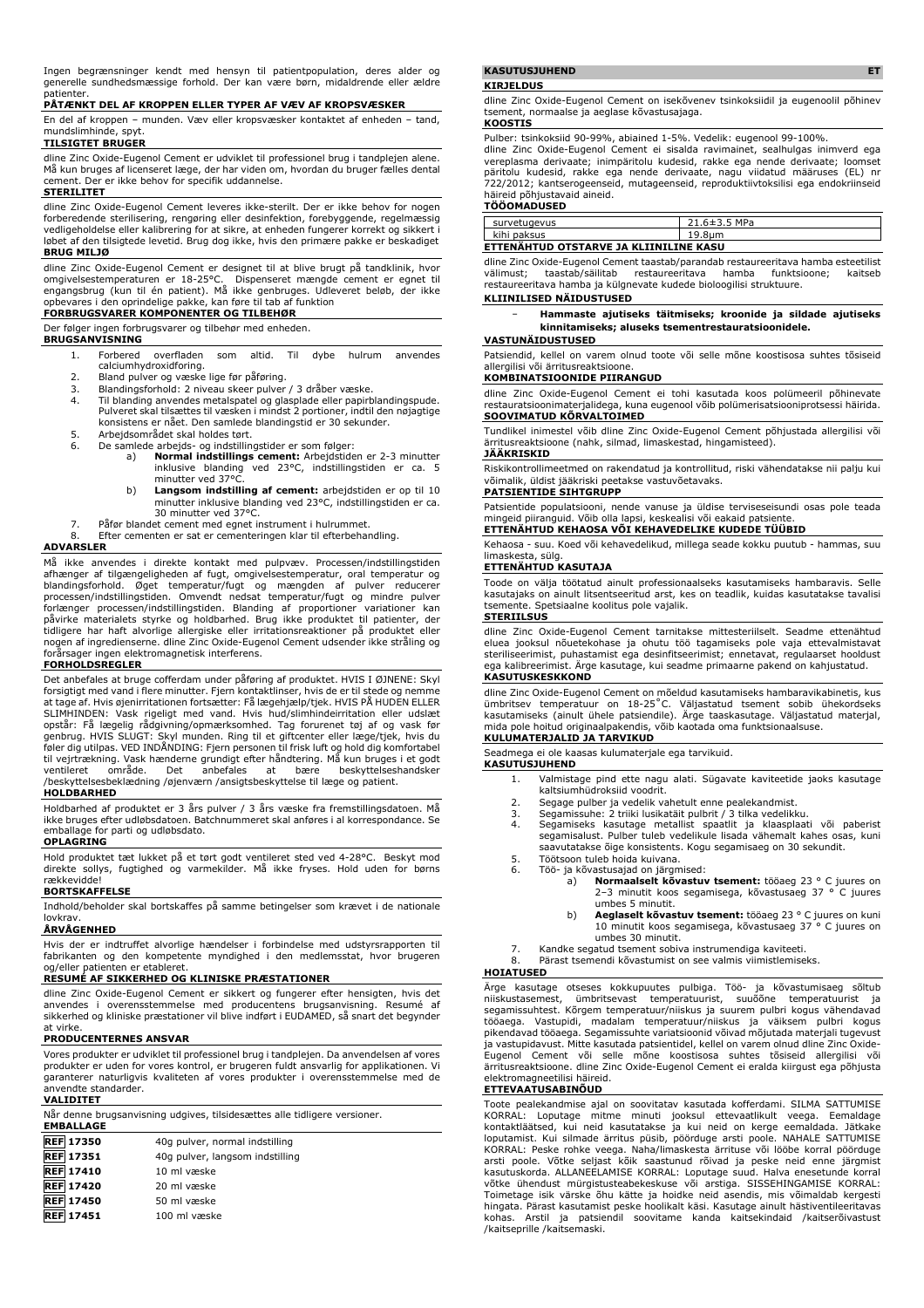#### **KÕLBLIKKUSAEG**

Toote kõlblikkusaeg on 3 aastat pulbril/3 aastat vedelikul alates valmistamiskuupäevast. Mitte kasutada pärast kõlblikkusaja lõppu. Partii numbrit tuleb tsiteerida kogu kirjavahetuses. Partii numbrit ja kõlblikkusaega vaadake pakendilt.

# **HOIUSTAMINE**

Hoidke toodet tihedalt suletuna kuivas, hästi ventileeritavas kohas temperatuuril 4- 28˚C. Kaitske otsese päikesevalguse, niiskus, ja soojusallikate eest. Mitte lasta külmuda. Hoida laste eest kättesaamatus kohas!

# **JÄÄTMEHOOLDUS**

Sisust/pakendist tuleb vabaneda vastavalt riiklikele õigusaktidele.

# **VALVSUS**

Kui seadmega seoses on toimunud mõni tõsine vahejuhtum, teatatakse sellest tootjale ja selle liikmesriigi pädevale asutusele, kus kasutaja ja/ või patsient asub. **KOKKUVÕTE OHUTUSEST JA KLIINILISEST TOIMIVUSEST**

dline Zinc Oxide-Eugenol Cement on ohutu ja toimib ettenähtud viisil, kui seda kasutatakse vastavalt tootja kasutusjuhendile. Ohutuse ja kliinilise toimivuse kokkuvõte lisatakse EUDAMED-i kohe, kui see tööle hakkab.

## **TOOTJA VASTUTUS**

Meie tooted on välja töötatud professionaalseks kasutamiseks hambaravis. Kuna toodete rakendus on väljaspool meie kontrolli, vastutab selle eest täielikult kasutaja. Loomulikult garanteerime oma toodete kvaliteedi vastavalt kohaldatavatele standarditele.

#### **VALIIDSUS**

Käesoleva kasutusjuhendi avaldamine muudab kehtetuks kõik varasemad versioonid. **PAKEND**

| <b>REF 17350</b> | 40 g pulbrit, normaalne kõvastumine |
|------------------|-------------------------------------|
| <b>REF</b> 17351 | 40 g pulbrit, aeglane kõvastumine   |
| <b>REF</b> 17410 | 10ml vedelikku                      |
| <b>REF 17420</b> | 20ml vedelikku                      |
| <b>REF 17450</b> | 50ml vedelikku                      |
| <b>REF</b> 17451 | 100ml vedelikku                     |
|                  |                                     |

# **INSTRUCTIONS D'UTILISATION FR**

**DESCRIPTION**

dline Zinc Oxide-Eugenol Cement est un ciment autopolymérisable à base d'oxyde de et d'eugénol, à prise normale et lente.

# **COMPOSITION**

Poudre : oxyde de zinc 90-99%, excipients 1-5%. Liquide : eugénol 99-100%. dline Zinc Oxide-Eugenol Cement ne contient pas de substance médicinale, y compris du sang humain ou un dérivé du plasma ; des tissus ou des cellules, ou leurs dérivés, d'origine humaine ; des tissus ou des cellules d'origine animale, ou leurs dérivés, tels que visés dans le règlement (UE) n° 722/2012 ; des substances cancérigènes, mutagènes, toxiques pour la reproduction ou ayant des propriétés de perturbation

# endocrinienne. **CARACTÉRISTIQUES DE PERFORMANCE**

| résistance à la compression            | 21.6±3.5 MPa |
|----------------------------------------|--------------|
| épaisseur du film                      | 19.8um       |
| <b>OBJECTIF ET AVANTAGES CLINIQUES</b> |              |

dline Zinc Oxide-Eugenol Cement restaure/améliore l'aspect esthétique de la dent restaurable ; restaure/maintient la fonction dentaire de la dent restaurable ; protège les structures biologiques de la dent restaurable et des tissus adjacents.

# **INDICATIONS CLINIQUES**

− **Pour les obturations temporaires des dents ; pour la fixation temporaire des couronnes et des bridges ; pour les bases sous les restaurations en ciment.**

## **CONTRE-INDICATIONS**

Patients ayant des antécédents de réactions allergiques ou d'irritation graves au produit ou à l'un de ses ingrédients.

# **RESTRICTIONS AUX COMBINAISONS**

dline Zinc Oxide-Eugenol Cement ne doit pas être utilisé avec des matériaux de restauration à base de polymères car l'eugénol peut perturber le processus de polymérisation.

# **EFFETS SECONDAIRES INDÉSIRABLES**

Chez les personnes sensibles, dline Zinc Oxide-Eugenol Cement peut provoquer des réactions allergiques ou d'irritation (peau, yeux, muqueuses, voies respiratoires). **RISQUES RÉSIDUELS**

Des mesures de contrôle du risque ont été mises en oeuvre et vérifiées, le risque est réduit autant que possible, le risque résiduel global est jugé acceptable. **GROUPE CIBLE DE PATIENTS**

Aucune restriction connue concernant la population de patients, leur âge et leur état de santé général. Il peut convenir à des enfants, des patients d'âge moyen ou des ersonnes

# **PARTIE DU CORPS OU TYPES DE TISSUS OU DE FLUIDES CORPORELS VISÉS**

Partie du corps - bouche. Tissus ou fluides corporels en contact avec l'appareil: dent, muqueuses, salive.

#### **UTILISATEUR VISÉ**

dline Zinc Oxide-Eugenol Cement est conçu pour un usage professionnel en dentisterie uniquement. Son utilisateur doit être un médecin agréé qui sait comment utiliser les ciments dentaires courants. Il n'est pas nécessaire de suivre une formation spécifique

#### **STÉRILITÉ**

dline Zinc Oxide-Eugenol Cement est livré non stérile. Il n'est pas nécessaire de procéder à une stérilisation, un nettoyage ou une désinfection préparatoire, à une maintenance préventive et régulière ou à un étalonnage pour garantir que le dispositif fonctionne correctement et de façon sécurisée pendant sa durée de vie prévue. Toutefois, ne pas utiliser si l'emballage primaire est endommagé.

## **ENVIRONNEMENT D'UTILISATION**

Le produit est conçu pour être utilisé dans un cabinet dentaire où la température ambiante est de 18-25°C. La quantité de ciment distribuée est adaptée à un usage unique (pour un seul patient). Ne pas réutiliser. La quantité distribuée conservée en dehors de l'emballage d'origine peut entraîner une perte de fonction. **COMPOSANTS CONSOMMABLES ET ACCESSOIRES**

Aucun composant consommable ni accessoire n'est fourni avec l'appareil. **INSTRUCTIONS D'UTILISATION**

- 1. Préparer la surface comme d'habitude. Pour les cavités profondes, utiliser un revêtement d'hydroxyde de calcium.
- 2. Mélanger la poudre et le liquide juste avant l'application.<br>3. Rapport de mélange : 2 cuillères rases de poudre / 3 gou
- 3. Rapport de mélange : 2 cuillères rases de poudre / 3 gouttes de liquide.<br>4. Pour le mélange, utiliser une spatule en métal et une plaque de verre ou 4. Pour le mélange, utiliser une spatule en métal et une plaque de verre ou un bloc de mélange en papier. La poudre doit être ajoutée au liquide en 2 fois (au moins), jusqu'à obtenir la consistance exacte. Le temps total
- de mélange est de 30 secondes. 5. La zone de travail doit être maintenue sèche.
- 
- 6. Les temps de travail et de prise totaux sont les suivants :<br>a) **Ciment à prise normale :** le temps de trava a) **Ciment à prise normale :** le temps de travail est de 2 à 3 minutes, y compris le mélange à 23°C, le temps de prise est d'environ 5 minutes à 37°C.
	- b) **Ciment à prise lente :** le temps de travail peut atteindre 10 minutes, y compris le mélange à 23°C, le temps de prise est d'environ 30 minutes à 37°C.
- 7. Appliquer le ciment mélangé dans la cavité avec un instrument approprié.<br>8. Après la prise du ciment, la cimentation est prête nour la finition.
- Après la prise du ciment, la cimentation est prête pour la finition.

#### **AVERTISSEMENTS**

Ne pas utiliser en contact direct avec le tissu pulpaire. Le temps de travail et de prise dépend de la disponibilité de l'humidité, de la température ambiante et orale et du rapport de mélange. Une augmentation de la température/de l'humidité et de la<br>quantité de poudre réduira le temps de travail/de prise. A l'inverse, une diminution<br>de la température et de l'humidité et une quantité moindre le temps de travail et de prise. Les variations des proportions de mélange peuvent affecter la résistance et la durabilité du matériau. Ne pas utiliser dline Zinc Oxide-Eugenol Cement chez les patients ayant des antécédents de réactions allergiques ou d'irritation graves au produit ou à l'un de ses ingrédients. dline Zinc Oxide-Eugenol Cement n'émet pas de radiation et ne provoque pas d'interférences électromagnétiques.

#### **PRÉCAUTIONS**

Il est recommandé d'utiliser une digue dentaire pendant l'application du produit. EN CAS DE CONTACT AVEC LES YEUX : Rincer avec précaution à l'eau pendant plusieurs minutes. Enlever les lentilles de contact, si elles sont présentes et faciles à faire. Continuer à rincer. Si l'irritation des yeux persiste : Obtenir des conseils/une attention médicale. EN CAS DE CONTACT AVEC LA PEAU OU LA MUCOSE : Laver abondamment à l'eau. En cas d'irritation de la peau/muqueuse ou d'éruption cutanée : Consulter un médecin. Enlever les vêtements contaminés et les laver avant de les réutiliser. EN CAS D'INGESTION : Rincer la bouche. Appeler un centre antipoison ou un médecin en cas de malaise. EN CAS D'INHALATION : Transporter la personne à l'air frais et la<br>maintenir à l'aise pour respirer. Se laver soigneusement les mains après avoir<br>manipulé le produit. Utiliser uniquement dans une zone bie lunettes de protection et un masque de protection pour le médecin et le patient. **DURÉE DE CONSERVATION**

La durée de conservation du produit est de 3 ans pour la poudre et de 3 ans pour le liquide à partir de la date de fabrication. Ne pas utiliser après la date de péremption. Le numéro de lot doit être mentionné dans toute correspondance. Voir l'emballage pour le lot et la date de péremption.

#### **STOCKAGE**

Conserver le produit hermétiquement fermé dans un endroit sec et bien ventilé, à une température de 4-28°C. Protéger de la lumière humidité, directe du soleil et des sources de chaleur. Ne pas congeler. Tenir hors de portée des enfants! **ÉLIMINATION**

Éliminer le contenu/récipient conformément aux exigences réglementaires nationales.

#### **VIGILANCE**

Si un incident grave est survenu en rapport avec le dispositif, le signaler au fabricant et à l'autorité compétente de l'État membre dans lequel l'utilisateur et/ou le patient est établi.

#### **RÉSUMÉ DE LA SÉCURITÉ ET DES PERFORMANCES CLINIQUES**

dline Zinc Oxide-Eugenol Cement est sûr et fonctionne comme prévu s'il est utilisé conformément aux instructions d'utilisation du fabricant. Un résumé de la sécurité et des performances cliniques sera introduit dans EUDAMED dès qu'il commencera à fonctionne

# **RESPONSABILITÉ DES FABRICANTS**

Nos produits sont destinés à une utilisation professionnelle en dentisterie. Comme l'application de nos produits échappe à notre contrôle, l'utilisateur en est entièrement responsable. Bien entendu, nous garantissons la qualité de nos produits conformément aux normes en vigueur. **VALIDITÉ**

Dès la publication de ces instructions d'utilisation, toutes les versions précédentes sont remplacées.

#### **EMBALLAGE**

| <b>REF 17350</b> | 40g de poudre, prise normale |
|------------------|------------------------------|
| <b>REF</b> 17351 | 40g de poudre, prise lente   |
| <b>REF 17410</b> | 10ml de liquide              |
| <b>REF</b> 17420 | 20ml de liquide              |
| <b>REF</b> 17450 | 50ml de liquide              |
| <b>REF 17451</b> | 100ml de liquide             |

#### **ΟΔΗΓΊΕΣ ΧΡΉΣΗΣ EL**

**ΠΕΡΙΓΡΑΦΉ**

Το dline Zinc Oxide-Eugenol Cement είναι μια αυτοπολυμεριζόμενη κονία με βάση το οξείδιο ψευδαργύρου και την ευγενόλη, φυσιολογική και αργής πήξης. **ΣΎΣΤΑΣΗ**

Σκόνη: zinc oxide 90-99%, excipients 1-5%. Υγρό: eugenol 99-100%.

dline Zinc Oxide-Eugenol Cement δεν περιλαμβάνει ιατρικές ουσίες, συμπεριλαμβανομένων και ανθρώπινου αίματος ή παράγωγο πλάσματος· ιστούς ή κύτταρα, ή τα παράγωγά τους, ανθρώπινης προέλευσης· ιστούς ή κύτταρα ζωικής<br>προέλευσης, ή παράγωγά τους, όπως αυτά αναφέρονται στον Κανονισμό (EU) Aρ.<br>722/2012· ουσίες που είναι καρκινογόνες, μεταλλαξιογόνες, τοξικές στην

# αδένες. **ΧΑΡΑΚΤΗΡΙΣΤΙΚΆ ΕΠΊΔΟΣΗΣ**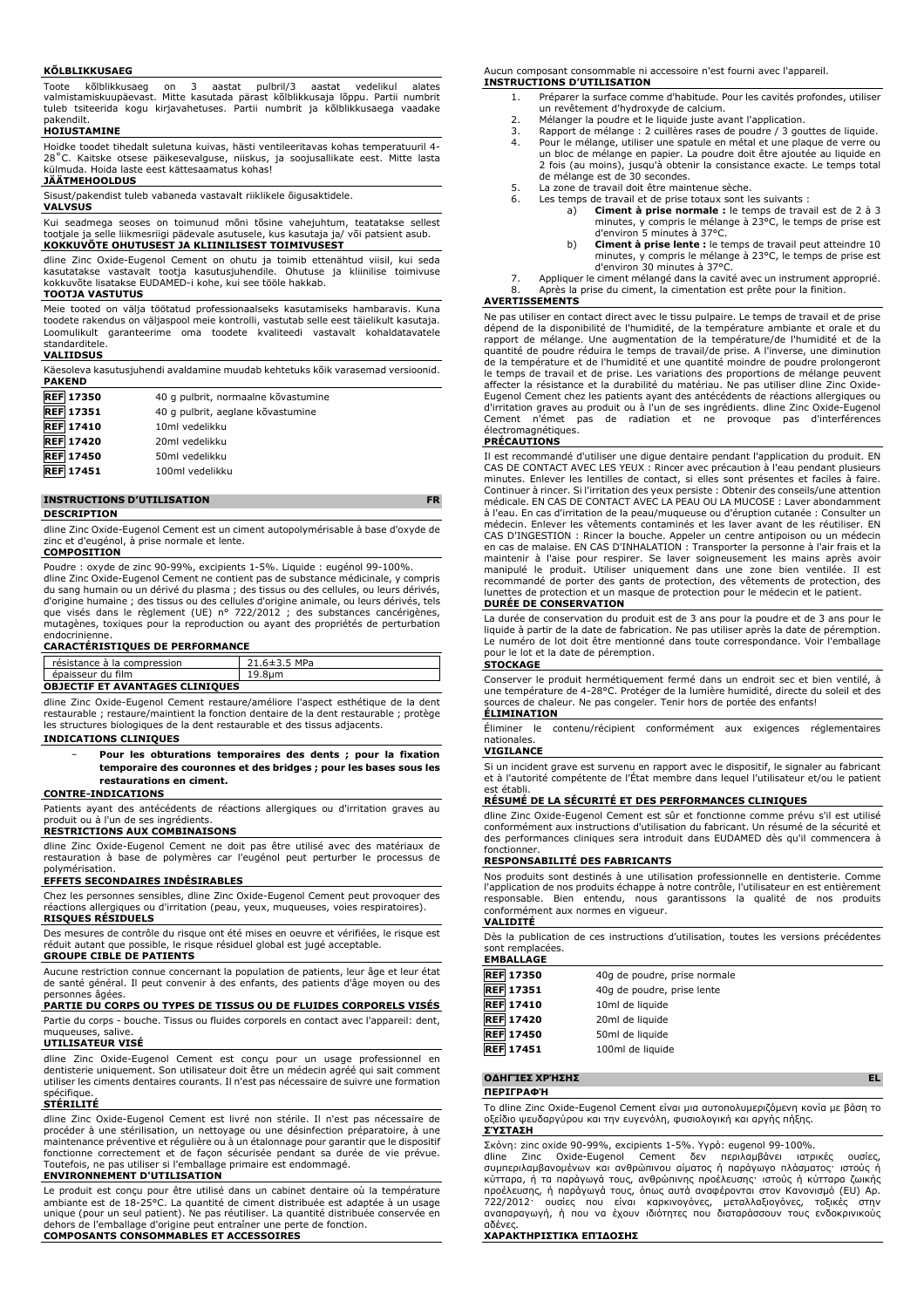| συμπιεσμένη δύναμη                   | 21.6±3.5 MPa |
|--------------------------------------|--------------|
| πάχος στρώσης                        | 19.8um       |
| ΠΡΟΟΡΙΖΌΜΕΝΗ ΧΡΉΣΗ ΚΑΙ ΚΛΙΝΙΚΆ ΟΦΈΛΗ |              |

dline Zinc Oxide-Eugenol Cement αποκαθιστά/βελτιώνει την αισθητική εμφάνιση του δοντιού που αποκαθίσταται· αποκαθιστά/συντηρεί την οδοντική λειτουργία του δοντιού που αποκαθίσταται· προστατεύει βιολογικές δομές του δοντιού που αποκαθίσταται και τους γειτονικούς ιστούς.

# **ΚΛΙΝΙΚΈΣ ΕΝΔΕΊΞΕΙΣ**

#### − **Για προσωρινές εμφράξεις δοντιών· για προσωρινή συγκόλληση στεφάνων και γεφυρών· για βάσεις κάτω από αποκαταστάσεις με κονία.**

#### **ΑΝΤΕΝΔΕΊΞΕΙΣ**

Οι ασθενείς που έχουν ιστορικό σοβαρής αλλεργίας ή αντιδράσεις ερεθισμού στο προϊόν ή σε οποιοδήποτε από τα συστατικά του. **ΠΕΡΙΟΡΙΣΜΟΊ ΣΥΝΔΥΑΣΜΏΝ**

dline Zinc Oxide-Eugenol Cement δεν πρέπει να χρησιμοποιείται με υλικά αποκατάστασης με βάση τα πολυμερή, καθώς η ευγενόλη μπορεί να διαταράξει την διαδικασία του πολυμερισμού.

#### **ΑΝΕΠΙΘΎΜΗΤΕΣ ΠΑΡΕΝΈΡΓΕΙΕΣ**

Σε ευαίσθητα άτομα, το προϊόν μπορεί να προκαλέσει αλλεργικές ή ερεθιστικές αντιδράσεις (δέρμα, οφθαλμοί, βλεννογόνοι, αναπνευστική οδός).

# **ΚΊΝΔΥΝΟΙ ΠΟΥ ΠΑΡΑΜΈΝΟΥΝ**

Έχουν υλοποιηθεί και επαληθευτεί μέτρα ελέγχου κινδύνου, έχει μειωθεί ο κίνδυνος όσο περισσότερο γίνεται, ο συνολικός κίνδυνος που απομένει έχει κριθεί αποδεκτός. **ΟΜΆΔΑ ΣΤΌΧΟΣ ΑΣΘΕΝΏΝ**

# Δεν υπάρχουν γνωστοί περιορισμοί σχετικά με πληθυσμούς ασθενών, την ηλικία τους,

και την γενική τους κατάσταση υγείας. Μπορεί να υπάρχουν παιδιά, ενήλικες, ή ηλικιωμένοι ασθενείς.

# **ΠΡΟΟΡΙΖΌΜΕΝΟ ΜΈΡΟΣ ΣΏΜΑΤΟΣ Ή ΤΎΠΟΣ ΙΣΤΟΎ ΚΑΙ ΥΓΡΏΝ ΣΏΜΑΤΟΣ**

Μέρος του σώματος—στόμα. Ιστοί ή σωματικά υγρά που έρχονται σε επαφή με την συσκευή—δόντια, στοματικό βλεννογόνο, σάλιο.

#### **ΠΡΟΟΡΙΖΌΜΕΝΟΣ ΧΡΉΣΤΗΣ**

dline Zinc Oxide-Eugenol Cement έχει δημιουργηθεί για επαγγελματική χρήση στην οδοντιατρική και μόνο. Χρήστης μπορεί να είναι μόνο αδειούχος γιατρός που έχει γνώσει πάνω στην χρήση κοινών οδοντικών υλικών έμφραξης. Δεν υπάρχει ανάγκη για συγκεκριμένη εκπαίδευση. **ΑΠΟΣΤΕΙΡΩΜΈΝΟ**

dline Zinc Oxide-Eugenol Cement παραδίδεται μη αποστειρωμένο. Δεν υπάρχει ανάγκη για αποστείρωση προετοιμασίας, καθαρισμό, ή απολύμανση, προληπτική και<br>τακτική συντήρηση ή βαθμονόμηση για την εξασφάλιση της ομαλής λειτουργίας της<br>συσκευής και ασφάλειας κατά την διάρκεια της προβλεπόμενης διάρκε Ωστόσο, μην χρησιμοποιήσετε αν η κύρια συσκευασία έχει πάθει ζημιά.

#### **ΠΕΡΙΒΆΛΛΟΝ ΧΡΉΣΗΣ**

dline Zinc Oxide-Eugenol Cement είναι σχεδιασμένο για χρήση σε οδοντιατρείο όπου η θερμοκρασία του περιβάλλοντος είναι 18–25°C. Η ποσότητα που διανέμεται από την υλικό είναι κατάλληλη για μια χρήση (για έναν ασθενή μόνο). Μην χρησιμοποιείτε ξανά. Η ποσότητα που διανέμεται και δεν κρατιέται στην αρχική της συσκευασία μπορεί να χάσει την λειτουργία της.

# **ΑΝΑΛΏΣΙΜΑ ΜΈΡΗ ΚΑΙ ΑΞΕΣΟΥΆΡ**

Δεν παρέχονται με την συσκευή αναλώσιμα μέρη και αξεσουάρ. **ΟΔΗΓΊΕΣ ΧΡΉΣΗΣ**

- 1. Προετοιμάστε την επιφάνεια όπως πάντα. Για βαθιές κοιλότητες, χρησιμοποιήστε ως πρώτο στρώμα κονία με υδροξείδιο του ασβεστίου. 2. Ανακατέψτε την σκόνη και το υγρό ακριβώς πριν την εφαρμογή.
- 
- 3. Αναλογία ανάμιξης: 2 επίπεδες κουταλιές σκόνη / 3 σταγόνες υγρό. 4. Για την ανάμιξη χρησιμοποιήστε μεταλλική σπάτουλα και γυάλινο ή χάρτινο μπλοκ ανάμιξης. Η σκόνη πρέπει να προστεθεί στο υγρό σε 2 μέρη (τουλάχιστον) μέχρι να επιτευχθεί η επιθυμητή σύσταση. Ο συνολικός<br>χρόνος ανάμιξης είναι 30 δευτερόλεπτα.<br>5. Η επιφάνεια εργασίας πρέπει να διατηρείται στεγνή.<br>6. Ο συνολικός χρόνος εργασίας και πήξης είναι ως εξής:
- - - a) **Κονία κανονικής πήξης:** χρόνος εργασίας είναι 2–3 λεπτά, συμπεριλαμβανομένου και του χρόνου ανάμιξης στους 23°C, χρόνος πήξης είναι περίπου 5 λεπτά στους 37°C.
		- b) **Κονία αργής πήξης:** χρόνος εργασίας είναι μέχρι 10 λεπτά, συμπεριλαμβανομένου και του χρόνου ανάμιξης στους 23°C, χρόνος πήξης είναι περίπου 30 λεπτά στους 37°C.
- 7. Εφαρμόστε την κονία που έχετε αναμίξει στην κοιλότητα με το κατάλληλο εργαλείο.

8. Αφού πήξει η κονία, είναι έτοιμη για ολοκλήρωση.

#### **ΠΡΟΕΙΔΟΠΟΙΉΣΕΙΣ**

Μην χρησιμοποιείτε σε απευθείας επαφή με τον πολφό. Ο χρόνος εργασίας/πήξης<br>εξαρτάται από την διαθεσιμότητα υγρασίας, την θερμοκρασία του περιβάλλοντος και<br>του στόματος, και την αναλογία ανάμιξης, Αυξημένη θερμοκρασία/υγρ εκπέμπει ακτινοβολία, και δεν προκαλεί ηλεκτρομαγνητικές παρεμβολές.

#### **ΠΡΟΦΥΛΆΞΕΙΣ**

Προτείνεται η χρήση απομονωτήρα κατά την διάρκεια της εφαρμογής του προϊόντος.<br>ΣΕ ΠΕΡΙΠΤΩΣΗ ΕΠΑΦΗΣ ΜΕ ΤΑ ΜΑΤΙΑ: Ξεπλύνετε προσεκτικά με νερό για αρκετά<br>λεπτά. Αν υπάρχουν φακοί επαφής, αφαιρέστε τους, αν είναι εύκολο. Συν άφθονο νερό. Αν υπάρξει ερεθισμός ή κοκκίνισμα δέρματος/βλεννογόνων: Αναζητήστε ιατρική προσοχή/βοήθεια. Αφαιρέστε μολυσμένο ρουχισμό και πλύνετε πριν την χρήση. ΣΕ ΠΕΡΙΠΤΩΣΗ ΚΑΤΑΠΟΣΗΣ: Ξεπλύνετε το στόμα. Καλέστε το<br>Κέντρο Δηλητηριάσεων ή γιατρό αν αισθανθείτε αδιαθεσία. ΣΕ ΠΕΡΙΠΤΩΣΗ<br>ΕΙΣΠΝΟΗΣ: Μετακινήστε το άτομο σε καθαρό αέρα και κρατήστε το σε στάση άνετη<br>για

# **ΔΙΆΡΚΕΙΑ ΖΩΉΣ**

Διάρκεια ζωής προϊόντος είναι 3 χρόνια για την σκόνη / 3 χρόνια για το υγρό από την ημερομηνία κατασκευής. Μην χρησιμοποιείτε μετά την ημερομηνία λήξης. Ο αριθμός παρτίδας πρέπει να αναφέρεται σε κάθε δήλωση. Δείτε την συσκευασία για τον αριθμό παρτίδας και την ημερομηνία λήξης.

#### **ΑΠΟΘΉΚΕΥΣΗ**

Κρατήστε το προϊόν ερμητικά κλειστό σε ξηρό και καλά αεριζόμενο χώρο, σε θερμοκρασία 4-28°C. Προστατέψτε από υγρασία, απευθείας έκθεση στο ηλιακό φως και πηγές θερμότητας. Μην παγώσετε. Κρατήστε μακριά από παιδιά!! **ΔΙΆΘΕΣΗ**

Η διάθεση των περιεχομένων και του περιέκτη να γίνεται σύμφωνα με τους εθνικούς κανονισμούς.

# **ΠΡΟΣΟΧΉ**

Αν οποιοδήποτε σοβαρό περιστατικό λάβει χώρα σε σχέση με την συσκευή, να το αναφέρετε στον κατασκευαστή και την αρμόδια αρχή της χώρας ή της πολιτείας στην οποία ο χρήστης και/ή ο ασθενής βρίσκονται.

## **ΠΕΡΊΛΗΨΗ ΑΣΦΆΛΕΙΑΣ ΚΑΙ ΚΛΙΝΙΚΉΣ ΕΠΊΔΟΣΗΣ**

dline Zinc Oxide-Eugenol Cement είναι ασφαλές και αποδίδει όπως προορίζεται αν χρησιμοποιείται σύμφωνα με τις οδηγίες χρήσης του κατασκευαστή. Η περίληψη της ασφάλειας και της κλινικής επίδοσης θα εισαχθεί στο σύστημα EUDAMED μόλις ξεκινήσει να λειτουργεί.

# **ΥΠΕΥΘΥΝΌΤΗΤΑ ΚΑΤΑΣΚΕΥΑΣΤΉ**

Τα προϊόντα μας έχουν αναπτυχθεί για επαγγελματική χρήση στην οδοντιατρική.<br>Καθώς η εφαρμογή των προϊόντων μας είναι πέρα από τον έλεγχό μας, ο χρήστης<br>είναι πλήρως υπεύθυνος για την εφαρμογή τους. Προφανώς, εγγυόμαστε ότ **ΕΓΚΥΡΌΤΗΤΑ**

Κατά την έκδοση του παρόντος εγχειριδίου χρήσης, όλες οι προηγούμενες εκδόσεις αντικαθίστανται. **ΣΥΣΚΕΥΑΣΊΑ**

| <b>REF 17350</b> | 40g σκόνης, κανονικής πήξης |
|------------------|-----------------------------|
| <b>REF</b> 17351 | 40g σκόνης, αργής πήξης     |
| <b>REF 17410</b> | 10ml uypo                   |
| <b>REF</b> 17420 | 20ml uypo                   |
| <b>REF</b> 17450 | 50ml uypo                   |
| <b>REF</b> 17451 | 100ml uypo                  |

#### **HASZNÁLATI UTASÍTÁS HU**

## **LEÍRÁS**

Az dline Zinc Oxide-Eugenol Cement egy cink-oxid és eugenol alapú, normál és lassan keményedő, öngyógyuló cement. **ÖSSZETÉTEL**

#### Por: cink-oxid 90-99%, segédanyagok 1-5%. Folyékony: eugenol 99-100%.

dline Zinc Oxide-Eugenol Cement nem tartalmaz gyógyászati anyagot, beleértve az emberi vért vagy plazmaszármazékot; emberi eredetű szöveteket vagy sejteket vagy azok származékait; a 722/2012/EU rendeletben említett állati eredetű szöveteket vagy sejteket vagy azok származékait; rákkeltő, mutagén, reprodukciót károsító vagy endokrin károsító tulajdonságokkal rendelkező anyagokat. **TELJESÍTMÉNYJELLEMZŐK**

| nyomószilárdság                                | 21.6±3.5 MPa       |
|------------------------------------------------|--------------------|
| filmvastagság                                  | 19.8 <sub>um</sub> |
| RENDELTETESSZERU HASZNALAT ÉS KLINIKAI ELÖNYÖK |                    |

dline Zinc Oxide-Eugenol Cement helyreállítja/javítja a helyreállítható fog esztétikai megjelenését; helyreállítja/fenntartja a helyreállítható fog fogászati funkcióját; védi a helyreállítható fog és a szomszédos szövetek biológiai struktúráit.

#### **KLINIKAI JAVALLATOK**

− **Ideiglenes fogtömésekhez; koronák és hidak ideiglenes rögzítéséhez; cementes restaurációk alatti alapokhoz.**

#### **ELLENJAVALLATOK**

Azok a betegek, akiknek a kórtörténetében a termékre vagy bármely összetevőre súlyos allergiás vagy irritációs reakciót észleltek.

# **A KOMBINÁCIÓKRA VONATKOZÓ KORLÁTOZÁSOK**

dline Zinc Oxide-Eugenol Cement nem használható polimer alapú restaurációs anyagokkal, mivel az eugenol megzavarhatja a polimerizációs folyamatot. **NEMKÍVÁNATOS MELLÉKHATÁSOK**

Az arra fogékony egyéneknél dline Zinc Oxide-Eugenol Cement allergiás vagy irritációs reakciókat okozhat (bőr, szem, nyálkahártya, légutak). **MARADÉK KOCKÁZATOK**

A kockázatcsökkentő intézkedéseket végrehajtották és ellenőrizték, a kockázatot a lehető legnagyobb mértékben csökkentették, az általános maradék kockázatot elfogadhatónak ítélték.

#### **BETEGEK CÉLCSOPORTJA**

A betegpopulációra, életkorukra és általános egészségi állapotukra vonatkozóan nem ismertek korlátozások. Lehetnek gyermekek, középkorú vagy idős betegek. **A TEST TERVEZETT RÉSZE VAGY A TESTFOLYADÉKOK SZÖVETTÍPUSAI**

Testrész - száj. Az eszközzel érintkező szövetek vagy testnedvek - fog, szájnyálkahártya, nyál.

#### **RENDELTETÉSSZERŰ FELHASZNÁLÓ**

dline Zinc Oxide-Eugenol Cement kizárólag professzionális fogorvosi használatra fejlesztették ki. Felhasználója csak engedéllyel rendelkező orvos, aki ismeri a szokásos fogászati cementek használatát. Nincs szükség speciális képzésre. **STERILITÁS**

dline Zinc Oxide-Eugenol Cement nem steril módon szállítják. Nincs szükség<br>semmilyen előkészítő sterilizálásra, tisztításra vagy fertőtlenítésre, megelőző,<br>rendszeres karbantartásra vagy kalibrálásra annak érdekében, hogy rendeltetésszerű élettartama alatt megfelelően és biztonságosan működjön. Ne használja azonban, ha az elsődleges csomagolás sérült.

#### **FELHASZNÁLÁSI KÖRNYEZET**

dline Zinc Oxide-Eugenol Cement fogorvosi rendelőben való használatra tervezték, ahol a környezeti hőmérséklet 18-25°C. Az adagolt cement egyszeri használatra alkalmas (csak egy páciens számára). Ne használja fel újra. A nem az eredeti csomagolásban tárolt adagolt mennyiség funkcióvesztéshez vezethet. **FOGYASZTHATÓ ÖSSZETEVŐK ÉS TARTOZÉKOK**

Az eszközzel nem szállítanak fogyó alkatrészeket és tartozékokat.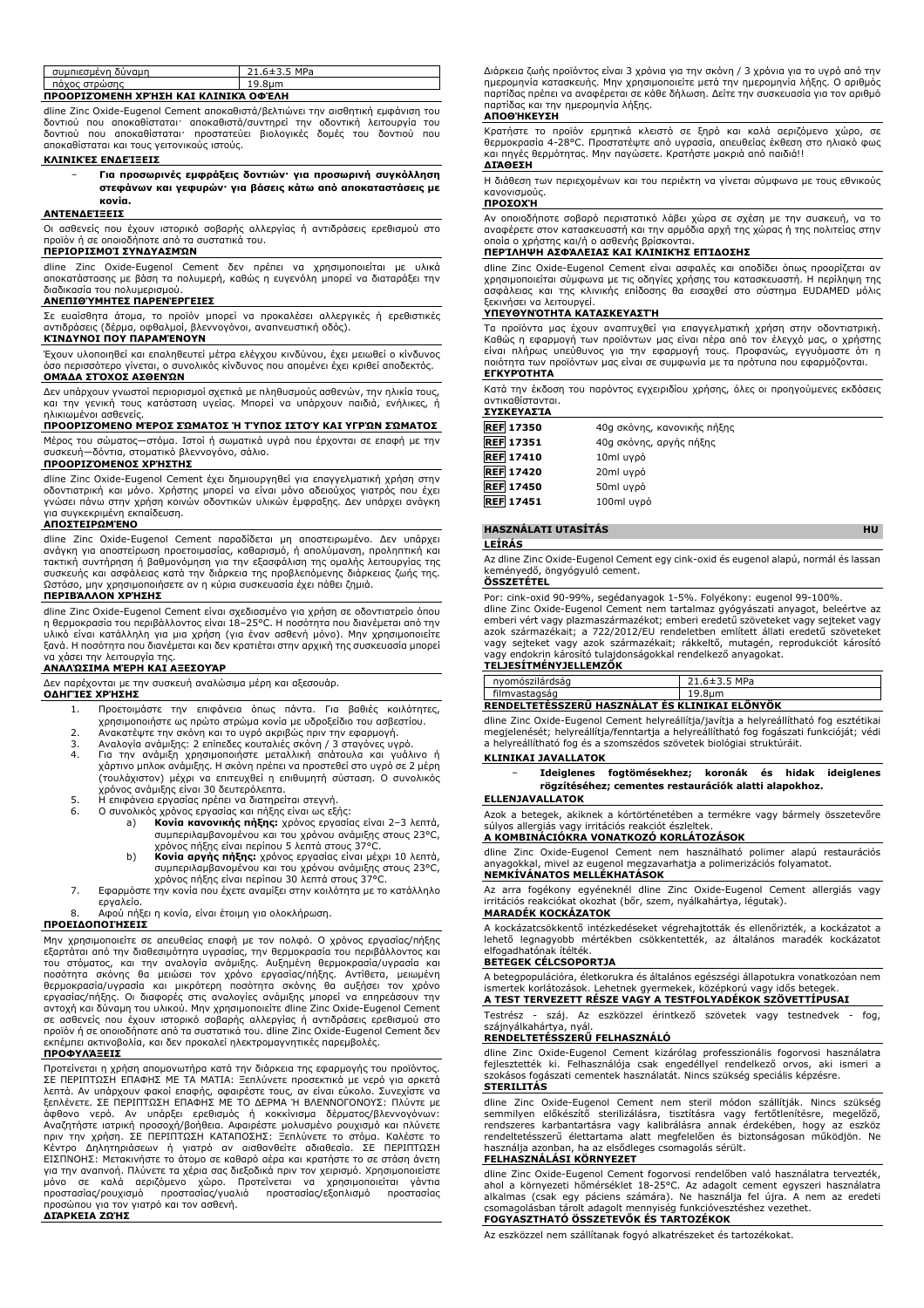#### **HASZNÁLATI UTASÍTÁS**

- 1. Készítse elő a felületet a szokásos módon. Mély üregeknél használjon kalcium-hidroxid bélést.
- 2. Közvetlenül az alkalmazás előtt keverje össze a port és a folyadékot.<br>3. Keverési arány: 2 szintes kanál por / 3 csepp folyadék
- 
- 3. Keverési arány: 2 szintes kanál por / 3 csepp folyadék. 4. A keveréshez használjon fém spatulát és üveglapot vagy papír keverőpárnát. A port (legalább) 2 adagban kell a folyadékhoz adni, amíg a pontos konzisztenciát el nem éri. A teljes keverési idő 30 másodperc.
- 5. A munkaterületet szárazon kell tartani.<br>6. A teljes bedolgozási és szilárdulási idő 6. A teljes bedolgozási és szilárdulási idő a következő:
	- a) **Normál kötésű cement:** a munkaidő a keveréssel együtt 2-
		- 3 perc 23°C-on, a kötési idő 37°C-on kb. 5 perc. b) **Lassan szilárduló cement:** a munkaidő legfeljebb 10 perc,
			- beleértve a 23°C-on történő keverést, a szilárdulási idő 37°Con kb. 30 perc.
- 7. A bekevert cementet megfelelő eszközzel vigye fel az üregbe.<br>8. A cement megkötése után a cementezés készen áll a befejezé 8. A cement megkötése után a cementezés készen áll a befejezésre.

#### **FIGYELMEZTETÉSEK**

Ne használja a pulpaszövettel közvetlen érintkezésben. A bedolgozási/megkötési idő a nedvesség elérhetőségétől, a környezeti, szóbeli hőmérséklettől és a keverési aránytól függ. A megnövekedett hőmérséklet/nedvesség és a por mennyisége csőkkenti a megmunkálási/keményedési időt. Fordítva, a csökkent<br>hőmérséklet/nedvesség és a kevesebb pror meghosszabbítja a<br>megmunkálási/keményedési-időt. A keverési-arányok változása befolyásolhatja az<br>anyag-szilárdságát é olyan betegeknél, akiknek a kórtörténetében súlyos allergiás vagy irritációs reakciót észleltek a termékre vagy bármely összetevőre. dline Zinc Oxide-Eugenol Cement nem bocsát ki sugárzást és nem okoz elektromágneses zavarokat. **ÓVINTÉZKEDÉSEK**

A termék alkalmazása során ajánlott a kofferdam használata. HA SZEMBEN: Óvatosan öblítse ki vízzel néhány percig. Távolítsa el a kontaktlencsét, ha van és könnyen elvégezhető. Folytassa az öblítést. Ha a szemirritáció továbbra is fennáll: Kérjen orvosi tanácsot/ellátást. HA BŐRRE VAGY MUCOSÁRA: Bő vízzel mossa le. Ha bőr/nyálkahártya irritáció vagy kiütés lép fel: Kérjen orvosi tanácsot/ellátást. Vegye<br>le a szennyezett ruházatot, és újrahasználat előtt mossa ki. LENYELÉS ESETÉN:<br>Öblítse ki a száját. Hívjon mérgezési központot vagy orvo szellőztetett helyen használja. Az orvos és a beteg számára védőkesztyű/védő ruházat/szem- és arcvédő viselése ajánlott.

# **SZAVATOSSÁGI IDŐ**

A termék eltarthatósági ideje por esetén 3 év / folyadék esetén 3 év a gyártástól számítva. A lejárati idő után ne használja fel. A tételszámot minden levelezésben fel kell tüntetni. A tétel és a lejárati dátumot lásd a csomagoláson. **TÁROLÁS**

A terméket szorosan lezárva, száraz, jól szellőző helyen, 4-28°C-on tartsa. Védje a nedvesség, közvetlen napfénytől és hőforrásoktól. Ne fagyassza le. Gyermekek elől elzárva tartandó!!

## **MEGSEMMISÍTÉS**

A tartalmat/tartályt a nemzeti jogszabályi előírásoknak megfelelően ártalmatlanítsa. **ÉBERSÉG**

Ha az eszközzel kapcsolatban bármilyen súlyos esemény történt, jelentse a gyártónak és a felhasználó és/vagy a beteg letelepedése szerinti tagállam illetékes hatóságának.

#### **A BIZTONSÁGOSSÁG ÉS A KLINIKAI TELJESÍTMÉNY ÖSSZEFOGLALÁSA**

dline Zinc Oxide-Eugenol Cement biztonságos és rendeltetésszerűen működik, ha a gyártó használati utasításának megfelelően használják. A biztonságosság és a klinikai teljesítmény összefoglalása az EUDAMED-ben kerül bevezetésre, amint az megkezdi működését.

# **A GYÁRTÓ FELELŐSSÉGE**

Termékeinket a fogászatban történő professzionális használatra fejlesztettük ki. Mivel termékeink alkalmazása nem áll a mi ellenőrzésünk alatt, a felhasználó teljes mértékben felelős az alkalmazásért. Természetesen garantáljuk termékeink minőségét az alkalmazott szabványoknak megfelelően. **ÉRVÉNYESSÉG**

| A jelen használati utasítás megjelenésével minden korábbi változat hatályát veszti.<br><b>CSOMAGOLÁS</b> |                              |  |
|----------------------------------------------------------------------------------------------------------|------------------------------|--|
| <b>REF 17350</b>                                                                                         | 40 g por, normál szilárdulás |  |
| <b>REF</b> 17351                                                                                         | 40 g por, lassú szilárdulás  |  |
| <b>REF</b> 17410                                                                                         | 10ml folyadék                |  |
| <b>REF</b> 17420                                                                                         | 20ml folyadék                |  |
| <b>REF 17450</b>                                                                                         | 50ml folyadék                |  |
| <b>REF</b> 17451                                                                                         | 100ml folyadék               |  |

#### **ISTRUZIONI PER L'USO IT**

# **DESCRIZIONE**

dline Zinc Oxide-Eugenol Cement è un cemento autopolimerizzante a base di ossido di zinco ed eugenolo, a presa normale e lenta.

# **COMPOSIZIONE**

Polvere: ossido di zinco 90-99%, eccipienti 1-5%. Liquido: eugenolo 99-100%. dline Zinc Oxide-Eugenol Cement non contiene sostanze medicinali, compresi sangue umano o derivati del plasma; tessuti o cellule, o loro derivati, di origine umana; tessuti o cellule di origine animale, o loro derivati, come indicato nel regolamento (UE) n. 722/2012; sostanze cancerogene, mutagene, tossiche per la riproduzione o

# con proprietà di alterazione del sistema endocrino. **CARATTERISTICHE DELLE PRESTAZIONI**

| resistenza alla compressione             | $21.6 \pm 3.5$ MPa |
|------------------------------------------|--------------------|
| spessore del film                        | 19.8um             |
| <b>SCOPO PREVISTO E BENEFICI CLINICI</b> |                    |

dline Zinc Oxide-Eugenol Cement ripristina/migliora l'aspetto estetico del dente riparabile; ripristina/mantiene la funzione dentale del dente riparabile; protegge le strutture biologiche del dente riparabile e i tessuti adiacenti.

# **INDICAZIONI CLINICHE**

− **Per otturazioni temporanee dei denti; per fissare temporaneamente corone e ponti; per basi sotto restauri in cemento.**

#### **CONTROINDICAZIONI**

Pazienti che hanno una storia di gravi reazioni allergiche o di irritazione al prodotto o a uno qualsiasi degli ingredienti. **RESTRIZIONI ALLE COMBINAZIONI**

dline Zinc Oxide-Eugenol Cement non dovrebbe essere usato con materiali da restauro a base di polimeri perché l'eugenolo può disturbare il processo di

# polimerizzazione. **EFFETTI COLLATERALI INDESIDERATI**

In individui suscettibili, dline Zinc Oxide-Eugenol Cement può causare reazioni allergiche o di irritazione (pelle, occhi, mucose, vie respiratorie). **RISCHI RESIDUI**

Le misure di controllo del rischio sono state implementate e verificate, il rischio è ridotto il più possibile, il rischio residuo complessivo è giudicato accettabile. **GRUPPO TARGET DEL PAZIENTE**

Non sono note restrizioni per quanto riguarda la popolazione dei pazienti, la loro età e le condizioni generali di salute. Possono essere bambini, pazienti di mezza età o anziani.

### **PARTE DEL CORPO PREVISTA O TIPI DI TESSUTI O FLUIDI CORPOREI**

Parte del corpo - bocca. Tessuti o fluidi corporei a contatto con il dispositivo - dente, mucosa orale, saliva.

#### **UTILIZZATORE PREVISTO**

dline Zinc Oxide-Eugenol Cement è sviluppato solo per uso professionale in odontoiatria. Il suo utilizzatore è solo un medico autorizzato che ha la conoscenza di come usare i comuni cementi dentali. Non c'è bisogno di una formazione specifica. **STERILITÀ**

dline Zinc Oxide-Eugenol Cement viene consegnato non sterile. Non c'è bisogno di alcuna sterilizzazione preparatoria, pulizia o disinfezione, manutenzione preventiva e regolare o calibrazione per garantire che il dispositivo funzioni correttamente e in sicurezza durante la sua vita prevista. Tuttavia, non utilizzare se la confezione primaria è danneggiata.

#### **AMBIENTE DI UTILIZZO**

dline Zinc Oxide-Eugenol Cement è progettato per essere usato in studi dentistici dove la temperatura ambiente è di 18-25°C. La quantità erogata di cemento è adatta all'uso singolo (solo per un paziente). Non riutilizzare. La quantità erogata conservata non nella confezione originale può portare alla perdita di funzionalità.

# **COMPONENTI DI CONSUMO E ACCESSORI**

Nessun componente di consumo e accessori sono forniti con il dispositivo. **ISTRUZIONI PER L'USO**

- 1. Preparare la superficie come solito fare. Per cavità profonde, usare un liner di idrossido di calcio.
- 2. Mescolare la polvere e il liquido poco prima dell'applicazione.
- 
- 3. Rapporto di miscelazione: 2 cucchiai rasi di polvere / 3 gocce di liquido. 4. Per la miscelazione utilizzare una spatola di metallo e una lastra di vetro o un tampone di carta. La polvere deve essere aggiunta al liquido in 2 porzioni (almeno), fino a raggiungere la consistenza esatta. Il tempo totale di miscelazione è di 30 secondi.
- 5. Mantenere asciutta l'area di lavoro. 6. I tempi totali di lavoro e di presa sono i seguenti:
	- a) **Cemento a presa normale:** il tempo di lavoro è di 2-3 minuti compresa la miscelazione a 23°C, il tempo di presa è
	- di circa 5 minuti a 37°C. b) **Cemento a presa lenta:** il tempo di lavoro è fino a 10 minuti compresa la miscelazione a 23°C, il tempo di presa è di circa
- 30 minuti a 37°C. 7. Applicare il cemento miscelato con uno strumento adatto nella cavità.
- 
- 8. Dopo che il cemento ha fatto presa, la cementazione è pronta per la finitura.

# **AVVERTENZE**

Non utilizzare a contatto diretto con il tessuto pulpare. Il tempo di lavorazione/incollaggio dipende dalla disponibilità di umidità, dall'ambiente, dalla temperatura orale e dal rapporto di miscelazione. L'aumento di temperatura/umidità e della quantità di polvere ridurrà il tempo di lavorazione/solidificazione. Viceversa, una diminuzione della temperatura/umidità e una minore quantità di polvere prolungheranno il tempo di lavorazione/indurimento. Le variazioni delle proporzioni di miscelazione possono influenzare la forza e la durata del materiale. Non utilizzare dline Zinc Oxide-Eugenol Cement in pazienti che hanno precedenti di gravi reazioni allergiche o di irritazione al prodotto o a uno qualsiasi degli ingredienti. dline Zinc Oxide-Eugenol Cement non emette radiazioni e non causa interferenze elettromagnetiche.

#### **PRECAUZIONI**

Si raccomanda l'uso di un cofferdam durante l'applicazione del prodotto. IN CASO DI CONTATTO CON GLI OCCHI: sciacquare con cautela con acqua per diversi minuti. Rimuovere le lenti a contatto, se presenti e facili da fare. Continuare a risciacquare. Se l'irritazione oculare persiste: Richiedere l'intervento di un medico. IN CASO DI CONTATTO CON PELLE O MUCOSA: lavare abbondantemente con acqua. Se si verifica un'irritazione o un'eruzione cutanea/mucosa: Consultare un medico. Togliersi di dosso gli indumenti contaminati e lavarli prima di riutilizzarli. IN CASO DI INGESTIONE: Sciacquare la bocca. Chiamare un centro antiveleni o un medico se non ci si sente bene. IN CASO DI INALAZIONE: Portare la persona all'aria aperta e tenerla a proprio agio per la respirazione. Lavare accuratamente le mani dopo la manipolazione. Utilizzare solo in una zona ben ventilata. Si raccomanda di indossare guanti protettivi/abbigliamento protettivo/protezione per gli occhi/viso per il medico e il paziente.

#### **DURATA DI CONSERVAZIONE**

La durata di conservazione del prodotto è di 3 anni per la polvere / 3 anni per il liquido dalla data di produzione. Non utilizzare dopo la data di scadenza. Il numero di lotto deve essere citato in tutta la corrispondenza. Vedere la confezione per il lotto e la data di scadenza.

#### **CONSERVAZIONE**

Tenere il prodotto ben chiuso in un luogo asciutto e ben ventilato a 4-28°C. Proteggere dalla umidità, luce diretta del sole e da fonti di calore. Non congelare. Tenere fuori dalla portata dei bambini!

#### **SMALTIMENTO**

Smaltire il contenuto/contenitore come richiesto dai requisiti normativi nazionali.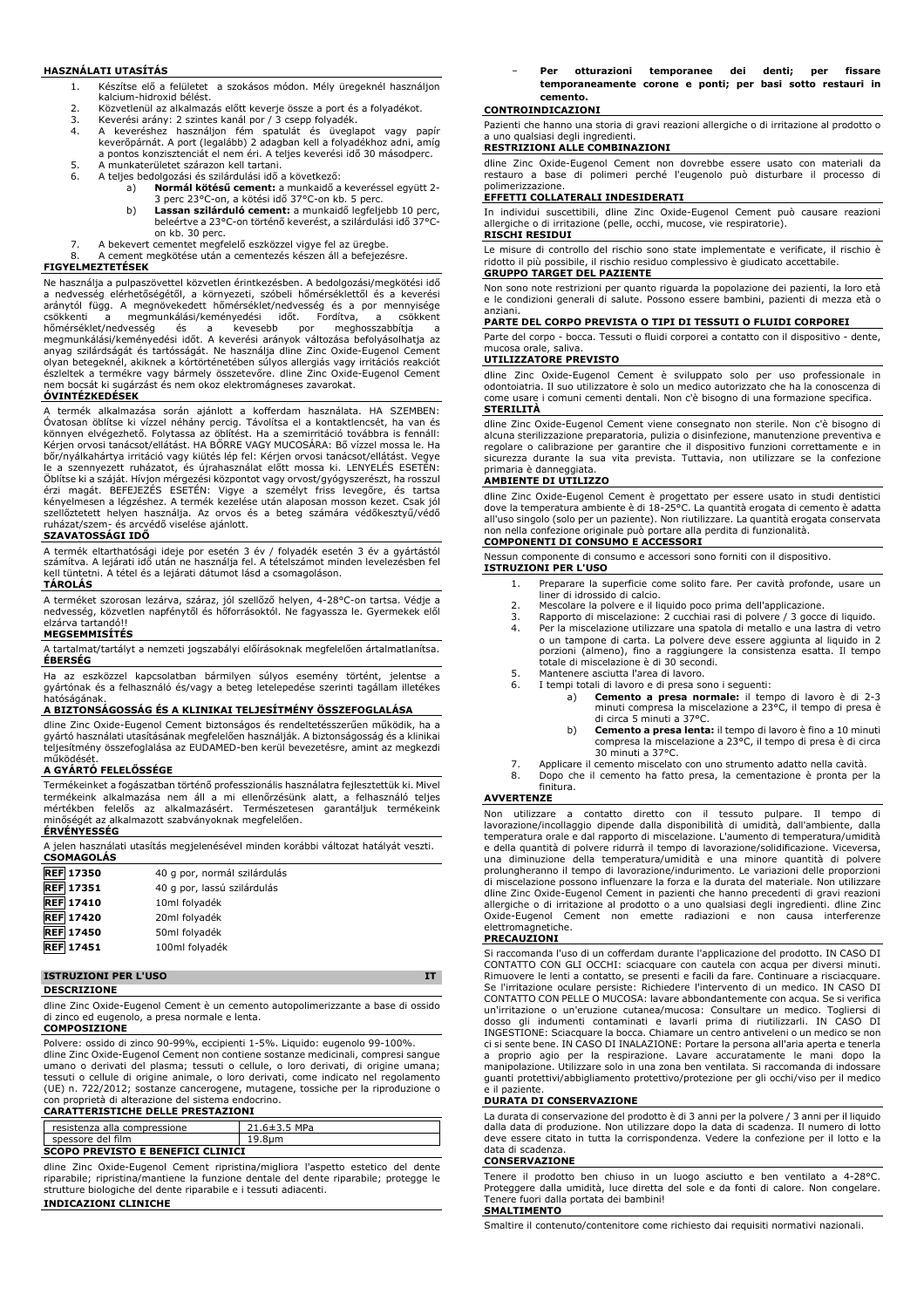#### **VIGILANZA**

Se si è verificato un incidente grave in relazione al dispositivo, riferirlo al fabbricante e all'autorità competente dello Stato Membro in cui è stabilito l'utente e/o il paziente. **RIASSUNTO DELLA SICUREZZA E DELLE PRESTAZIONI CLINICHE**

dline Zinc Oxide-Eugenol Cement è sicuro e funziona come previsto se utilizzato secondo le istruzioni d'uso del fabbricante. La sintesi della sicurezza e delle prestazioni cliniche sarà introdotta in EUDAMED non appena inizierà a funzionare.

# **RESPONSABILITÀ DEI PRODUTTORI**

I nostri prodotti sono stati sviluppati per l'uso professionale in odontoiatria. Poiché l'applicazione dei nostri prodotti è al di fuori del nostro controllo, l'utente è completamente responsabile dell'applicazione. Naturalmente, garantiamo la qualità dei nostri prodotti secondo le norme applicate.

#### **VALIDITÀ**

Con la pubblicazione di queste istruzioni per l'uso, tutte le versioni precedenti vengono sostituite. **IMBALLAGGIO**

| <b>REF 17350</b> | 40g di polvere, impostazione normale |
|------------------|--------------------------------------|
| <b>REF</b> 17351 | 40q di polvere, impostazione lenta   |
| <b>REF</b> 17410 | 10ml liquido                         |
| <b>REF</b> 17420 | 20ml liquido                         |
| <b>REF</b> 17450 | 50ml liquido                         |
| <b>REF</b> 17451 | 100ml liquido                        |
|                  |                                      |

#### **LIETOŠANAS INSTRUKCIJA LV**

#### **APRAKSTS**

dline Zinc Oxide-Eugenol Cement ir pašcietējošs cements, kura pamatā ir cinka oksīds un eigenols, normāla un lēna saistīšanās.

#### **SASTĀVS**

Pulveris: cinka oksīds 90-99 %, palīgvielas 1–5 %. Šķidrums: eigenols 99–100 %. Izstrādājums nesatur ārstnieciskas vielas, tostarp cilvēka asinis vai plazmas<br>atvasinājumus, cilvēka izcelsmes audus, šūnas vai to atvasinājumus, dzīvnieku<br>izcelsmes audus, šūnas vai to atvasinājumus, kā minēts Regulā (ES) vielas, kas ir kancerogēnas, mutagēnas, toksiskas attiecībā pret reproduktīvo sistēmu vai kurām piemīt endokrīno sistēmu graujošas īpašības.

## **SNIEGUMA RAKSTURLIELUMI**

| saspiešanas stiprība                            | 21.6±3.5 MPa |
|-------------------------------------------------|--------------|
| plēves biezums                                  | 19.8um       |
| <b>PAREDZETAIS MERKIS UN KLINISKIE IEGUVUMI</b> |              |

dline Zinc Oxide-Eugenol Cement atjauno/uzlabo atjaunojamā zoba estētisko izskatu, atjauno/uztur atjaunojamā zoba darbību, aizsargā atjaunojamā zoba un blakus esošo audu bioloģiskās struktūras.

# **KLĪNISKĀS INDIKĀCIJAS**

− **Īslaicīgai zobu aizpildīšanai; īslaicīgai kronīšu un tiltiņu fiksācijai; pamatnēm zem cementa restaurācijām.**

**KONTRINDIKĀCIJAS** Pacienti, kuriem anamnēzē ir bijušas smagas alerģiskas vai kairinošas reakcijas pret izstrādājumu vai kādu no sastāvdaļām.

#### **IEROBEŽOJUMI KOMBINĀCIJĀM**

dline Zinc Oxide-Eugenol Cement nedrīkst lietot kopā ar polimēra bāzes restaurācijas materiāliem, jo eigenols var traucēt polimerizācijas procesu.

# **NEVĒLAMĀS BLAKUSPARĀDĪBAS**

Jutīgiem cilvēkiem izstrādājums var izraisīt alerģiskas vai kairinājuma reakcijas (āda, gļotāda, elpceļi).

#### **PĀRĒJIE RISKI**

Riska kontroles pasākumi ir ieviesti un pārbaudīti, risks ir samazināts, ciktāl kopējais atlikušais risks tiek uzskatīts par pieņemamu.

#### **PACIENTU MĒRĶGRUPA**

Nav zināmu ierobežojumu attiecībā uz pacientu populāciju, viņu vecumu un vispārējo veselības stāvokli. Var būt bērni, vidēja vecuma vai gados vecāki pacienti. **PAREDZĒTĀ ĶERMEŅA DAĻA VAI ĶERMEŅA ŠĶIDRUMU AUDU VEIDI**

Ķermeņa daļa — mute. Audu vai ķermeņa šķidrumu saskare ar ierīci — zobs, mutes

# gļotāda, siekalas. **PAREDZĒTAIS LIETOTĀJS**

Izstrādājums ir paredzēts profesionālai lietošanai tikai zobārstniecībā. Tā lietotājs ir tikai licencēts ārsts, kurš zina, kā lietot parastos zobu cementus. Nav nepieciešama specifiska apmācība.

#### **STERILITĀTE**

Izstrādājums tiek piegādāts nesterils. Lai nodrošinātu ierīces pareizu un drošu darbību paredzētajā kalpošanas laikā, nav nepieciešama nekāda sagatavojoša sterilizācija, tīrīšana vai dezinfekcija, profilaktiska, regulāra apkope vai kalibrēšana. Tomēr nelietojiet, ja primārais iepakojums ir bojāts.

#### **IZMANTOŠANAS VIDE**

Izstrādājums ir paredzēts lietošanai zobārstniecības kabinetā, kur vides temperatūra ir 18–25 °C. Dozētais cementa daudzums ir piemērots vienreizējai lietošanai (tikai vienam pacientam). Nelietojiet atkārtoti. Dozētais daudzums, kas netiek glabāts oriģinālajā iepakojumā, var izraisīt funkcijas zudumu.

# **PALĪGMATERIĀLI UN PIEDERUMI**

Ierīces piegādes komplektā nav iekļauti palīgmateriāli un piederumi. **LIETOŠANAS INSTRUKCIJA**

1. Sagatavojiet virsmu kā parasti. Dziļiem dobumiem izmantojiet kalcija hidroksīda oderējumu.

- 
- 2. Samaisiet pulveri un šķidrumu tieši pirms lietošanas. 3. Maisījuma attiecība: 2 karotes pulvera (bez kaudzes) / 3 pilieni šķidruma.
- 4. Maisīšanai izmantojiet metāla lāpstiņu un stikla plāksni vai papīra maisīšanas paliktni. Pulveris ir jāpievieno šķidrumam 2 daļās (vismaz), līdz tiek sasniegta precīza konsistence. Kopējais maisīšanas laiks ir 30 sekundes.
- 5. Darba zona ir jāuztur sausa.<br>6. Kopējais iestrādes un saistīš
- 6. Kopējais iestrādes un saistīšanās laiks:
	- a) **Parastas uzstādīšanas cements:** darba laiks 2–3 minūtes, iekļaujot maisīšanu 23 °C temperatūrā, saistīšanās laiks apmēram 5 minūtes 37 °C temperatūrā.
- b) **Lēnas saistīšanās cements:** iestrādes laiks līdz 10 minūtēm, iekļaujot maisīšanu 23 °C temperatūrā, saistīšanās laiks apmēram 30 minūtes 37 °C temperatūrā.
- 7. Ar piemērotu instrumentu ielieciet dobumā samaisīto cementu. Pēc cementa saistīšanās cementējums ir gatavs apstrādei.

#### **BRĪDINĀJUMI**

Nelietot tiešā saskarē ar pulpas audiem. Iestrādes/saistīšanās laiks ir atkarīgs no mitruma pieejamības, apkārtējās vides, mutes temperatūras un maisīšanas attiecības. Paaugstināta temperatūra/mitrums un pulvera daudzums samazina iestrādes/saistīšanās laiku. Savukārt pazemināta temperatūra/mitrums un mazāks pulvera daudzums palielina izstrādes/saistīšanās laiku. Maisīšanas proporciju variācijas var ietekmēt materiāla stiprību un ilgnoturību. Nelietojiet šo dline Zinc<br>Oxide-Eugenol Cement pacientiem, kuriem anamnēzē ir bijušas smagas alerģiskas<br>vai kairinājuma reakcijas pret izstrādājumu vai kādu tā sas Eugenol Cement neizdala starojumu un nerada elektromagnētiskus traucējumus.

# **PIESARDZĪBAS PASĀKUMI**

Izstrādājuma uzklāšanas laikā ieteicams lietot koferdamu. PĒC SASKARES AR ACĪM: Uzmanīgi skalojiet ar ūdeni vairākas minūtes. Ja ievietotas kontaktlēcas, izņemiet tās (ja tas nav sarežģīti). Turpiniet skalot. Ja acu kairinājums turpinās: konsultējieties ar ārstu / saņemiet medicīnisku palīdzību. PĒC SASKARES AR ĀDU VAI GĻOTĀDU: Mazgāt ar lielu daudzumu ūdens. Ja rodas ādas/gļotādas kairinājums vai izsitumi: Konsultēties ar ārstu / saņemt medicīnisku palīdzību. Novilkt piesārņoto apģērbu un pirms atkārtotas lietošanas izmazgāt. NORĪŠANAS GADĪJUMĀ: Izskalot muti. Sliktas pašsajūtas gadījumā nekavējoties sazināties ar Saindēšanās kontroles centru vai<br>ārstu. IEELPOŠANAS GADĪJUMĀ: Nogādāt cietušo svaigā gaisā un nodrošināt ērtu<br>elpošanu. Pēc lietošanas rūpīgi nomazgājiet rokas. Lietojiet tika Ārstam un pacientam ieteicams valkāt aizsargcimdus / aizsargapģērbu / acu aizsargus / sejas aizsargu.

## **GLABĀŠANAS ILGUMS**

Produkta derīguma termiņš ir 3 gadi pulverim / 3 gadi šķidrumam kopš izgatavošanas datuma. Nelietojiet pēc derīguma termiņa beigām. Partijas numurs ir jānorāda visā sarakstē. Partiju un derīguma termiņu skatīt uz iepakojuma.

#### **GLABĀŠANA**

Glabāt izstrādājumu cieši noslēgtu sausā, labi vēdināmā vietā 4-28°C temperatūrā. Sargāt no mitrums, tiešiem saules stariem un siltuma avotiem. Nesasaldēt. Glabāt bērniem nepieejamā vietā!

#### **ATBRĪVOŠANĀS NO IZSTRĀDĀJUMA**

Atbrīvojieties no satura/konteinera atbilstoši valsts normatīvajām prasībām. **MODRĪBA**

Par jebkuru nopietnu incidentu, kas noticis saistībā ar ierīci, jāziņo ražotājam un tās dalībvalsts kompetentajai iestādei, kurā ir reģistrēts lietotājs un/vai pacients. **DROŠĪBAS UN KLĪNISKĀ SNIEGUMA KOPSAVILKUMS**

dline Zinc Oxide-Eugenol Cement ir drošs un darbojas kā paredzēts, ja to lieto saskaņā ar ražotāja lietošanas instrukciju. Drošības un klīniskā snieguma kopsavilkums tiks ievadīts EUDAMED, tiklīdz tas sāks darbu.

## **RAŽOTĀJA PIENĀKUMI**

Mūsu izstrādājumi ir izstrādāti profesionālai lietošanai zobārstniecībā. Tā kā mūsu izstrādājumu lietošana nav mūsu kontrolē, lietotājs ir pilnībā atbildīgs par izmantošanu. Protams, mēs garantējam savu izstrādājumu kvalitāti saskaņā ar piemērotajiem standartiem.

#### **DERĪGUMS**

Pēc šīs lietošanas instrukcijas publicēšanas visas iepriekšējās versijas tiek aizstātas. **IEPAKOJUMS**

| <b>REF 17350</b> | 40 g pulvera, normāla saistīšanās |
|------------------|-----------------------------------|
| <b>REF</b> 17351 | 40 g pulvera, lēna saistīšanās    |
| <b>REF</b> 17410 | 10 ml šķidruma                    |
| <b>REF 17420</b> | 20 ml šķidruma                    |
| <b>REF</b> 17450 | 50 ml šķidruma                    |
| <b>REF</b> 17451 | 100 ml šķidruma                   |

#### **BRUKSANVISNING NO**

**BESKRIVELSE**

dline Zinc Oxide-Eugenol Cement er en selvherdende sement basert på sinkoksid og eugenol, normal og langsom innstilling.

# **SAMMENSETNING**

Pulver: sinkoksid 90-99%, hjelpestoffer 1-5%. Væske: eugenol 99-100%. dline Zinc Oxide-Eugenol Cement inneholder ikke medisinsk stoff, inkludert blod eller plasmaavledning; vev eller celler, eller deres derivater, av menneskelig opprinnelse;<br>vev eller celler av animalsk opprinnelse, eller deres derivater, som referert til i<br>forordning (EU) nr. stoffer som er kreftfremkallende

#### **YTELSESEGENSKAPER**

| kompressiv stvrke                            | $21.6 \pm 3.5$ MPa |  |  |  |
|----------------------------------------------|--------------------|--|--|--|
| filmtykkelse                                 | 19.8um             |  |  |  |
| <b>TILTENKTE FORMÅL OG KLINISKE FORDELER</b> |                    |  |  |  |

dline Zinc Oxide-Eugenol Cement gjenoppretter/forbedrer estetisk utseende av gjenopprettelig tann; gjenoppretter/opprettholder tannfunksjonen til gjenopprettelig tann; beskytter biologiske strukturer av gjenopprettelig tann og tilstøtende vev. **KLINISKE INDIKASJONER**

# − **For midlertidige tannfyllinger; for midlertidige festekroner og broer; for baser under sementrestaureringer.**

#### **KONTRAINDIKASJONER**

Pasienter som tidligere har hatt alvorlige allergiske reaksjoner eller irritasjonsreaksjoner på produktet eller noen av innholdsstoffene. **BEGRENSNINGER FOR KOMBINASJONER**

#### dline Zinc Oxide-Eugenol Cement skal ikke brukes med polymerbaserte restaureringsmaterialer, da eugenol kan forstyrre polymeriseringsprosessen. **UØNSKEDE BIVIRKNINGER**

Hos utsatte personer kan dline Zinc Oxide-Eugenol Cement forårsake allergiske reaksjoner eller irritasjonsreaksjoner (hud, øye, slimhinne, luftveier). **RESTRISIKOER**

Risikokontrolltiltak ble implementert og verifisert, risikoen reduseres mest mulig, den samlede restrisikoen anses å være akseptabel. **PASIENTMÅLGRUPPE**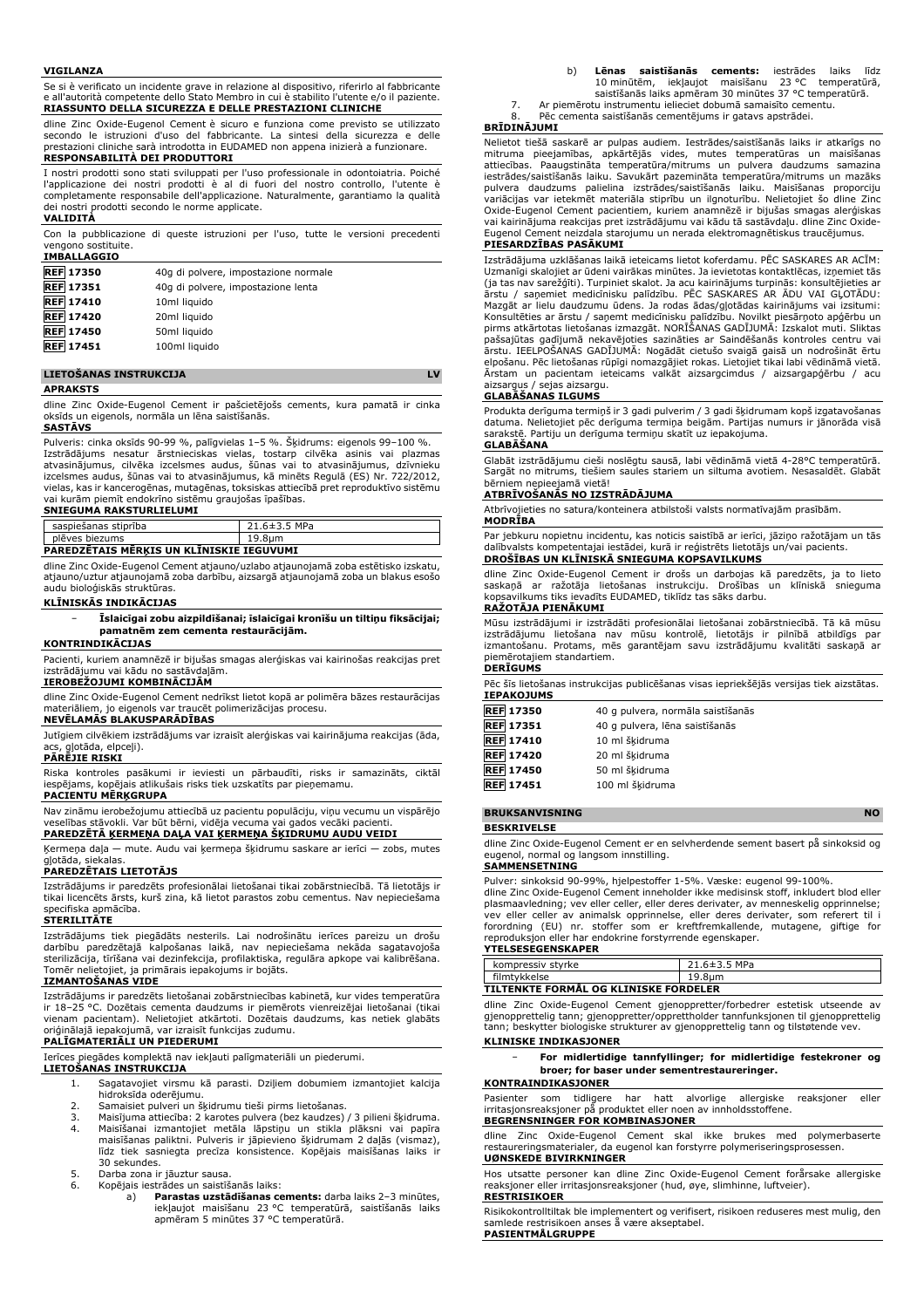Ingen restriksjoner kjent om pasientpopulasjon, alder og generelle helsetilstander. Det kan være barn, middelaldrende eller eldre pasienter.

**TILTENKT DEL AV KROPPEN ELLER TYPER VEV AV KROPPSVÆSKER**

En del av kroppen – munn. Vev eller kroppsvæsker kontaktet av enheten – tann, munnslimhinne, snytt.

# **TILTENKT BRUKER**

dline Zinc Oxide-Eugenol Cement er kun utviklet til profesjonell bruk innen tannpleie. Brukeren kan kun være lisensiert lege som har kunnskap om hvordan man bruker vanlige sementer. Det er ikke behov for spesifikk utdannelse.

#### **STERILITET**

dline Zinc Oxide-Eugenol Cement leveres ikke-sterilt. Det er ikke behov for forberedende sterilisering, rengjøring eller desinfeksjon, forebyggende, regelmessig vedlikehold eller kalibrering for å sikre at enheten fungerer riktig og trygt i løpet av den tiltenkte levetiden. Bruk imidlertid ikke hvis primærpakken er skadet.

#### **BRUK MILJØ**

dline Zinc Oxide-Eugenol Cement er designet for å brukes på tannlegekontor der omgivelsestemperaturen er 18-25°C. Dispensert mengde sement er egnet for engangsbruk (kun for én pasient). Skal ikke brukes på nytt. Dispensert mengde som ikke oppbevars i originalpakningen kan føre til tap av funksjon. **FORBRUKSKOMPONENTER OG TILBEHØR**

# Ingen forbrukskomponenter og tilbehør følger med enheten.

#### **BRUKSANVISNING**

- 1. Forbered overflaten som alltid. For dype hulrom bruk
- 
- kalsiumhydroksidforing.<br>Bland pulver og væske like før påføring.
- 2. Bland pulver og væske like før påføring.<br>3. Blandingsforhold: 2 nivåskjeer pulver / 3 dråper væske.<br>4. For blanding bruk metallspatel og glassplate eller papirblandingspute.<br>Fulveret skal legges til væsken i 2 porsjoner
- 
- 6. Totalt arbeidstid og innstillingstider er som følger:<br>a) **Normal innstillingssement:** arbeids
	- a) **Normal innstillingssement:** arbeidstiden er 2-3 minutter<br>inkludert blanding ved 23 °C, innstillingstiden er ca. 5<br>minutter ved 37 °C.
	- b) **Langsom innstillingssement:** arbeidstiden er opptil 10 minutter inkludert blanding ved 23 °C, innstillingstiden er ca. 30 minutter ved 37 °C.
		-

Påfør blandet sement med egnet instrument i hulrommet. 8. Etter at sement er satt sementering er klar for etterbehandling.

## **ADVARSLER**

Skal ikke brukes i direkte kontakt med massevev. Arbeidstiden/innstillingstiden avhenger av tilgjengeligheten av fuktighet, omgivelses-, oral temperatur- og blandingsforholdet. Økt temperatur/fuktighet og mengde pulver vil redusere arbeidstiden/innstillingstiden. Omvendt redusert temperatur/fuktighet og mindre pulver vil forlenge arbeidstiden/innstillingstiden. Blanding av proporsjon variasjoner kan påvirke materialets styrke og holdbarhet. Ikke bruk produktet til pasienter som tidligere har hatt alvorlige allergiske eller irritasjonsreaksjoner på produktet eller noen av innholdsstoffene. dline Zinc Oxide-Eugenol Cement avgir ikke stråling og forårsaker ingen elektromagnetiske forstyrrelser.

## **FORHOLDSREGLER**

Det anbefales å bruke cofferdam under påføring av produktet. VED KONTAKT MED<br>ØYNE: Skyll forsiktig med vann i flere minutter. Fjern kontaktlinser, hvis de er til<br>stede og enkle å ta ut. Fortsett skyllingen. Hvis øyeirritas med rikelig med vann. Hvis hud/slimhinneirritasjon eller oppstär: Fä medisinsk<br>råd/hjelp. Ta av forurensede klær og vask før gjenbruk. VED SVELGING: Skyll<br>munnen. Ring et giftsenter eller lege/lege hvis du føler deg uvel.

Fjern personen til frisk luft og hold deg komfortabel med å puste.<br>Vask hendene grundig etter håndtering. Skal kun brukes i et godt ventilert område.<br>Det anbefales å bruke vernehansker/verneklær/vernebriller/ansiktsbeskytt lege og pasient.

# **HOLDBARHET**

Holdbarhet for produktet er 3 år med pulver / 3 års væske fra produksjonsdatoen. Skal ikke brukes etter utløpsdatoen. Partinummeret skal oppgis i all korrespondanse. Se emballasje for batch- og utløpsdato.

#### **OPPBEVARING**

Hold produktet tett lukket på et tørt, godt ventilert sted ved 4-28 °C. Beskyttes mot fuktighet, direkte sollys og varmekilder. Skal ikke fryses. Oppbevars utilgjengelig for

# barn! **BORTSKAFFELSE**

Kast innhold/beholder slik beskrevet i nasjonale forskriftskrav.

**ÅRVÅKENHET**

Hvis det har skjedd en alvorlig hendelse i forbindelse med enhetsrapporten til produsenten og den kompetente myndigheten i medlemsstaten der brukeren og/eller pasienten er etablert.

# **OPPSUMMERING AV SIKKERHET OG KLINISK YTELSE**

dline Zinc Oxide-Eugenol Cement er trygt og fungerer som det skal hvis det brukes i henhold til produsentens bruksanvisning. Oppsummering av sikkerhet og klinisk ytelse vil bli introdusert i EUDAMED så snart det vil starte arbeidet. **PRODUSENTENS ANSVAR**

Våre produkter er kun utviklet til profesjonell bruk innen tannpleie. Siden bruken av våre produkter er utenfor vår kontroll, er brukeren fullt ut ansvarlig for applikasjonen. Selvfølgelig garanterer vi kvaliteten på våre produkter i samsvar med de anvendte standardene.

#### **GYLDIGHET**

Ved publisering av denne bruksanvisningen er alle tidligere versjoner erstattet. **EMBALLASJE REF 17350** 40 g pulver, normal innstilling **REF 17351** 40 g pulver, langsom innstilling **REF 17410** 10 ml væske **REF 17420** 20 ml væske **REF 17450** 50 ml væske **REF 17451** 100 ml væske

# **INSTRUKCJA UŻYTKOWANIA PL**

**OPIS**

dline Zinc Oxide-Eugenol Cement to samoutwardzalny cement na bazie tlenku cynku i eugenolu, normalnie i wolno wiążący.

## **KOMPOZYCJA**

Proszek: tlenek cynku 90-99%, substancje pomocnicze 1-5%. Ciecz: eugenol 99- 100%.

dline Zinc Oxide-Eugenol Cement nie zawiera substancji leczniczych, w tym pochodnych ludzkiej krwi lub osocza; tkanek lub komórek pochodzenia ludzkiego lub ich pochodnych; tkanek lub komórek pochodzenia zwierzęcego lub ich pochodnych, o których mowa w rozporządzeniu (UE) nr 722/2012; substancji rakotwórczych, mutagenów, działających szkodliwie na rozrodczość lub mających właściwości zaburzające funkcjonowanie układu hormonalnego.

# **CHARAKTERYSTYKA WYDAJNOŚCI**

|                                           | wytrzymałość na ściskanie | $21.6 \pm 3.5$ MPa |  |  |
|-------------------------------------------|---------------------------|--------------------|--|--|
|                                           | arubość folii             | 19.8um             |  |  |
| <b>PRZEZNACZENIE I KORZYSCI KLINICZNE</b> |                           |                    |  |  |

dline Zinc Oxide-Eugenol Cement przywraca/poprawia estetyczny wygląd odbudowywanego zęba; przywraca/utrzymuje funkcje zębowe odbudowywanego zęba; chroni struktury biologiczne odbudowywanego zęba i przyległych tkanek.

#### **WSKAZANIA KLINICZNE**

− **Do tymczasowych wypełnień zębów; do tymczasowego mocowania koron i mostów; do podłoży pod uzupełnienia cementowe.**

#### **PRZECIWWSKAZANIA**

Pacjenci, u których w przeszłości występowały ciężkie reakcje alergiczne lub podrażnienia na produkt lub którykolwiek ze składników.

# **OGRANICZENIA DOTYCZĄCE ŁĄCZENIA**

dline Zinc Oxide-Eugenol Cement nie powinien być stosowany z materiałami do wypełnień na bazie polimerów, ponieważ eugenol może zakłócać proces polimeryzacji.

#### **NIEPOŻĄDANE SKUTKI UBOCZNE**

U osób podatnych dline Zinc Oxide-Eugenol Cement może wywoływać reakcje alergiczne lub podrażnienia (skóra, oczy, błony śluzowe, drogi oddechowe). **RYZYKO RESZTKOWE**

Wdrożono i zweryfikowano środki kontroli ryzyka, ryzyko jest ograniczone w jak największym stopniu, całkowite ryzyko szczątkowe ocenia się jako akceptowalne.

# **GRUPA DOCELOWA PACJENTÓW**

Brak znanych ograniczeń dotyczących populacji pacjentów, ich wieku i ogólnego stanu zdrowia. Mogą to być dzieci, pacjent w średnim lub podeszłym wieku.<br>PRZEZNACZONA CZĘŚĆ CIAŁA LUB RODZAJE TKANEK F **PRZEZNACZONA CZĘŚĆ CIAŁA LUB RODZAJE TKANEK PŁYNÓW USTROJOWYCH**

Część ciała - usta. Tkanki lub płyny ustrojowe, z którymi styka się urządzenie - ząb, śluzówka jamy ustnej, ślina.

#### **DOCELOWY UŻYTKOWNIK**

dline Zinc Oxide-Eugenol Cement przeznaczony wyłącznie do użytku profesjonalnego w stomatologii. Licencjonowany tylko dla lekarza, który ma wiedzę, jak używać popularnych cementów. Nie ma potrzeby specjalnego szkolenia.

# **STERYLNOŚĆ**

dline Zinc Oxide-Eugenol Cement dostarczany jest w stanie niesterylnym. Nie ma potrzeby jakiejkolwiek wstępnej sterylizacji, czyszczenia lub dezynfekcji,<br>profilaktycznej, regularnej konserwacji lub kalibracji, aby zapewnić prawidłowe i<br>bezpieczne-działanie-urządzenia-w-całym-przewidzianym-okresie-uży używaj jednak urządzenia, jeśli opakowanie bezpośrednie jest uszkodzone. **MIEJSCE UŻYCIA**

dline Zinc Oxide-Eugenol Cement przeznaczony do użytku w gabinecie stomatologicznym, w którym panuje temperatura otoczenia 18-25°C. Dozowana ilość cementu nadaje się do jednorazowego użytku (tylko dla jednego pacjenta). Nie używać ponownie. Dozowana ilość przechowywana nie w oryginalnym opakowaniu może prowadzić do utraty funkcjonalności.

#### **MATERIAŁY EKSPLOATACYJNE I AKCESORIA**

Z urządzeniem nie są dostarczane żadne materiały eksploatacyjne ani akcesoria. **INSTRUKCJA UŻYTKOWANIA**

- 1. Przygotować powierzchnię jak zawsze. W przypadku głębokich ubytków należy użyć podkładu z wodorotlenku wapnia.
- 2. Zmieszać proszek i płyn tuż przed aplikacją.
- 
- 3. Proporcje mieszania: 2 płaskie łyżki proszku / 3 krople płynu. 4. Do mieszania użyć metalowej szpatułki i szklanej płytki lub papierowego bloczka do mieszania. Proszek należy dodawać do płynu w 2 porcjach (co najmniej), aż do uzyskania dokładnej konsystencji. Całkowity czas mieszania to 30 sekund.
- 5. Miejsce pracy musi być suche.<br>6. Całkowite czasy pracy i wiazar Całkowite czasy pracy i wiązania są następujące:
	- a) **Cement normalnie wiążący:** czas pracy 2-3 minuty łącznie z mieszaniem w temperaturze 23°C, czas wiązania około 5 minut w temperaturze 37°C.
	- b) **Cement wolnowiążący:** czas pracy do 10 minut łącznie z mieszaniem w temperaturze 23°C, czas wiązania około 30 minut w temperaturze 37°C.
- 7. Nałożyć zmieszany cement za pomocą odpowiedniego instrumentu do

ubytku. 8. Po związaniu cementu cement jest gotowy do wykończenia.

# **OSTRZEŻENIA**

Nie stosować w bezpośrednim kontakcie z tkanką miazgi. Czas pracy / wiązania zależy od dostępności wilgoci, temperatury otoczenia, temperatury w jamie ustnej i proporcji mieszania. Podwyższona temperatura / wilgotność i ilość proszku skracają czas pracy/wiązania. I odwrotnie, obniżona temperatura / wilgotność i mniejsza ilość proszku wydłużają czas pracy / wiązania. Różnice w proporcjach mieszania mogą<br>wpłynąć na wytrzymałość i trwałość materiału. Nie należy stosować produktu u<br>pacjentów, u których w przeszłości występowały ciężkie reakcje aler elektromagnetycznych.

#### **ŚRODKI OSTROŻNOŚCI**

Podczas aplikacji produktu zaleca się stosowanie koferdamu. W PRZYPADKU DOSTANIA SIĘ PRODUKTU DO OCZU: Ostrożnie płukać wodą przez kilka minut. Zdjąć soczewki kontaktowe, jeśli są obecne. Kontynuować płukanie. Jeśli podrażnienie oczu utrzymuje się: Zasięgnąć porady/zgłosić się pod opiekę lekarza. W PRZYPADKU KONTAKTU ZE SKÓRĄ LUB BŁONĄ ŚLUZOWĄ: Umyć dużą ilością wody. Jeśli wystąpi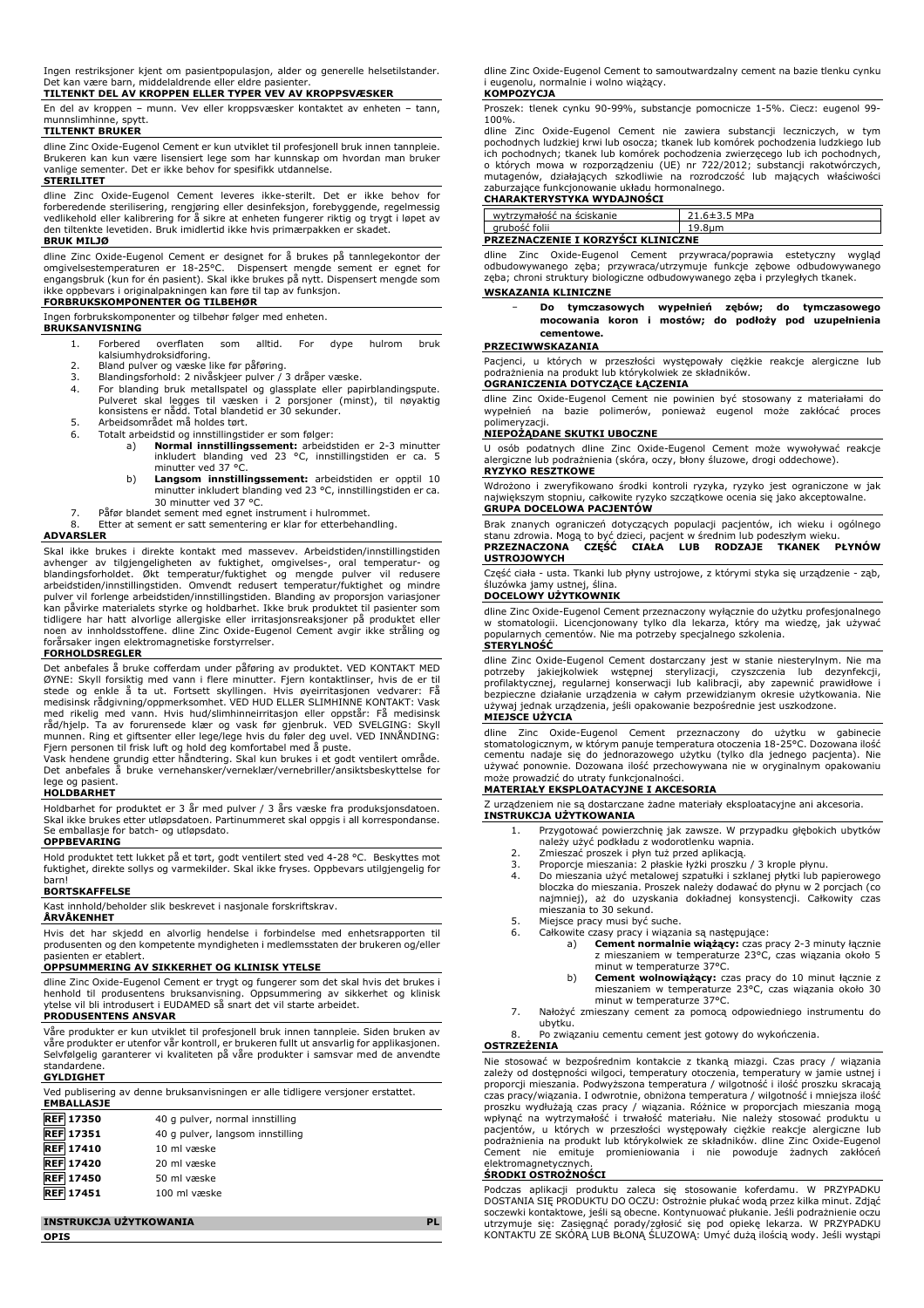podrażnienie skóry/błon śluzowych lub wysypka: Zasięgnąć porady/zgłosić się pod opiekę lekarza. Zdjąć zanieczyszczoną odzież i wyprać przed ponownym użyciem. W PRZYPADKU POŁKNIĘCIA: wypłukać usta. W przypadku złego samopoczucia skontaktować się z Centrum Zatruć lub lekarzem. W PRZYPADKU WDYCHANIA: wyprowadzić osobę na świeże powietrze i zapewnić swobodne oddychanie.

Dokładnie umyć ręce po użyciu. Stosować tylko w dobrze wentylowanych pomieszczeniach. Zaleca się noszenie rękawic ochronnych/odzieży ochronnej/ochrony oczu/ochrony twarzy dla lekarza i pacjenta.

#### **OKRES TRWAŁOŚCI**

Okres trwałości produktu wynosi 3 lata dla proszku/3 lat dla płynu od daty produkcji. Nie używać po upływie terminu ważności. W całej korespondencji należy podawać numer partii. Data serii i data ważności znajduje się na opakowaniu.

# **PRZECHOWYWANIE**

Przechowywać produkt szczelnie zamknięty w suchym, dobrze wentylowanym<br>miejscu w temperaturze 4-28°C. Chronić przed wilgoć, bezpośrednim działaniem<br>promieni słonecznych i źródeł ciepła. Nie zamrażać. Trzymać z dala od dzie **UTYLIZACJA**

Zawartość/pojemnik usuwać do zgodnie z krajowymi wymogami prawnymi.

#### **CZUJNOŚĆ**

Jeżeli jakikolwiek poważny incydent, który miał miejsce w związku z urządzeniem, zgłaszany jest producentowi i właściwemu organowi państwa członkowskiego, w którym użytkownik i/lub pacjent ma siedzibę.

# **PODSUMOWANIE BEZPIECZEŃSTWA I WYNIKÓW KLINICZNYCH**

dline Zinc Oxide-Eugenol Cement jest bezpieczny i działa zgodnie z przeznaczeniem, jeśli jest używany zgodnie z instrukcją użytkowania producenta. Podsumowanie bezpieczeństwa i wyników klinicznych zostanie wprowadzone do EUDAMED, gdy tylko zacznie działać.

#### **ODPOWIEDZIALNOŚĆ PRODUCENTA**

Nasze produkty zostały stworzone z myślą o profesjonalnym zastosowaniu w stomatologii. Ponieważ zastosowanie naszych produktów jest poza naszą kontrolą, użytkownik jest w pełni odpowiedzialny za aplikację. Oczywiście gwarantujemy jakość naszych produktów zgodną z obowiązującymi normami. **WAŻNOŚĆ**

Wraz z opublikowaniem niniejszej instrukcji użytkowania wszystkie poprzednie wersje tracą ważność. **OPAKOWANIE**

| YEARVIIANLE      |                                   |
|------------------|-----------------------------------|
| <b>REF 17350</b> | 40 g proszku, ustawienie normalne |
| <b>REF</b> 17351 | 40 g proszku, ustawienie wolne    |
| <b>REF</b> 17410 | 10ml płynu                        |
| <b>REF 17420</b> | 20ml płynu                        |
| <b>REF 17450</b> | 50ml płynu                        |
| <b>REF 17451</b> | 100ml płynu                       |
|                  |                                   |

# **INSTRUÇÕES DE USO PT**

**DESCRIÇÃO**

O dline Zinc Oxide-Eugenol Cement é um cimento autopolimerizável à base de óxido de zinco e eugenol, de cimentação normal e lenta.

#### **COMPOSIÇÃO**

Pó: óxido de zinco 90-99%, excipientes 1-5%. Líquido: eugenol 99-100%. dline Zinc Oxide-Eugenol Cement não contém substâncias médicas, incluindo sangue humano ou derivados de plasma; tecidos ou células, ou seus derivados, de origem humana; tecidos ou células de origem animal, ou seus derivados, conforme referido no Regulamento (UE) n.º 722/2012; substâncias cancerígenas, mutagénicas, tóxicas para a reprodução ou com propriedades de desregulação endócrina. **CARACTERÍSTICAS DE PERFORMANCE**

| forca compressiva                                  | $21.6 \pm 3.5$ MPa |  |  |  |
|----------------------------------------------------|--------------------|--|--|--|
| espessura do filme                                 | 19.8um             |  |  |  |
| <b>FINALIDADE PRETENDIDA E BENEFICIOS CLÍNICOS</b> |                    |  |  |  |

dline Zinc Oxide-Eugenol Cement restaura/melhora a aparência estética do dente restaurável; restaura/mantém a função dentária do dente restaurável; protege as estruturas biológicas do dente restaurável e dos tecidos adjacentes.

#### **INDICAÇÕES CLÍNICAS**

− **Para obturações dentárias temporárias; para fixação temporária de coroas e pontes; para bases sob restaurações de cimento.**

# **CONTRA-INDICAÇÕES**

Pacientes com histórico de reações alérgicas graves ou irritação ao produto ou a qualquer um dos ingrediente

# **RESTRIÇÕES A COMBINAÇÕES**

dline Zinc Oxide-Eugenol Cement não deve ser usado com materiais restauradores à base de polímeros, já que o eugenol pode prejudicar o processo de polimerização.

# **EFEITOS COLATERAIS INDESEJÁVEIS**

Em indivíduos que sejam suscetíveis, dline Zinc Oxide-Eugenol Cement pode causar reações alérgicas ou de irritação (pele, olhos, mucosa, trato respiratório). **RISCOS RESIDUAIS**

Foram implementadas e verificadas medidas de controlo de risco, o risco foi reduzido tanto quanto possível, o risco residual geral é considerado aceitável.

# **GRUPO-ALVO DE PACIENTES**

Não há restrições conhecidas em relação à população de pacientes, a sua idade e condições gerais de saúde. Pode destinar-se a crianças, pacientes de meia-idade ou idosos.

# **PARTE PRETENDIDA DO CORPO OU TIPOS DE TECIDOS DE FLUIDOS CORPORAIS**

Parte do corpo - boca. Tecidos ou fluidos corporais em contacto com o dispositivo dente, mucosa bucal, saliva.

# **UTILIZADOR PRETENDIDO**

Produto desenvolvido exclusivamente para o uso profissional em odontologia. O seu utilizador deve ser um médico licenciado que tenha conhecimentos sobre como usar cimentos odontológicas comuns. Não há necessidade de formação específica **ESTERILIDADE**

dline Zinc Oxide-Eugenol Cement é entregue não esterilizado. Não há necessidade de qualquer esterilização preparatória, limpeza ou desinfecção, manutenção preventiva regular ou calibração para garantir que o dispositivo opere de forma

adequada e segura durante a sua vida útil prevista. No entanto, não use se a embalagem principal estiver danificada.

## **AMBIENTE DE USO**

dline Zinc Oxide-Eugenol Cement foi desenvolvido para ser usado em consultòrio<br>odontológico onde a temperatura ambiente é de 18-25 °C. A quantidade dispensada<br>de cimento é adequada para uso único (apenas para um paciente). Quantidade dispensada mantida fora da embalagem original pode levar à perda de

# função. **COMPONENTES CONSUMÍVEIS E ACESSÓRIOS**

Não é fornecido nenhum componente consumível e acessório com o dispositivo. **INSTRUÇÕES DE USO**

- 1. Prepare a superfície normalmente. Para cavidades profundas, use liner
	- de hidróxido de cálcio.
	- 2. Misture o pó e o líquido antes da aplicação.
	- 3. Relação de mistura: 2 colheres rasas de pó/3 gotas de líquido. 4. Para misturar, use espátula de metal e placa de vidro ou almofada de mistura de papel. O pó deve ser adicionado ao líquido em 2 porções (no mínimo), até atingir a consistência exata. O tempo total de mistura é de 30 segundos.
- 5. A área de trabalho deve ser mantida seca.<br>6. Os tempos totais de trabalho e configuraçã
	- Os tempos totais de trabalho e configuração são os seguintes:
		- a) **Cimento de adesão normal:** o tempo de trabalho é de 2-3 minutos incluindo a mistura a 23°C, o tempo de adesão é de
		- cerca de 5 minutos a 37°C. b) **Cimento de adesão lenta:** o tempo de trabalho é de até 10 minutos incluindo a mistura a 23°C, o tempo de adesão é de cerca de 30 minutos a 37°C.
- 7. Aplique cimento misturado com instrumento adequado na cavidade.
- Depois que o cimento está curado, a cimentação está pronta para o acabamento.

# **AVISOS**

Não use em contacto direto com o tecido pulpar. O tempo de trabalho/cimentação depende da disponibilidade de humidade, do ambiente, da temperatura oral e da proporção de mistura. O aumento da temperatura/humidade e da quantidade de pó<br>reduzirá o tempo de trabalho/cimentação. Vice-versa, a diminuição da<br>temperatura/humidade e menos pó prolongam o tempo d variações das proporções de mistura podem afetar a resistência e durabilidade do material. Não use o produto com pacientes com histórico de reações alérgicas graves ou irritação ao produto ou a qualquer um dos ingredientes. dline Zinc Oxide-Eugenol Cement não emite radiação e não causa interferências eletromagnéticas. **PRECAUÇÕES**

Recomenda-se o uso de uma ensecadeira durante a aplicação do produto. SE ENTRAR EM CONTACTO COM OS OLHOS: enxague cuidadosamente com água durante vários minutos. Remova as lentes de contacto, se presentes e fáceis de retirar. Continue a<br>enxaguar. Se a irritação nos olhos persistir: Procure orientação/atenção médica. SE<br>ENTRAR EM CONTACTO COM A PELE OU MUCOSA: lavar abundan contaminada e lave-a antes de a reutilizar. EM CASO DE INGESTÃO: Enxaguar a boca. Ligue para um centro de intoxicação ou médico/médico se não se sentir bem. SE INALADO: Remova a pessoa para o ar fresco e mantenha-a confortável para respirar. Lave bem as mãos após manusear. Use apenas numa área bem ventilada. Recomenda-se o uso de luvas de proteção/roupas de proteção/proteção ocular/proteção facial para médico e paciente.

#### **VALIDADE**

O prazo de validade do produto é de 3 anos para o pó/3 anos para o líquido a partir da data de fabrico. Não use após a data de validade. O número do lote deve ser citado em toda a correspondência. Verifique a embalagem para ver o lote e data de validade.

#### **ARMAZENAMENTO**

Manter o produto bem fechado em local seco e bem ventilado a 4-28°C. Proteja da humidade, luz solar direta e de fontes de calor. Não congele. Mantenha fora do alcance das crianças!

#### **ELIMINAÇÃO**

Descarte o conteúdo/recipiente conforme exigido pelos requisitos regulamentares nacionais.

## **VIGILÂNCIA**

Se qualquer incidente grave ocorrer em relação ao dispositivo, informe o fabricante e a autoridade competente do Estado-Membro em que o utilizador e/ou paciente está estabelecido.

#### **RESUMO DE SEGURANÇA E DESEMPENHO CLÍNICO**

dline Zinc Oxide-Eugenol Cement é seguro e tem o desempenho esperado se for usado de acordo com as instruções de uso do fabricante. O resumo de segurança e desempenho clínico será introduzido no EUDAMED assim que começar a funcionar. **RESPONSABILIDADE DO FABRICANTE**

Os nossos produtos foram desenvolvidos para uso profissional em odontologia. Como a aplicação dos nossos produtos está além do nosso controlo, o utilizador é totalmente responsável pela aplicação. Garantimos, naturalmente, a qualidade dos nossos produtos de acordo com as normas aplicadas. **VALIDADE**

Após a publicação destas instruções de uso, todas as versões anteriores são substituídas. **EMBALAGEM**

| ------------     |                                |
|------------------|--------------------------------|
| <b>REF 17350</b> | 40g de pó, configuração normal |
| <b>REF</b> 17351 | 40g de pó, configuração lenta  |
| <b>REF 17410</b> | 10ml líquido                   |
| <b>REF</b> 17420 | 20ml líquido                   |
| <b>REF</b> 17450 | 50ml líquido                   |
| <b>REF</b> 17451 | 100ml líquido                  |
|                  |                                |

#### **INSTRUCȚIUNI DE UTILIZARE RO DESCRIERE**

dline Zinc Oxide-Eugenol Cement este un ciment auto-polimerizant bazat pe oxid de zinc și eugenol, cu priză normală și lentă. **COMPOZIȚIE**

Pulbere: oxid de zinc 90-99%, excipienți 1-5%. Lichid: eugenol 99-100%.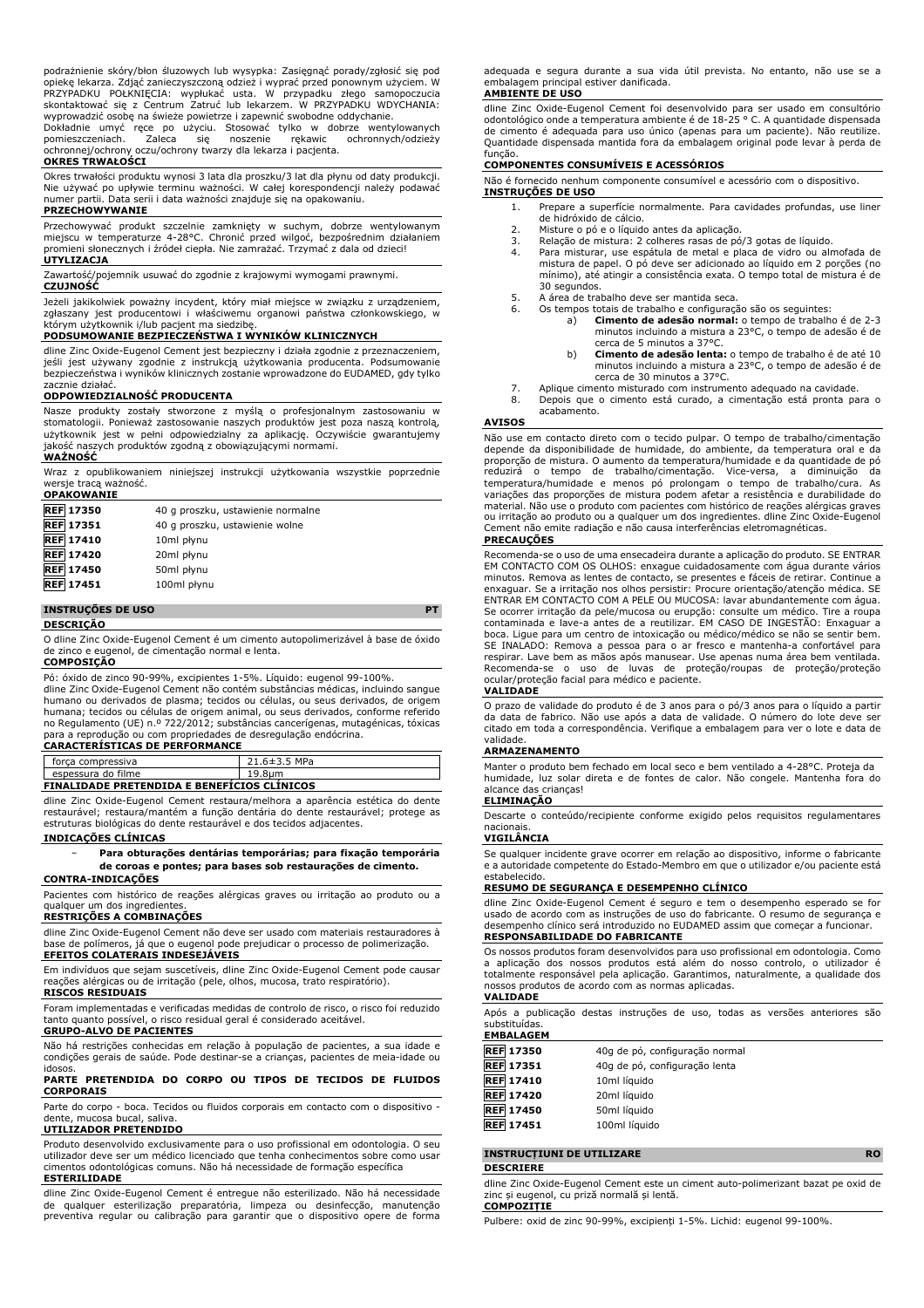dline Zinc Oxide-Eugenol Cement nu conține substanțe medicinale, inclusiv sănge<br>uman sau derivate din plasmă; țesuturi sau celule de origine umană sau derivatele<br>lor; țesuturi sau celule de origine animală sau derivatele l (UE) Nr. 722/2012; substanțe cancerigene, mutagene, toxice pentru reproducere sau

# cu proprietăți destructive pentru sistemul endocrin. **CARACTERISTICI DE PERFORMANȚĂ**

| rezistentă la compresiune                | $21.6 \pm 3.5$ MPa |  |  |
|------------------------------------------|--------------------|--|--|
| arosime film                             | 19.8um             |  |  |
| UTILIZARE DESTINATA SI BENEFICII CLINICE |                    |  |  |

dline Zinc Oxide-Eugenol Cement reface/îmbunătățește aspectul estetic al dintelui recuperabil; reface/menține funcția dentară a dintelui recuperabil; protejează structurile biologice ale dintelui recuperabil și ale țesuturilor adiacente.

# **INDICAȚII CLINICE**

#### − **Pentru plombe temporare; pentru fixarea temporară a coroanelor și punților dentare; pentru bazele de sub restaurările de ciment. CONTRAINDICAȚII**

Pacienți cu un istoric de alergii severe sau reacții de iritație la produs sau la unul din ingredientele sale.

#### **REACȚII LA COMBINAȚII**

dline Zinc Oxide-Eugenol Cement nu trebuie utilizat cu materiale restaurative bazate pe polimeri, deoarece eugenolul poate afecta procesul de polimerizare.

# **EFECTE ADVERSE NEPLĂCUTE**

I Produsul ar putea cauza reacții alergice sau de iritație (piele, ochi, mucoasă, tract respirator) indivizilor susceptibili.

### **RISCURI REZIDUALE**

Au fost implementate și verificate măsuri de control al riscului pentru a-l reduce cât mai mult posibil; riscul rezidual general este considerat ca fiind unul acceptabil. **GRUPUL DE PACIENȚI-ȚINTĂ**

Nu există restricții cu privire la populația de pacienți, vârstă și stare de sănătate<br>generală. Aceștia pot fi copii, adulți de vârstă mijlocie sau persoane în vârstă.<br>**PARTEA - CORPULUI - SAU - TIPURI - DE - ȚESUTURI - ȘI CORESPUNZĂTOARE**

Părți ale corpului – cavitatea bucală. Țesuturi sau fluide care intră în contact cu dispozitivul – dinte, mucoasa bucală, salivă.

## **UTILIZATOR DESTINAT**

Produsul este destinat exclusiv utilizării stomatologice profesionale. Utilizatorii săi pot fi medici care au dobândit cunoștința necesară utilizării cimenturilor dentare. Nu este nevoie de un instructaj specific.

## **STERILITATE**

dline Zinc Oxide-Eugenol Cement este livrat nesteril. Nu este nevoie de nicio sterilizare preparatoare, curățare sau dezinfecție, mentenanță preventivă, regulată sau calibrare pentru ca acest dispozitiv să fie utilizat în siguranță pe parcursul duratei sale de viață. Cu toate acestea, a nu se utiliza dacă pachetul este deteriorat.

#### **MEDIU DE UTILIZARE**

dline Zinc Oxide-Eugenol Cement este destinat folosirii în cabinetele dentare unde temperatura ambientală este cuprinsă între 18 și 25 °C. Cantitatea eliberată de ciment este suficientă pentru o singură utilizare (la un singur pacient). A nu se refolosi acestea. Cantitatea eliberată păstrată altundeva decât în pachetul original își poate pierde proprietățile de funcționare.

## **COMPONENTE ȘI ACCESORII CONSUMABILE**

Dispozitivul nu este însoțit de consumabile sau accesorii.

#### **INSTRUCȚIUNI DE UTILIZARE**

- 1. Pregătiți suprafața, ca de obicei. Pentru carii profunde folosiți liner cu
- hidroxid de calciu. 2. Amestecați pulberea cu lichidul chiar înainte de aplicare.
- 3. Raport de amestec: 2 linguri rase de pulbere / 3 stropi de lichid.<br>4. Pentru amestecare, folosiți o spatulă de metal și o plăcuță de sticlă.<br>Pulberea se adaugă peste lichid de 2 ori (cel puțin), până se ajunge la<br>consis
- 5. Zona de lucru trebuie să fie mereu uscată.
- 6. Timpii de lucru și de așezare sunt după cum urmează:
	- a) **Ciment cu priză normală:** timp de lucru de 2-3 minute,<br>incluzând amestecarea la 23°C, timp de așezare de<br>aproximativ 5 minute la 37°C.
	- b) **Ciment cu priză lentă:** timp de lucru de până la 10 minute,<br>incluzând amestecarea la 23°C, timp de așezare de<br>aproximativ 30 de minute la 37°C.
- 7. Aplicați cimentul mixat în carie cu instrumentul potrivit.
- 8. După așezarea cimentului, cimentarea este gata de finisare.

#### **AVERTISMENTE**

Nu folosiți în contact direct cu țesuturile pulpei. Timpul de lucru/așezare depinde de<br>umiditate, mediu ambiental, temperatura orală și raportul de amestec.<br>Temperatura/umiditatea/cantitatea de pulbere lucru/așezare. In schimb, temperatura/umiditatea/cantitatea de pulbere redusă va<br>prelungi timpul de lucru/așezare. Variațiile proporțiilor de amestec pot afecta<br>rezistența și durabilitatea materialului. A nu se utiliza la Produsul nu emite radiații și nu cauzează interferențe electromagnetice. **PRECAUȚII**

Este recomandată folosirea digii dentare în timpul aplicării produsului. LA CONTACTUL CU OCHII: Clătiți atent cu apă timp de câteva minute. Înlăturați lentilele de contact dacă sunt prezente. Continuați clătirea. Dacă iritația ochilor persistă, consultați medicul. LA CONTACTUL CU PIELEA SAU MUCOASA: Spălați cu multă apă. Dacă apare<br>o iritație sau urticarie a pielii sau mucoasei, consultați medicul. Îndepărtați<br>îmbrăcămintea contaminată și spălați-o înainte de a o gura. Dacă vă simțiți rău, consultați medicul. LA INHALARE: Ieșiți la aer curat, unde puteți respira confortabil. Spălați-vă bine mâinile după folosire. Folosiți doar într-o zonă bine aerisită. Este recomandată folosirea echipamentului de protecție pentru mâini, corp, ochi și față, atât pentru medic cât și pentru pacient.

# **DURATĂ DE VIAȚĂ**

Durata de viață a produsului este de 3 ani pentru pulbere și de 3 ani pentru lichid, începând cu data fabricării. A nu se folosi după data expirării. Numărul lotului trebuie menționat în orice corespondență. Vedeți pe ambalaj lotul și data expirării. **DEPOZITARE**

Țineți produsul etanș într-un loc uscat, bine aerisit, la 4-28 °C. A se proteja de umiditate, lumina directă a soarelui și de surse de căldură. A nu se lăsa la îndemâna copiilor!

#### **DEBARASARE**

Aruncați conținutul/recipientul conform reglementărilor naționale.

#### **VIGILENȚĂ**

Dacă a avut loc orice incident serios legat de dispozitiv, raportați-l la autoritatea competentă din Statul Membru în care este stabilit utilizatorul și/sau brevetul. **REZUMAT SIGURANȚĂ ȘI PERFORMANȚĂ CLINICĂ**

dline Zinc Oxide-Eugenol Cement este sigur și se comportă conform utilizării destinate atunci când se folosește conform instrucțiunilor producătorului. Sumarul siguranței și al performanței clinice vor fi introduse în EUDAMED imediat după începerea utilizării.

# **RESPONSABILITATEA PRODUCĂTORULUI**

Produsele noastre au fost dezvoltate exclusiv în scopul utilizării stomatologice profesionale. Având în vedere că nu putem controla modul de aplicare a produselor noastre, utilizatorul este pe deplin responsabil de acesta. Desigur, garantăm calitatea produselor noastre, raportată la standardele în vigoare. **VALABILITATE**

Odată cu publicarea acestor instrucțiuni de utilizare, toate versiunile anterioare sunt anulate. **AMBALAJ**

| AMBALAJ          |                            |
|------------------|----------------------------|
| <b>REF 17350</b> | 40g pulbere, priză normală |
| <b>REF 17351</b> | 40g pulbere, priză lentă   |
| <b>REF 17410</b> | 10ml lichid                |
| <b>REF 17420</b> | 20ml lichid                |
| <b>REF 17450</b> | 50ml lichid                |
| <b>REF 17451</b> | 100ml lichid               |
|                  |                            |

# **NÁVOD NA POUŽITIE SK**

**POPIS**

dline Zinc Oxide-Eugenol Cement je samovoľne tuhnúci cement na báze oxidu zinočnatého a eugenolu, normálne a pomalé tuhnutie.

#### **ZLOŽENIE**

Prášok: oxid zinočnatý 90-99 %, pomocné látky 1-5 %. Kvapalina: eugenol 99-100

%. dline Zinc Oxide-Eugenol Cement neobsahuje liečiva, vrátane derivátov ľudskej krvi alebo plazmy; tkanivá alebo bunky alebo ich deriváty ľudského pôvodu; tkanivá alebo<br>bunky živočíšneho pôvodu alebo ich deriváty podľa Nariadenia (EÚ) č. 722/2012;<br>látky, ktoré sú karcinogénne, mutagénne, toxické pre

# vlastnosti narušujúce endokrinný systém. **VÝKONOVÉ CHARAKTERISTIKY**

| pevnosť v tlaku                    | 21.6±3.5 MPa |  |  |
|------------------------------------|--------------|--|--|
| hrúbka filmu                       | 19.8um       |  |  |
| ZAMÝŠI'ANÝ LIČEL A KLINICKÉ VÝHODY |              |  |  |

#### **ZAMÝŠĽANÝ ÚČEL A KLINICKÉ VÝHODY**

dline Zinc Oxide-Eugenol Cement obnovuje/zlepšuje estetický vzhľad obnoviteľného zuba; obnovuje/udržuje zubnú funkciu obnoviteľného zuba; chráni biologické štruktúry obnoviteľného zuba a susedných tkanív.

# **KLINICKÉ INDIKÁCIE**

− **Na dočasné vyplnenie zubov; pre dočasné upevnenie koruniek a mostíkov; pre podklady pod cementové náhrady.**

# **KONTRAINDIKÁCIE**

Pacienti, ktorí majú v anamnéze závažné alergické alebo podráždené reakcie na produkt alebo na ktorúkoľvek zložku prípravku.

# **OBMEDZENIE KOMBINÁCIÍ**

dline Zinc Oxide-Eugenol Cement by nemal byť používaný s výplňovými materiálmi na báze polyméru, pretože eugenol môže narušiť proces polymerizácie. **NEŽIADUCE VEDĽAJŠIE ÚČINKY**

U citlivých jedincov môže dline Zinc Oxide-Eugenol Cement spôsobiť alergické alebo dráždivé reakcie (koža, oči, sliznice, dýchacie cesty). **ZVYŠKOVÉ RIZIKÁ**

Bola implementovaná a overená opatrení na kontrolu rizík, riziko je čo najviac znížilo, celkové zvyškové riziko je považované za prijateľné.

# **CIEĽOVÁ SKUPINA PACIENTOV**

Nie sú známe žiadne obmedzenia týkajúce sa populácie pacientov, ich veku a celkového zdravotného stavu. Môžu to byť aj deti, pacienti stredného veku alebo starší pacienti.

# **ZAMÝŠĽANÁ ČASŤ TELA ALEBO TYPY TKANÍV TELESNÝCH TEKUTÍN**

Časť tela - ústa. Tkanivá alebo telesné tekutiny v kontakte s prístrojom - zub, sliznica ústnej dutiny, sliny. **URČENÝ POUŽÍVATEĽ**

dline Zinc Oxide-Eugenol Cement je vyvinutý len pre profesionálne použitie v stomatológii. Použiť ho môže iba lekár s licenciou, ktorý má znalosti o používaní bežných dentálnych cementov. Nie je potreba zvláštneho školenia.

#### **STERILITA**

dline Zinc Oxide-Eugenol Cement je dodávaný nesterilný. Nie je potrebné vykonávať žiadnu prípravnú sterilizáciu, čistenie alebo dezinfekciu, preventívnu, pravidelnú údržbu alebo kalibráciu, aby bolo zaistené, že zariadenie pracuje správne a bezpečne po celú dobu jeho životnosti. Nepoužívajte však, ak je primárny balíček poškodený. **PROSTREDIE POUŽITIA**

# Výrobok je určený na použitie v zubnej ordinácii, kde je teplota okolia 18-25 °C. Vydané množstvo cementu je vhodné pre jednorazové použitie (iba pre jedného pacienta). Nepoužívajte znova. Vydané množstvo, ktoré nie je v pôvodnom obale, môže viesť k strate funkcie. **SPOTREBNÉ SÚČASTI A PRÍSLUŠENSTVO**

So zariadením nie sú dodávané žiadne spotrebné súčasti ani príslušenstvo.

- **NÁVOD NA POUŽITIE**
	- 1. Pripravte povrch ako vždy. Pre hlboké dutiny použite hydroxid vápenatý.<br>2. Tesne pred aplikáciou premiešaite prášok a tekutinu.
	- 2. Tesne pred aplikáciou premiešajte prášok a tekutinu.<br>2. Tesne pred aplikáciou premiešajte prášku/3 kvapky t
	- 3. Miešací pomer: 2 zarovnané lyžice prášku/3 kvapky tekutiny. 4. Pre miešanie použite kovovú špachtľu a sklenenú dosku alebo papierovú miešacej podložku. Prášok by mal byť pridávaný do kvapaliny v (aspoň) 2 dávkach, až kým sa nedosiahne presnej konzistencie. Celková doba miešania je 30 sekúnd.
	- 5. Pracovný priestor musí byť udržiavaný v suchu.<br>6. Celkové pracovné a nastavovacie časy sú nasled
	- 6. Celkové pracovné a nastavovacie časy sú nasledujúce: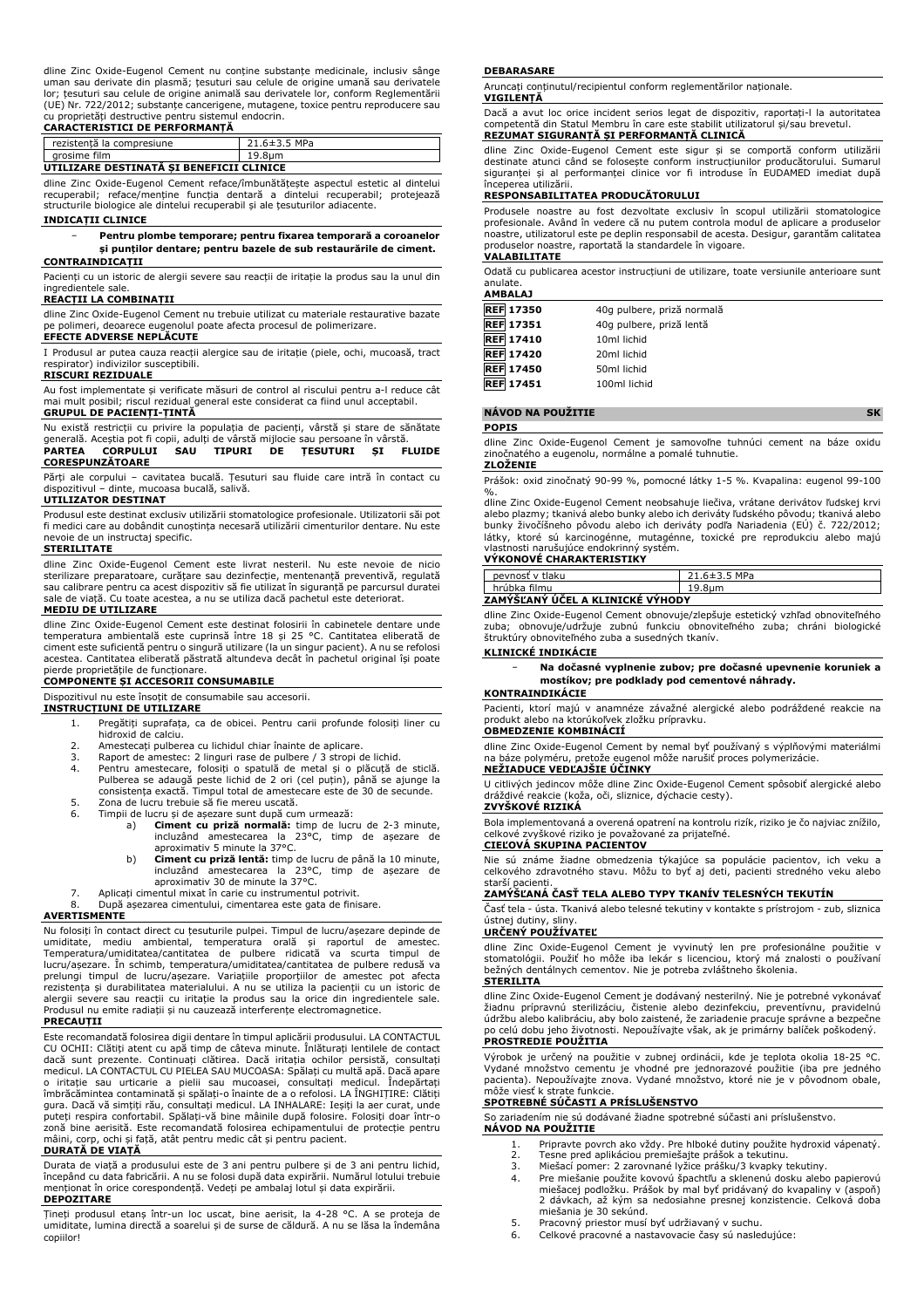- a) **Normálne tuhnúci cement:** pracovná doba je 2-3 minúty vrátane miešania pri 23 °C, doba tuhnutia je asi 5 minút pri 37 °C.
- b) **Pomaly tuhnúci cement:** pracovná doba je až 10 minút vrátane miešania pri 23 °C, doba tuhnutia je asi 30 minút pri 37 °C.
- 7. Naneste zmiešaný cement vhodným nástrojom do dutiny. Po nastavení cementu je cementácia pripravená na dokončenie.

#### **VAROVANIE**

Nepoužívajte v priamom kontakte s buničinou. Čas spracovania/tuhnutia závisí od dostupnosti vlhkosti, teploty okolia, oralnej teploty a zmiešavacieho pomeru.<br>Zvýšená teplota/vlhkosť a množstvo prášku skracuje čas potrebný na<br>spracovanie/tuhnutie. Naopak, znížená teplota/vlhkosť a menej prášku predĺžia spracovania/tuhnutia. Variácie proporcii miešania môžu ovplyvniť pevnosť a<br>trvanlivosť materiálu. Nepoužívajte prípravok u pacientov, ktorí v minulosti mali<br>závažné alergické-alebo-podráždené-reakcie-na-produkt-alebo-na-ni dline Zinc Oxide-Eugenol Cement nevyžaruje žiarenie a nespôsobuje žiadne elektromagnetické rušenie.

# **OPATRENIE**

Počas aplikácie produktu sa odporúča používať kofferdam. PO ZASIAHNUTÍ OČÍ: Niekoľko minút ich opatrne vyplachujte vodou. Vyberte kontaktné šošovky, ak sú nasadené a ak je to ľahké. Pokračujte vo vyplachovaní. Pokiaľ podráždenie oči<br>pretrváva: Vyhľadajte lekársku pomoc/starostlivosť. PRI STYKU S KOŽOU ALEBO<br>SLIZNICOU: Umyte veľkým množstvom vody. Pokiaľ dôjde k podráždeniu k si vyzlečte a pred ďalším použitím vyperte. PRI POŽITÍ: Vypláchnite ústa. Ak sa necítite dobre, volajte toxikologické stredisko alebo lekára. PO VDÝCHNUTÍ: Presuňte osobu na čerstvý vzduch a nechajte ju v polohem ktorá uľahčuje dýchanie. Po manipulácii si dôkladne umyte ruky. Používajte len na dobre vetranom mieste. Pre lekára a pacienta sa odporúča nosiť ochranné rukavice/ochranný odev/ochranu očí/ochranu tváre.

# **SKLADOVATEĽNOSŤ**

Doba použiteľnosti produktu je 3 roky prášku/3 rokov kvapaliny od dátumu výroby. Nepoužívajte po dátume exspirácie. Vo všetkých korešpondencia by malo byť uvedené číslo šarže. Šarže a dátum spotreby pozri balenia. **SKLADOVANIE**

Uchovávajte produkt tesne uzavretú na suchom, dobre vetranom mieste pri teplote 4-28 °C. Chráňte pred vlhkosť, priamym slnečným žiarením a zdrojmi tepla. Chráňte pred mrazom. Udržujte mimo dosahu detí!

#### **LIKVIDÁCIA**

Obsah/obal zlikvidujte v súlade s požiadavkami národných predpisov.

#### **BDELOSŤ**

Ak sa stane akýkoľvek závažný incident, ku ktorému došlo v súvislosti so zariadením, hlási sa to výrobcovi a príslušnému orgánu členského štátu, v ktorom sa používateľ alebo pacient nachádza.

## **SÚHRN BEZPEČNOSTI A KLINICKÉHO VÝKONU**

dline Zinc Oxide-Eugenol Cement je bezpečný a funguje tak, ako bolo zamýšľané, ak je používaný v súlade s pokynmi výrobcu na použitie. Súhrn bezpečnosti a klinického výkonu bude do EUDAMED zavedený, akonáhle začne pracovať.

## **ZODPOVEDNOSŤ VÝROBCOV**

Naše výrobky boli vyvinuté pre profesionálne použitie v stomatológii. Pretože aplikácia našich produktov je mimo našu kontrolu, je za aplikáciu plne zodpovedný užívateľ. Samozrejme garantujeme kvalitu našich produktov v súlade s platnými normami.

#### **DOBA PLATNOSTI**

Po uverejnení tohto návodu na použitie sú nahradené všetky predchádzajúce verzie. **OBAL**

| <b>REF 17350</b> | 40 g prášku, normálne nastavenie |
|------------------|----------------------------------|
| <b>REF</b> 17351 | 40 g prášku, pomalé nastavenie   |
| <b>REF</b> 17410 | 10ml kvapaliny                   |
| <b>REF</b> 17420 | 20ml kvapaliny                   |
| <b>REF</b> 17450 | 50ml kvapaliny                   |
| <b>REF</b> 17451 | 100ml kvapaliny                  |
|                  |                                  |

## **NAVODILA ZA UPORABO** SL

**OPIS**

dline Zinc Oxide-Eugenol Cement je cement na osnovi cinkovega oksida in eugenola, ki se normalno in počasi samoutrjuje. **SESTAVA**

Prašek: cinkov oksid 90-99%, pomožne snovi 1-5%. Tekočina: eugenol 99-100%. dline Zinc Oxide-Eugenol Cement ne vsebuje zdravilnih snovi, vključno s človeško krvjo ali predelano plazmo; tkiv, celic ali derivatov človeškega izvora; tkiv ali celic živalskega izvora ali njihovih derivatov po Uredbi (EU) Št. 722/2012; snovi, ki so rakotvorne, mutagene, strupene za reprodukcijo ali imajo endokrine moteče lastnosti.

## **ZNAČILNOSTI DELOVANJA**

| tlačna trdnost                                 | $21.6 \pm 3.5$ MPa |  |  |
|------------------------------------------------|--------------------|--|--|
| debelina filma                                 | 19.8um             |  |  |
| <b>PREDVIDENI NAMEN ZDRAVLJENJA IN KORISTI</b> |                    |  |  |

dline Zinc Oxide-Eugenol Cement popravi/izboljša estetski videz obnovljenega zoba; obnovi/vzdržuje funkcijo obnovljenega zoba; ščiti biološke strukture obnovljenega zoba in sosednjih tkiv.

# **KLINIČNE INDIKACIJE**

− **Za začasne zalivke; za začasno pritrditev kron in mostičkov; za podlage pod cementnimi restavracijami.**

#### **KONTRAINDIKACIJE**

Bolniki, ki so imeli hude alergične reakcije ali reakcijo draženja na izdelek ali katero koli njegovo sestavino.

## **OMEJITVE ZA KOMBINACIJE**

dline Zinc Oxide-Eugenol Cement ne smemo uporabljati z obnovitvenimi materiali na osnovi polimerov, saj eugenol lahko moti postopek polimerizacije. **NEŽELENI STRANSKI UČINKI**

Pri posameznikih, ki so podvrženi alergijam, lahko dline Zinc Oxide-Eugenol Cement povzroči alergijske ali dražilne reakcije (koža, oko, sluznica, dihala).

#### **PREOSTALA TVEGANJA**

Ukrepi za nadzor tveganja so bili izvedeni in preverjeni. Tveganje je bilo minimalizirano, skupno preostalo tveganje je bilo ocenjeno kot sprejemljivo. **CILJNA SKUPINA PACIENTA**

Omejitev glede populacije pacientov, njihove starosti in splošnih zdravstvenih razmer ni. Zdravi se lahko tako otroke kot vse druge starostne skupine, tudi starejše paciente.

#### **PREDVIDENI DEL TELESA ALI VRSTE TKIV V TELESNIH TEKOČINAH**

Del telesa - usta. Tkiva ali telesne tekočine, s katerimi pripomoček pride v stik - zob, ustna sluznica, slina.

# **PREDVIDENI UPORABNIK**

dline Zinc Oxide-Eugenol Cement je bil razvit samo za profesionalno uporabo v zobozdravstvu. Uporablja ga lahko samo licenciran zobozdravnik ki ima znanje o uporabi zobnih cementov.

## **STERILNOST**

Dobavljen dline Zinc Oxide-Eugenol Cement je ne-sterilen. Za zagotovitev pravilnega in varnega delovanja pripomočka v predvidenem življenjskem obdobju sterilizacija, čiščenje ali razkuževanje, preventivno ali redno vzdrževanje ali kalibracija ni potrebna. Toda, če je prejmete izdelek v poškodovani embalaži, ga ne uporabljajte. **OKOLJE UPORABE**

dline Zinc Oxide-Eugenol Cement je namenjen za uporabo v zobozdravstveni ordinaciji, kjer je standardna temperatura prostora med 18 in 25°C. Posamezni odmerek cementa je primeren za enkratno uporabo (samo za enega pacienta). Ni za ponovno uporabo. Odmerek, ki ni več shranjen v originalni embalaži, lahko izgubi svojo funkcijo.

#### **POTROŠNI MATERIAL IN DODATKI**

Pripomočku ni priložen potrošni material, drugi sestavni deli in dodatki. **NAVODILA ZA UPORABO**

- 1. Površino pripravite kot običajno. Za globoke luknje uporabite podlago iz kalcijevega hidroksida.
	-
	- 2. Prašek in tekočino zmešajte tik pred nanosom. 3. Razmerje mešanja: 2 izravnani žlici praška / 3 kapljice tekočine.
	- 4. Za mešanje uporabite kovinsko lopatico in stekleno ploščico ali papirno mešalno podlago. Prašek dodajte tekočini (vsaj) v dveh delih, dokler ne dosežete natančne konsistence. Skupni čas mešanja je 30 sekund.
	- 5. Delovna površina mora biti suha.<br>6. Skupni čas dela in utrievania sta 6. Skupni čas dela in utrjevanja sta naslednja:
		- a) **Običajno utrjevanje cementa:** vključno z mešanjem pri 23°C je delovni čas je 2-3 minute, čas utrjevanja pa približno
			- 5 minut pri 37°C. b) **Počasno utrjevanje cementa:** vključno z mešanjem pri
		- 23°C je delovni čas je do 10 minut, čas utrjevanja je približno 30 minut pri 37°C.
	- 7. S primernim instrumentom nanesite zmešani cement v zobno luknjo.<br>8. Po utrievanju je cementacija pripravljena na zaključevanje
- 8. Po utrjevanju je cementacija pripravljena na zaključevanje.

# **OPOZORILA**

Ne uporabljajte v neposrednem stiku s tkivom zobne pulpe. Čas dela/utrditve je odvisen od razpoložljive vlage, okolice, ustne temperature in razmerja mešanja. Povišana temperatura/vlaga in količina prahu skrajšata čas dela/utrjevanja. Nasprotno pa zmanjšana temperatura/vlaga in manj prahu podaljšata čas dela/utrditve. Različna razmerja mešanja lahko vplivajo na trdnost in trajnost materiala. dline Zinc Oxide-Eugenol Cement ne uporabljajte pri pacientih, ki so že kdaj imeli hude alergijske reakcije ali draženje na ta izdelek ali katero koli njegovo sestavino. dline Zinc Oxide-Eugenol Cementne oddaja sevanja in ne povzroča elektromagnetnih motenj.

#### **PREVIDNOSTNI UKREPI**

Med nanašanjem izdelka je priporočljivo uporabljati cofferdam. CE PRIDE V OCI:<br>Nekaj minut previdno izpirajte z vodo. Če je možno in enostavno izvedljivo, odstranite<br>kontaktne leče. Nadaljujte z izpiranjem. Če draženje oči vode. Če pride do draženja kože / sluznice ali če se pojavi izpuščaj, poiščite zdravniško pomoč. Kontaminirana oblačila slecite in dobro operite. CE PRIDE DO<br>ZAUŽITJA: Izperite usta. Če se slabo počutite, pokličite center za zastrupitve ali<br>osebnega zdravnika. ČE PRIDE DO VDIHA: Osebi pomagajte priti pri dihanju naj jim bo udobno. Po postopku si temeljito umijte roke. Uporabljajte samo v dobro prezračevanem prostoru. Priporočljivo je, da zobozdravnik in pacient nosita zaščitne rokavice/zaščitno obleko/zaščito za oči/zaščito za obraz.

#### **ROK UPORABE**

Rok uporabe izdelka je 3 leta od datuma izdelave za prašek / 3 let za tekočino. Ne uporabljajte po pretečenem datumu. V vseh dopisih morate navesti številko serije. Za številko serije in rok uporabe glejte embalažo.

#### **SKLADIŠČENJE**

Izdelek hranite v tesno zaprti embalaži in v suhem ter dobro prezračevanem prostoru pri temperaturi med 4-28°C. Ne izpostavljajte vlago, direktni sončni svetlobi in virom toplote. Ne zamrzujte. Hranite izven dosega otrok!

# **ODLAGANJE ODPADKOV**

Vsebino/embalažo zavrzite v skladu z nacionalnimi predpisi.

**PAZLJIVOST**

Če pride do kakršnega koli resnega incidenta, ki se v zvezi s pripomočkom zgodi pacientu, to takoj sporočite proizvajalcu in pristojnemu organu države članice, v kateri uporabnik in/ali pacient prebiva.

## **POVZETEK VARNOSTNIH OPOZORIL IN KLINIČNIH UČINKOVITOSTI**

dline Zinc Oxide-Eugenol Cement je varen in deluje, kot je predvideno, če se uporablja v skladu s proizvajalčevimi navodili za uporabo. Povzetek varnostnih opozoril in klinične učinkovitosti bo predstavljen v EUDAMED takoj, ko bo predstavljen trgu.

#### **ODGOVORNOST PROIZVAJALCA**

Naši izdelki so bili razviti za profesionalno uporabo v zobozdravstvu. Ker uporaba naših izdelkov ni več pod našim nadzorom, je uporabnik v celoti odgovoren za njihovo aplikacijo. Seveda pa zagotavljamo kakovost naših izdelkov v skladu z veljavnimi standardi.

## **VELJAVNOST**

|                  |  |  | Z objavo teh navodil za uporabo vse prejšnje različice postanejo brezpredmetne. |
|------------------|--|--|---------------------------------------------------------------------------------|
| <b>DAKTDANIE</b> |  |  |                                                                                 |

| <b>REF 17350</b> | 40g praška, normalno utrjevanje |
|------------------|---------------------------------|
| <b>REF</b> 17351 | 40g praška, počasno utrjevanje  |
| <b>REF</b> 17410 | 10ml tekočine                   |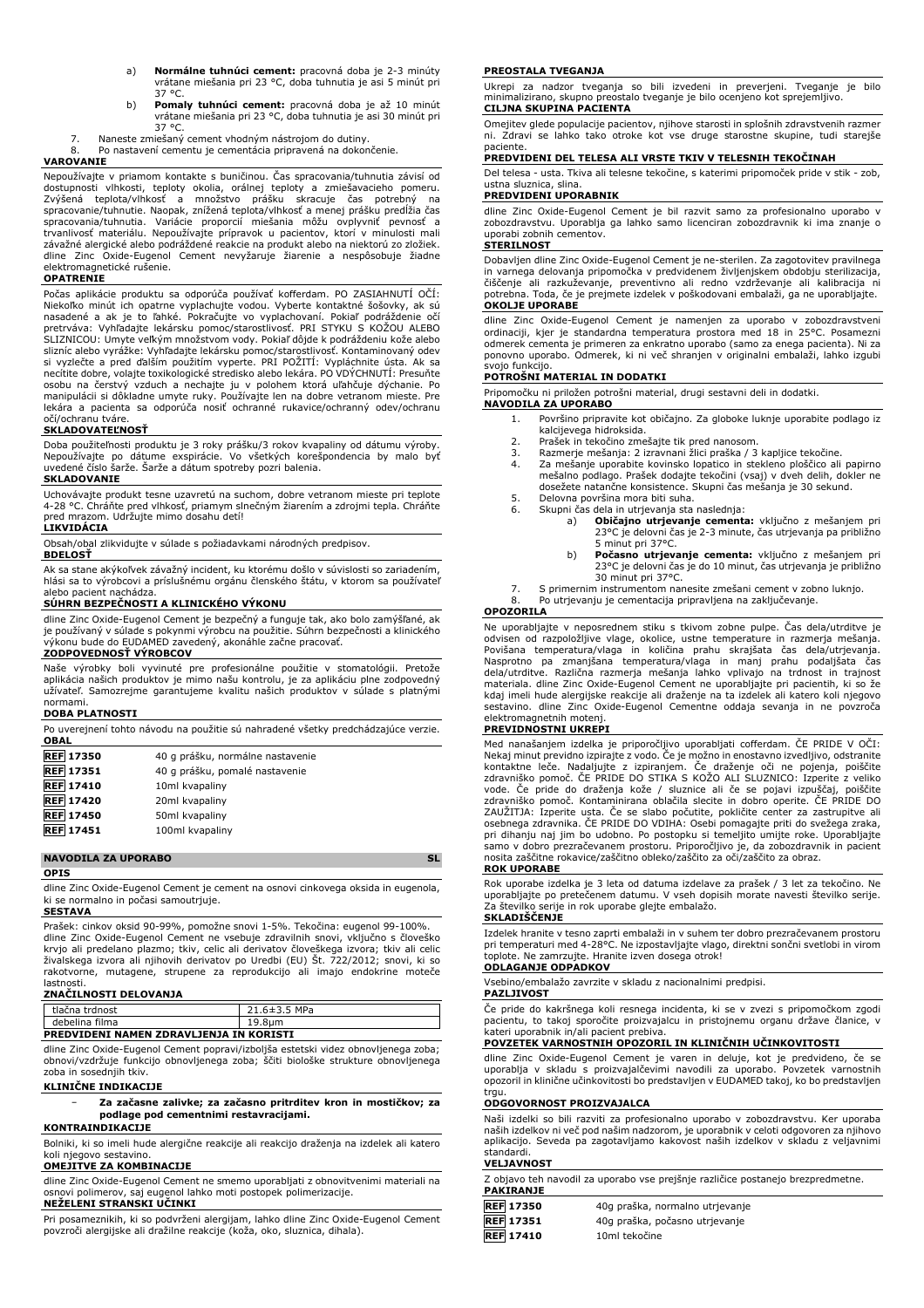| <b>REF</b> 17420 | 20ml tekočine  |
|------------------|----------------|
| <b>REF</b> 17450 | 50ml tekočine  |
| <b>REF</b> 17451 | 100ml tekočine |

#### **INSTRUCCIONES DE USO ES**

#### **DESCRIPCIÓN**

dline Zinc Oxide-Eugenol Cement es un cemento autopolimerizable a base de óxido de zinc y eugenol, de fraguado normal y lento.

# **COMPOSICIÓN**

Polvo: óxido de zinc 90-99%, excipientes 1-5%. Líquido: eugenol 99-100%.

dline Zinc Oxide-Eugenol Cement no contiene sustancias medicinales, sangre humana o derivados de plasma; tejidos o células, o sus derivados, de origen humano; tejidos<br>o células de origen animal, o sus derivados, según se indica en el Reglamento (UE)<br>No. 722/2012; Sustancias cancerígenas, mutágenos, tóxi

## **CARACTERÍSTICAS DE DESEMPEÑO**

|                                                 | fuerza de compresión   | $21.6 \pm 3.5$ MPa |
|-------------------------------------------------|------------------------|--------------------|
|                                                 | espesor de la película | 19.8um             |
| <b>PROPOSITO PREVISTO Y BENEFICIOS CLINICOS</b> |                        |                    |

dline Zinc Oxide-Eugenol Cement restaura/mejora la apariencia estética del diente restaurable; restaura/mantiene la función del diente restaurable; protege las estructuras biológicas de los dientes restaurables y los tejidos adyacentes. **INDICACIONES CLÍNICAS**

## − **Para empastes dentales temporales; para la fijación temporal de coronas y puentes; para bases debajo de restauraciones de cemento.**

#### **CONTRAINDICACIONES**

Pacientes con antecedentes de reacciones alérgicas o de irritaciones graves al

# producto o a cualquiera de los ingredientes. **RESTRICCIONES A LAS COMBINACIONES**

dline Zinc Oxide-Eugenol Cement no debe usarse con materiales de restauración a base de polímeros, ya que el eugenol puede alterar el proceso de polimerización. **EFECTOS SECUNDARIOS INDESEABLES**

En personas susceptibles, dline Zinc Oxide-Eugenol Cement puede causar reacciones alérgicas o irritación (en piel, ojos, mucosas, tracto respiratorio).

# **RIESGOS RESIDUALES**

Se han implementado y comprobado medidas de control de riesgos, reduciéndolos en la medida de lo posible, el riesgo residual general se considera aceptable.

#### **GRUPO DE PACIENTES OBJETIVO**

No se conocen restricciones con respecto a la población de pacientes, edad y condiciones generales de salud. Pudiendo haber niños, pacientes de mediana edad o ancianos.

#### **PARTE PREVISTA DEL CUERPO O TIPOS DE TEJIDOS DE FLUIDOS CORPORALES**

Parte del cuerpo - boca. Tejidos o fluidos corporales en contacto con el dispositivo: dientes, mucosa, saliva.

#### **USUARIO PREVISTO**

dline Zinc Oxide-Eugenol Cement está desarrollado únicamente para uso profesional odontológico. Dirigido a médicos con licencia que tengan conocimientos sobre cómo usar cementos dentales comunes. No hay necesidad de tener una formación específica.

## **ESTERILIDAD**

dline Zinc Oxide-Eugenol Cement se entrega sin esterilizar. No necesita esterilización, limpieza o desinfección preparatoria, mantenimiento preventivo, regular o calibración para garantizar que el dispositivo funcione de manera adecuada y segura durante su vida útil prevista. Sin embargo, no lo use si el envoltorio principal está dañado.

# **MEDIO AMBIENTE DE USO**

El producto está diseñado para ser usado en consultorios odontológicos donde la temperatura ambiente va de 18 a 25 °C. La cantidad dispensada de cemento es adecuada para un solo uso (un paciente). No reutilizar. La cantidad dispensada que no se mantenga en el paquete original puede perder su función. **COMPONENTES CONSUMIBLES Y ACCESORIOS**

No se suministran componentes ni consumibles con el dispositivo.

#### **INSTRUCCIONES DE USO**

- 1. Prepare la superficie como siempre. Para cavidades profundas, use un revestimiento de hidróxido de calcio.
- 
- 2. Mezcle el polvo y el líquido justo antes de la aplicación. 3. Proporción de la mezcla: 2 cucharadas rasas de polvo / 3 gotas de líquido. 4. Para mezclar, use una espátula de metal y una lámina de vidrio o una lámina de papel para mezclar. El polvo debe agregarse al líquido en 2
- porciones (al menos), hasta que se alcance la consistencia exacta. El tiempo total de mezcla es de 30 segundos.
- 5. El área de trabajo debe mantenerse seca.
- 6. Los tiempos totales de trabajo y fraguado son los siguientes:
	- a) **Cemento de fraguado normal:** el tiempo de trabajo es de 2-3 minutos, incluido el mezclado a 23°C, el tiempo de fraguado es de aproximadamente 5 minutos a 37°C.
		- b) **Cemento de fraguado lento:** el tiempo de trabajo es de hasta 10 minutos, incluido el mezclado a 23°C, el tiempo de fraguado es de aproximadamente 30 minutos a 37°C.

7. Aplique cemento mezclado con un instrumento adecuado en la cavidad. 8. Una vez fraguado el cemento, la cementación está lista para el acabado. **ADVERTENCIAS**

No aplicar en contacto directo con tejido pulpar. El tiempo de trabajo o fraguado depende de la disponibilidad de humedad, la temperatura ambiente, la temperatura oral y la proporción de mezcla. El aumento de temperatura/humedad y la cantidad de polvo reducirán el tiempo de trabajo o fraguado. Viceversa, la disminución de la temperatura/humedad y menos polvo prolongará el tiempo de trabajo o fraguado.<br>Las variaciones de las proporciones de mezcla pueden afectar la resistencia y<br>durabilidad del material. No utilice dline Zinc Oxide-Eugenol Ceme que tengan antecedentes de reacciones alérgicas o de irritación graves producidas por el producto o cualquiera de sus componentes. dline Zinc Oxide-Eugenol Cement no emite radiación y tampoco causa interferencias electromagnéticas. **PRECAUCIONES**

Se recomienda utilizar barrera durante la aplicación del producto. EN CASO DE CONTACTO CON LOS OJOS: Enjuague cuidadosamente con agua durante varios minutos. Quítese las lentes de contacto, si los lleva y es fácil hacerlo. Continúe enjuagando. Si la irritación ocular persiste: consulte con su médico. EN CASO DE CONTACTO CON LA PIEL O LAS MUCOSAS: Lave con abundante agua. Si se produce irritación o sarpullido en la piel o mucosas: busque atención médica. Quítese la ropa contaminada y lávela antes de volverla a usar. EN CASO DE INGESTA: Enjuague boca. Llame a un centro de toxicología o a un médico si no se encuentra bien. EN CASO DE INHALACIÓN: Lleve a la persona a tomar aire fresco y facilite su respiración. Lávese bien las manos después de manipular el producto. Utilice el producto solo en un área bien ventilada. Se recomienda utilizar guantes protectores/ropa protectora/protección ocular/protección facial para médico y paciente.

#### **VIDA ÚTIL**

La vida útil del producto son 3 años para el polvo / 3 años para el líquido contando a partir de la fecha de fabricación. No lo use después de la fecha de vencimiento. El número de lote debe indicarse en todo el prospecto. Consulte el empaque para ver el lote y la fecha de vencimiento.

#### **ALMACENAMIENTO**

Mantenga el producto bien cerrado en un lugar seco y bien ventilado de 4 a 28 °C. Proteger de la humedad, la luz solar directa y las fuentes de calor. No congele. iMantenga fuera del alcance de los niños!

#### **DISPOSICIÓN**

Elimine el contenido/recipiente según lo requieran los requisitos reglamentarios

# nacionales. **VIGILANCIA**

Si se ha producido algún incidente grave en relación con el dispositivo, informe al fabricante y a la autoridad competente del Estado miembro en el que esté establecido el usuario y/o el paciente.

#### **RESUMEN DE SEGURIDAD Y DESEMPEÑO CLÍNICO**

dline Zinc Oxide-Eugenol Cement es seguro y funciona según lo previsto si es usado según las instrucciones de uso del fabricante. El resumen de seguridad y desempeño clínico se presentará en EUDAMED tan pronto como comience a funcionar.

# **RESPONSABILIDAD DE LOS FABRICANTES**

Nuestros productos han sido desarrollados para uso profesional odontológico. Dado que la aplicación de nuestros productos está fuera de nuestro control, el usuario es totalmente responsable de ella. Por supuesto, garantizamos la calidad de nuestros productos de acuerdo con los estándares aplicados.

#### **VALIDEZ**

Tras la publicación de estas instrucciones de uso, quedan reemplazadas todas las versiones previas.

| <b>EMBALAJE</b> |  |
|-----------------|--|
|-----------------|--|

| <b>REF 17350</b> | 40g de polvo, fraguado normal |
|------------------|-------------------------------|
| <b>REF</b> 17351 | 40g de polvo, fraguado lento  |
| <b>REF</b> 17410 | 10ml de líquido               |
| <b>REF</b> 17420 | 20ml de líquido               |
| <b>REF 17450</b> | 50ml de líquido               |
| <b>REF</b> 17451 | 100ml de líquido              |

## **ANVÄNDARINSTUKTIONER SV**

#### **BESKRIVNING**

dline Zinc Oxide-Eugenol Cement är ett självhärdande cement baserat på zinkoxid och eugenol, normal och långsam härdning.

# **SAMMANSÄTTNING**

Pulver: zinkoxid 90-99%, hjälpämnen 1-5%. Vätska: eugenol 99-100%.

dline Zinc Oxide-Eugenol Cement innehåller inte läkemedelssubstanser, inklusive mänskligt blod eller plasmaderivat; vävnader eller celler, eller deras derivat, av mänskligt ursprung; vävnader eller celler av animaliskt ursprung, eller deras derivat, som avses i förordning (EU) nr 722/2012; ämnen som är cancerframkallande, mutagena, reproduktionsgiftiga eller som har hormonstörande egenskaper. **PRESTANDAEGENSKAPER**

| <b>FRESTAINDALGENSRAFLR</b>         |                    |  |
|-------------------------------------|--------------------|--|
| tryckhållfasthet                    | $21.6 \pm 3.5$ MPa |  |
| Filmtiocklek                        | 19.8um             |  |
| AVEETT EVETE OCH VI INIEVA EÖDDELAD |                    |  |

#### **AVSETT SYFTE OCH KLINISKA FÖRDELAR** dline Zinc Oxide-Eugenol Cement återställer/förbättrar det estetiska utseendet hos

en restaurerbar tand; återställer/upprätthåller tandfunktionen hos en restaurerbar tand; skyddar biologiska strukturer i restaurerbara tänder och intilliggande vävnader. **KLINISKA INDIKATIONER**

− **För tillfälliga tandfyllningar; för tillfällig fixering av kronor och broar; för baser under cementrenoveringar.**

#### **KONTRAINDIKATIONER**

Patienter som tidigare har upplevt allvarliga allergiska reaktioner eller irritationsreaktioner av produkten eller någon av ingredienserna.

# **BEGRÄNSNINGAR AV KOMBINATIONER**

dline Zinc Oxide-Eugenol Cement bör inte användas med polymerbaserade restaureringsmaterial eftersom eugenol kan störa polymerisationsprocessen. **OÖNSKADE BIVERKNINGAR**

Hos känsliga individer kan dline Zinc Oxide-Eugenol Cement orsaka allergiska reaktioner eller irritationsreaktioner (hud, ögon, slemhinna, luftvägar).

#### **ÅTERSTÅENDE RISKER**

Åtgärder för riskkontroll har genomförts och verifierats, risken minskas så långt som möjligt, den totala restrisken bedöms vara acceptabel.

## **PATIENTENS MÅLGRUPP**

Inga kända restriktioner angående patientpopulation, ålder eller allmänna hälsotillstånd. Det kan finnas barn, medelålders eller äldre patienter. **AVSEDD DEL AV KROPPEN ELLER TYPER AV VÄVNADER AV KROPPSVÄTSKOR**

En del av kroppen – munnen. Vävnader eller kroppsvätskor i kontakt med enheten – tand, munslemhinna, saliv.

# **AVSEDD ANVÄNDARE**

dline Zinc Oxide-Eugenol Cement är utvecklad endast för professionellt bruk inom tandvården. Dess användare är endast licensierad läkare som har kunskap om hur man använder vanliga cement. Det finns dock inget behov av specifik utbildning. **STERILITET**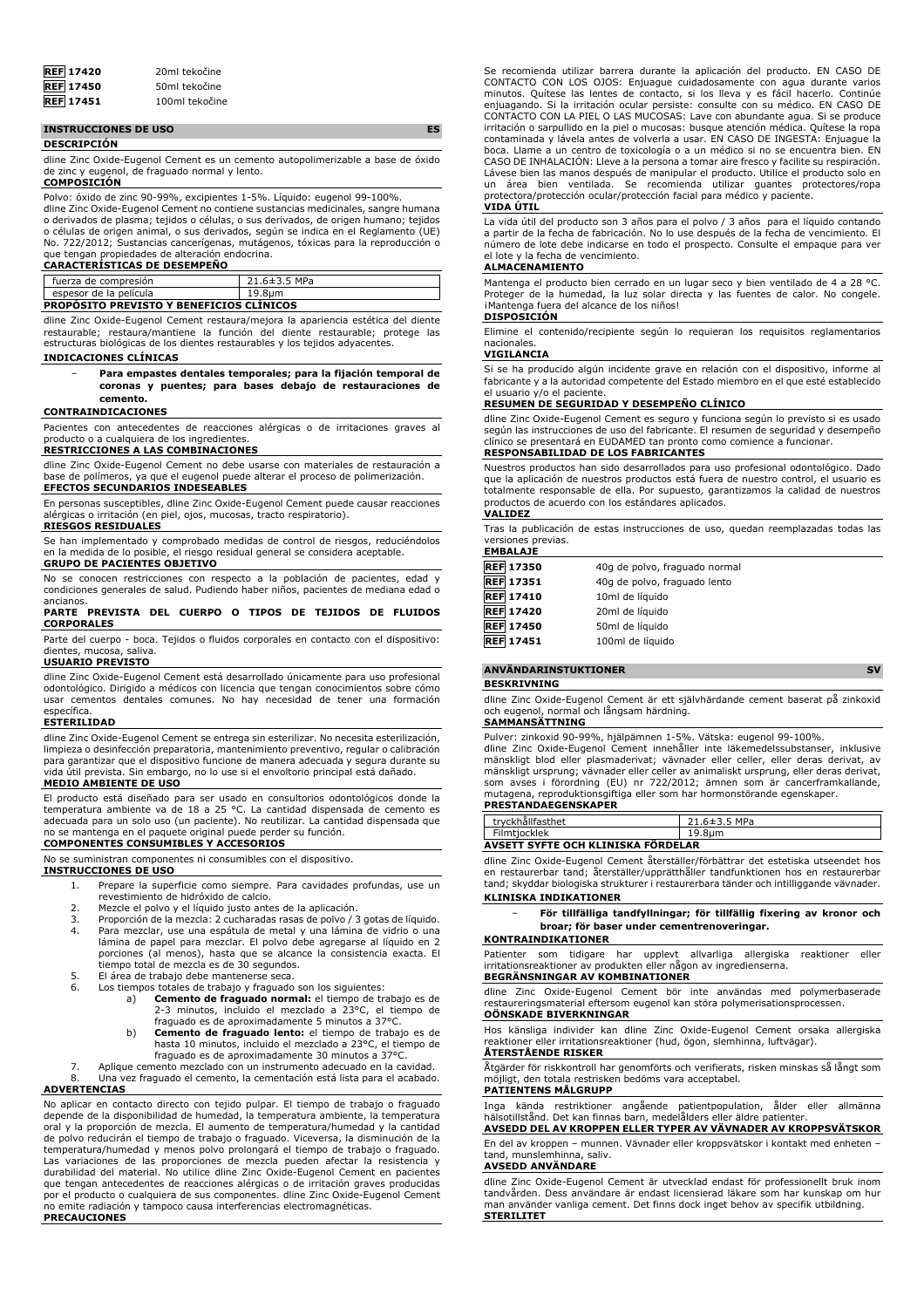dline Zinc Oxide-Eugenol Cement levereras icke-steril. Det finns inget behov av förberedande sterilisering, rengöring eller desinfektion, förebyggande eller regelbundet underhåll eller kalibrering, för att säkerställa att enheten fungerar korrekt och säkert under dess avsedda livstid. Använd dock inte om förpackningen är skadad.

## **ANVÄNDNINGSMILJÖ**

Produkten är designad för att användas på tandvårdskliniker där omgivningstemperaturen är 18-25°C. Den fördelade mängden cement är lämplig för engångsbruk (endast för en patient). Återanvänd inte. Administrerad mängd som inte hålls kvar i originalförpackningen kan leda till funktionsförlust.

# **FÖRBRUKNINGSDELAR OCH TILLBEHÖR**

Inga förbrukningsvaror eller tillbehör levereras med enheten. **ANVÄNDARINSTUKTIONER**

- - 1. Förbered ytan som vanligt. För djupa håligheter använd kalciumhydroxidfoder.
	- 2. Blanda pulver och vätska strax före appliceringen.<br>2. Blandningsförhållanden: 2 skedar pulver / 3 dropp
	- 3. Blandningsförhållanden: 2 skedar pulver / 3 droppar vätska. 4. För blandning, använd metallspatel och glasplatta eller pappersblandare. Pulvret ska tillsättas vätskan i två portioner (minst) tills exakt konsistens uppnås. Total blandningstid är 30 sekunder.
	-
	- 5. Arbetsytan måste hållas torr. 6. Totala arbetstider och inställningstider är som följer:
		- a) **Normalt härdande cement:** arbetstiden är 2-3 minuter inklusive blandning vid 23°C, härdningstiden är cirka 5 minuter vid 37°C.
		- b) **Långsamt härdande cement:** arbetstiden är upp till 10 minuter inklusive blandning vid 23°C, härdningstiden är cirka 30 minuter vid 37°C.
	- 7. Applicera blandat cement med lämpligt instrument i håligheten.
- 8. Efter att cementet har härdat är cementering redo för efterbehandling. **VARNINGAR**

Använd inte i direkt kontakt med massavävnad. Arbetstiden/härdningstiden beror på tillgängligheten av fukt, den omgivande orala temperaturen samt<br>blandningsförhållandet. Ökad-temperatur/fuktnivå-och-pulvermängd-minskar-arbets-<br>/härdningstiden. Omvänt resulterar en lägre temperatur/fuktnivå och mindre pu i en förlängd arbets-/härdningstiden. Variationer i blandningsproportioner kan påverka materialets hållfasthet och hållbarhet. Använd inte dline Zinc Oxide-Eugenol Cement på patienter som tidigare har upplevt allvarliga allergiska reaktioner eller irritationsreaktioner av produkten eller någon av ingredienserna i den. dline Zinc Oxide-Eugenol Cement avger inte strålning och orsakar inga elektromagnetiska störninga

# **FÖRSIKTIGHETSÅTGÄRDER**

Det rekommenderas att använda cofferdam under appliceringen av produkten. VID KONTAKT MED OGONEN: Skölj försiktigt med vatten i flera minuter. Ta bort<br>kontaktlinser om de finns och det är lätt att göra så. Fortsätt skölja. Om irritationen<br>i ögonen kvarstår: Kontakta läkare. VID KONTAKT MED HUD ELLER uppstår: Kontakta läkare. Ta av utsatta kläder och tvätta dem innan de återanvänds. VID FÖRTÄRING: Skölj munnen. Ring ett giftcenter eller läkare om du mår dåligt. VID INANDNING: Flytta personen till en plats med frisk luft och håll se till att den sitter bekvämt för att kunna andas bra. Tvätta händerna noggrant efter hantering. Använd endast i väl ventilerade utrymmen. Det rekommenderas att både läkaren och patienten bär skyddshandskar/skyddskläder/ögonskydd/ansiktsskydd.

#### **HÅLLBARHETSTID**

Produktens hållbarhet är 3 år för pulver / 3 år för vätska från tillverkningsdatumet. Använd inte efter utgångsdatum. Partinummer bör anges i all korrespondens. Se förpackning för partinummer och utgångsdatum.

# **FÖRVARING**

Förvara produkten tätt sluten på en torr, väl ventilerad plats vid 4-28°C. Skydda den fukt, mot direkt solljus och värmekällor. Frys inte. Förvaras oåtkomlig för barn! **AVLÄGNING**

#### Kassera innehållet/behållaren i enlighet med nationella föreskrifter.

**VAKSAMHET**

Om en allvarlig händelse har inträffat i samband med enheten rapporteras detta till tillverkaren och den behöriga myndigheten i den medlemsstat där användaren och/eller patienten är etablerad.

# **SAMMANFATTNING AV SÄKERHET OCH KLINISK PRESTANDA**

dline Zinc Oxide-Eugenol Cement är säker och fungerar som avsett om den används i enlighet med tillverkarens bruksanvisningar. Sammanfattning av säkerhet och klinisk prestanda kommer att presenteras i EUDAMED så snart det böjar fungera. **TILLVERKARENS ANSVAR**

Våra produkter har utvecklats för professionellt bruk inom tandvården. Eftersom tillämpningen av våra produkter ligger utanför vår kontroll är användaren själv fullt ansvarig för applikationen. Naturligtvis garanterar vi kvaliteten på våra produkter i enlighet med rådande standarder.

# **GILTIGHET**

I och med publiceringen av denna bruksanvisning ersätts alla tidigare versioner. **FÖRPACKNING**

| <b>REF 17350</b> | 40g pulver, normal härdning  |
|------------------|------------------------------|
| <b>REF</b> 17351 | 40q pulver, långsam härdning |
| <b>REF</b> 17410 | 10ml vätska                  |
| <b>REF</b> 17420 | 20ml vätska                  |
| <b>REF</b> 17450 | 50ml vätska                  |
| <b>REF</b> 17451 | 100ml vätska                 |

#### **KULLANIM KILAVUZU TR**

#### **AÇIKLAMA**

dline Zinc Oxide-Eugenol Cement, normal ve yavaş kuruyan çinko oksit ve öjenol bazlı kendi kendine kürlenen bir simandır.

# **BILEŞIM**

Toz: çinko oksit %90-99, yardımcı maddeler %1-5. Sıvı: öjenol %99-100. Bu ürün insan kanı veya plazma türevi, insan dokuları veya hücreleri veya bunların türevlerini, 722/2012 Sayılı Tüzük (AB)'de bahsedildiği üzere hayvanlara ait dokular veya hücreler veya bunların türevleri; kanserojen, mutajenik, üremeye toksik veya endokrin bozucu özelliklere sahip maddeler dahil tıbbi madde içermez. **PERFORMANS ÖZELLIKLERI**

| basınc davanımı                           | $21.6 \pm 3.5$ MPa |  |
|-------------------------------------------|--------------------|--|
| film kalınlığı                            | 19.8um             |  |
| <b>HEDEFLENEN AMAC VE KLINIK FAYDALAR</b> |                    |  |

dline Zinc Oxide-Eugenol Cement, restore edilebilir dişin estetik görünümünü geri kazanmasını/daha estetik görünmesini sağlar, restore edilebilir dişin fonksiyonunu geri kazanmasını/korumasını sağlar; restore edilebilir diş ve bitişik dokuların biyolojik yapılarını korur.

## **KLINIK ENDIKASYONLAR**

− **Geçici diş dolguları için; kronları ve köprüleri geçici olarak sabitlemek için; siman restorasyonları altına bazlar içindir. KONTRAENDIKASYONLAR**

Ürüne veya bileşenlerden herhangi birine karşı şiddetli alerjik reaksiyon veya tahriş olma geçmişi olan hastalar.

# **KOMBINASYONLARLA ILGILI KISITLAMALAR**

Öjenol polimerizasyon sürecini bozabileceğinden, ürün polimer bazlı restoratif malzemelerle kullanılmamalıdır.

# **İSTENMEYEN YAN ETKILER**

dline Zinc Oxide-Eugenol Cement, hassas kişilerde alerjik veya tahriş reaksiyonlarına (cilt, göz, mukoza, solunum yolu) neden olabilir. **REZIDÜEL RISKLER**

Risk kontrol önlemleri uygulandı ve doğrulandı, risk mümkün olduğu kadar azaltıldı, tüm artık riskin kabul edilebilir olduğuna karar verildi.

#### **HASTA HEDEF GRUBU**

Hasta kütle, yaş ve genel sağlık durumuyla ilgili herhangi bilinen bir kısıtlama mevcut değildir. Çocuklar, orta yaşlı veya yaşlı hastalar olabilir. **HEDEFLENEN VUCUT BÖLÜMÜ VEYA VÜCUT SIVILARININ DOKU TÜRLERI HEDEFLENEN VÜCUT BÖLÜMÜ VEYA VÜCUT SIVILARININ DOKU TÜRLERI** 

Vücudun bir bölümü - ağız. Cihazın temas ettiği doku veya vücut sıvıları - diş, oral mukoza, tükürük.

#### **HEDEFLENEN KULLANICI**

dline Zinc Oxide-Eugenol Cement yalnızca diş hekimleri tarafından profesyonel kullanım için geliştirilmiştir. Yalnızca basit dental simanların nasıl kullanılacağı bilgisine sahip lisanslı doktor er tarafından kullanılabilir. Özel eğitime gerek yoktur. **STERILITE**

dline Zinc Oxide-Eugenol Cement sterilize edilmemiş şekilde teslim edilmektedir. Cihazın amaçlanan ömrü boyunca düzgün ve güvenli bir şekilde çalışmasını sağlamak için herhangi bir hazırlama niteliğinde sterilizasyona, temizliğe veya dezenfeksiyona, önleyici, düzenli bakıma veya kalibrasyona gerek yoktur. Ancak birincil ambalaj zarar görmüşse kullanmayın.

#### **KULLANIM ORTAMI**

dline Zinc Oxide-Eugenol Cement, ortam sıcaklığının 18-25°C olduğu diş muayenehanelerinde kullanılmak üzere geliştirilmiştir. Dağıtılmış siman miktarı tek kullanım için uygundur (sadece bir hasta için). Tek kullanımlıktır Hazırlanan miktarın orijinal ambalajında saklanmaması işlev kaybına neden olabilir.

# **SARF MALZEMELERI VE YARDIMCI MALZEMELER**

Cihazla birlikte hiçbir sarf malzemesi bileşeni ve aksesuar verilmemektedir.

- **KULLANIM KILAVUZU** 1. Yüzeyi her zamanki gibi hazırlayın. Derin kaviteler için kalsiyum hidroksit
	- kaplama kullanın.
	- 2. Uygulamadan hemen önce toz ve sıvıyı karıştırın.
	- 3. Karıştırma oranı: 2 ölçek toz / 3 damla sıvı.
	- 4. Karıştırmak için metal spatula, cam levha veya kağıt karıştırma pedi kullanın. Tam kıvama ulaşıncaya kadar toz sıvıya (en az) 2 parça halinde ilave edilmelidir. Toplam karıştırma süresi 30 saniyedir.
	- 5. Çalışma alanı kuru tutulmalıdır.<br>6. Toplam calısma ve kuruma süre
		- Foplam çalışma ve kuruma süreleri aşağıdaki gibidir:<br>a) **Normal kuruyan siman:** 23°C'de çalışn
			- a) **Normal kuruyan siman:** 23°C'de çalışma süresi karıştırma<br>dahil 2-3 dakika, kuruma süresi 37°C'de yaklaşık 5 dakikadır.<br>b) Yavaş sertleşen siman: Çalışma süresi 23°C'de karıştırma dahil 10 dakikaya kadar, priz süresi 37°C'de yaklaşık 30
			- dakikadır.

7. Karıştırılmış simanı uygun aletle kaviteye uygulayın. 8. Siman sertleştikten sonra sementasyon tamamlanmaya hazır olacaktır. **UYARILAR**

Pulpa dokusuyla doğrudan temas halinde kullanmayın. Çalışma/sertleşme süresi, nemin olup olmadığına, ortama, ağız sıcaklığına ve karışım oranına bağlıdır. Sıcaklık/nem ve toz miktarının artması, çalışma/sertleşme süresini kısaltacaktır. Sıcaklık/nemin daha az ve daha az toz olması durumunda ise çalışma/sertleşme süresi uzayacaktır. Karışım oranlarındaki değişiklikler, malzemenin mukavemetini ve dayanıklılığını etkileyebilir. Bu ürünü, ürüne veya bileşenlerden herhangi birine karşı şiddetli alerjik reaksiyon veya tahriş olma geçmişi olan hastalar için kullanmayın. dline Zinc Oxide-Eugenol Cement radyasyon yaymaz ve herhangi bir elektromanyetik enterferans ortaya çıkarmaz.

#### **ÖNLEMLER**

Ürün uygulanırken bent kullanılması tavsiye edilir. GÖZE TEMASI HALİNDE: Birkaç dakika suyla dikkatlice durulayın. Varsa ve çıkarması kolaysa kontakt lenslerinizi çıkarın. Durulamaya devam edin. Göz tahrişi devam ederse: Tıbbi tavsiye/yardım alın. CİLT ÜZERİNDE VEYA MUKOZADA İSE: Bol su ile yıkayın. Ciltte tahriş veya kızarıklık meydana gelirse: Tıbbı tavsiye/yardım alın. Kirlenmiş giysileri çıkartın ve<br>tekrar kullanmadan önce yıkayın. YUTULMASI DURUMUNDA: Ağzınızı çalkalayın.<br>Kendinizi iyi hissetmiyorsanız Zehir Merkezi'ni arayın veya SOLUNMASI DURUMUNDA: Zarar gören kişiyi temiz havaya çıkartın ve kolay biçimde nefes alması için rahat bir pozisyonda tutun. Kullandıktan sonra ellerinizi iyice yıkayın. İyi havalandırılmış bir alanda kullanın. Doktor ve hasta için koruyucu eldiven/koruyucu kıyafet/koruyucu gözlük/yüz için koruyucu kullanılması tavsiye edilir

#### **RAF ÖMRÜ**

Ürünün raf ömrü, üretim tarihinden itibaren toz için 3 yıl/sıvı için 3 yıldır. Belirlenen son kullanma tarihinden sonra kullanmayın. Parti numarası tüm bilgilendirmelerde belirtilmelidir. Parti numarası ve son kullanma tarihi için ambalaja bakınız. **DEPOLAMA**

dline Zinc Oxide-Eugenol Cement 4-28°C'de kuru ve iyi havalandırılan bir yerde sıkıca kapalı halde saklayın. Doğrudan güneş ışığından, nem ve ısı kaynaklarından koruyun. Dondurmayın. Çocukların erişemeyeceği yerlerde muhafaza edin! **BERTARAF ETME**

İçeriği/kabını ulusal yasal gerekliliklere göre bertaraf edin. **VIJILANS**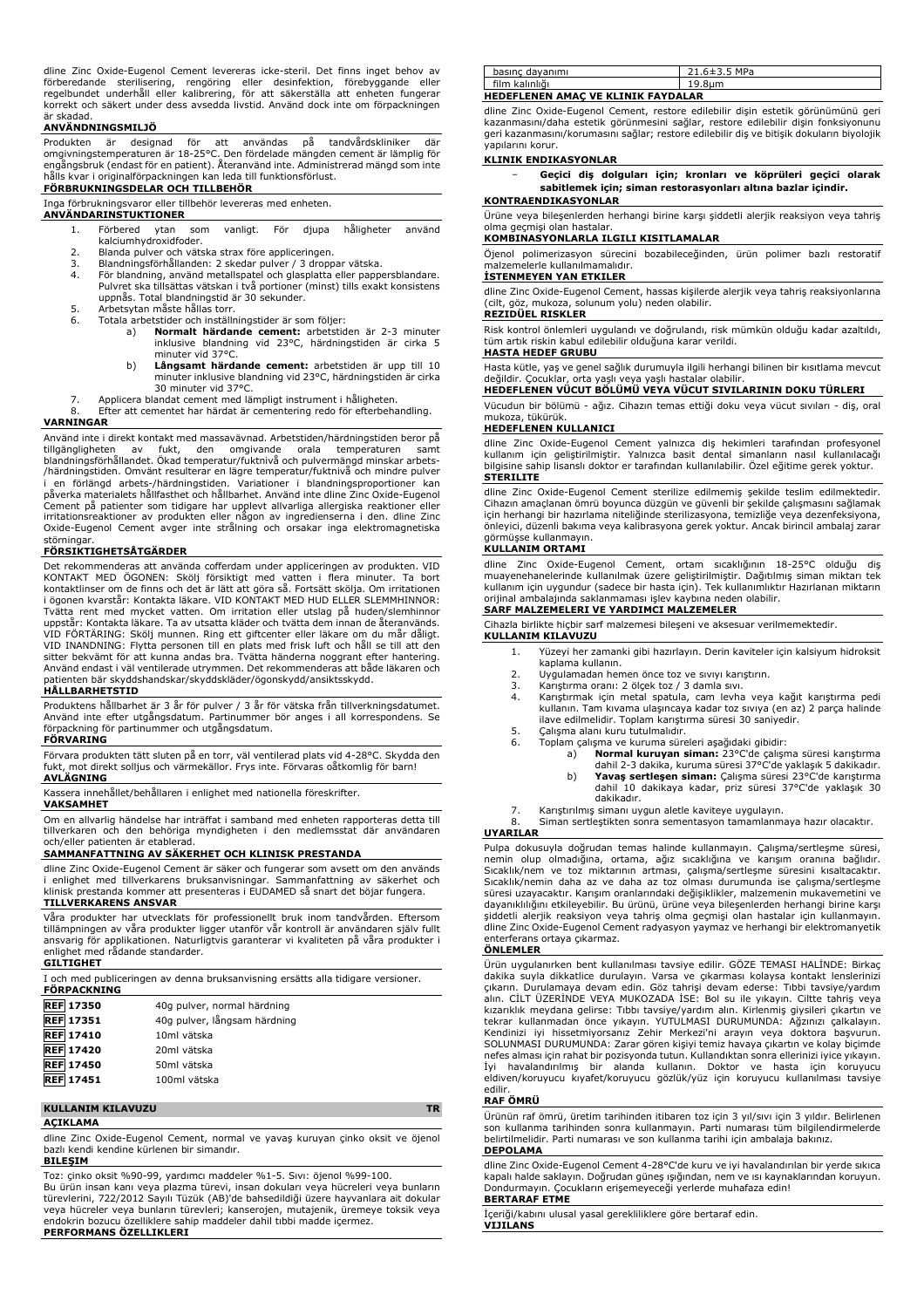Cihazla ilgili olarak meydana gelen herhangi bir ciddi kazayı, üreticiye ve kullanıcının ve/veya hastanın kabul edildiği Üye Devletin yetkili otoritesine bildirin. **GÜVENLILIK VE KLINIK PERFORMANS ÖZETI**

dline Zinc Oxide-Eugenol Cement güvenlidir ve üretici tarafından kullanım talimatlarına uygun olarak kullanılması durumunda amaçlandığı gibi çalışır. Güvenlik ve klinik performans özeti, işe başlar başlamaz EUDAMED'de lanse edilecektir.

# **ÜRETICININ SORUMLULUĞU**

Ürünlerimiz diş hekimleri tarafından profesyonel kullanım için geliştirilmiştir. Ürünlerimiz kontrolümüz dışında kullanıldığından, uygulamadan tamamen kullanıcı sorumludur. Ürünlerimizin kalitesini uygulanan standartlara uygun olarak garanti ediyoruz.

#### **GEÇERLILIK SÜRESI**

İşbu kullanım talimatının yayınlanması üzerine, önceki tüm versiyonların yerini alacaktır.

| <b>AMBALAJ</b>   |                             |  |
|------------------|-----------------------------|--|
| <b>REF 17350</b> | 40 gr toz, normal sertleşme |  |
| <b>REF 17351</b> | 40 gr toz, yavaş sertleşme  |  |
| <b>REF</b> 17410 | 10ml sivi                   |  |
| <b>REF</b> 17420 | 20 <sub>ml</sub> sivi       |  |
| <b>REF</b> 17450 | 50ml sivi                   |  |
| <b>REF</b> 17451 | 100ml sivi                  |  |
|                  |                             |  |

# **ИНСТРУКЦИЯ ПО ПРИМЕНЕНИЮ RU**

## **ОПИСАНИЕ**

dline Zinc Oxide-Eugenol Cement - это самоотверждающийся цемент на основе оксида цинка и эвгенола, нормального и медленного схватывания. **СОСТАВ**

Порошок: оксид цинка 90-99%, вспомогательные вещества 1-5%. Жидкость:

эвгенол 99-100%. dline Zinc Oxide-Eugenol Cement не содержит лекарственных веществ, в том числе производных человеческой крови или плазмы; тканей или клеток, или их производных, человеческого происхождения; тканей или клеткок, или их производных, животного происхождения, как указано в Регламенте (ЕС) № 722/2012; веществ, которые являются канцерогенными, мутагенными, токсичными для репродукции или обладают эндокринными разрушающими свойствами.

#### **ФУНКЦИОНАЛЬНЫЕ ХАРАКТЕРИСТИКИ**

| прочность на сжатие                                 | $21.6 \pm 3.5$ M <sub>Ta</sub> |  |
|-----------------------------------------------------|--------------------------------|--|
| толщина пленки                                      | 19.8um                         |  |
| ПРЕДУСМОТРЕННОЕ ПРИМЕНЕНИЕ И КЛИНИЧЕСКИЕ РЕЗУЛЬТАТЫ |                                |  |

Средство восстанавливает/улучшает эстетический вид восстанавливаемого зуба; восстанавливает/поддерживает зубную функцию восстанавливаемого зуба; защищает биологические структуры восстанавливаемого зуба и прилегающих тканей.

#### **КЛИНИЧЕСКИЕ ПОКАЗАНИЯ**

− **Для временных пломб; для временной фиксации коронок и мостовидных протезов; для оснований под цементные реставрации.**

# **ПРОТИВОПОКАЗАНИЯ**

Пациенты, у которых в анамнезе были тяжелые аллергические или раздражающие реакции на продукт или любой из ингредиентов.

# **ОГРАНИЧЕНИЯ НА КОМБИНАЦИИ**

dline Zinc Oxide-Eugenol Cement не следует использовать с реставрационными материалами на полимерной основе, так как эвгенол может нарушить процесс полимеризации.

#### **НЕЖЕЛАТЕЛЬНЫЕ ПОБОЧНЫЕ ЭФФЕКТЫ**

У восприимчивых людей dline Zinc Oxide-Eugenol Cement может вызывать аллергические или раздражающие реакции (кожа, глаза, слизистые оболочки, дыхательные пути).

# **ОСТАТОЧНЫЕ РИСКИ**

Меры по управлению рисками внедрены и проверены, риск снижен, насколько это возможно, общий остаточный риск признан приемлемым.

# **ЦЕЛЕВАЯ ГРУППА ПАЦИЕНТОВ**

Никаких ограничений относительно категории пациентов, их возраста и общего состояния здоровья не известно. Продукт можно применять на детях, пациентах среднего и пожилого возраста.

#### **ПРЕДПОЛАГАЕМАЯ ЧАСТЬ ТЕЛА ИЛИ ТИПЫ ТКАНЕЙ ЖИДКОСТЕЙ ОРГАНИЗМА**

Часть тела - рот. Ткани или биологические жидкости, контактирующие с изделием - зуб, слизистая оболочка рта, слюна.

# **ПРЕДПОЛАГАЕМЫЙ ПОЛЬЗОВАТЕЛЬ**

dline Zinc Oxide-Eugenol Cement разработан только для профессионального использования в стоматологии. Пользователь - только лицензированный врач, который знает, как использовать обычные стоматологические цементы. Нет необходимости в специальной подготовке.

# **СТЕРИЛЬНОСТЬ**

Товар поставляется нестерильным. Нет необходимости в какой-либо предварительной стерилизации, очистке или дезинфекции, профилактическом, регулярном обслуживании или калибровке, чтобы гарантировать правильную и безопасную работу изделия в течение его предполагаемого срока службы. Однако не используйте, если первичная упаковка повреждена.

# **УСЛОВИЯ ПРИМЕНЕНИЯ**

Изделие предназначено для использования в стоматологическом кабинете с температурой окружающей среды 18-25°C. Распределенное количество цемента подходит для одноразового использования (только для одного пациента). Не использовать повторно. Выданное количество, хранящееся не в оригинальной упаковке, может привести к потере функциональности.

# **РАСХОДНЫЕ МАТЕРИАЛЫ И ПРИНАДЛЕЖНОСТИ**

В комплект поставки изделия не входят расходные материалы и принадлежности.

# **ИНСТРУКЦИЯ ПО ПРИМЕНЕНИЮ**

1. Подготовьте поверхность, как обычно. Для глубоких полостей используйте лайнер из гидроксида кальция.

- 2. Смешайте порошок и жидкость непосредственно перед нанесением.<br>3. Пропорции при смешивании: 2 столовые дожки порошка/3 капл
- 3. Пропорции при смешивании: 2 столовые ложки порошка/3 капли жидкости.
- 4. Для смешивания используйте металлический шпатель и стеклянную пластину или бумагу. Порошок следует добавлять в жидкость двумя (минимум) порциями до достижения нужной консистенции. Общее время перемешивания 30 секунд.
- 5. Рабочая зона должна быть сухой.<br>6. Обшее время работы и время схв
	- Общее время работы и время схватывания следующее:<br>a) Цемент с нормальным схватыванием: р
		- a) **Цемент с нормальным схватыванием:** рабочее время составляет 2-3 минуты, включая перемешивание при 23°C, время схватывания составляет около 5 минут при 37°C.
		- b) **Медленно схватывающийся цемент:** рабочее время до 10 минут, включая перемешивание при 23°C, время схватывания около 30 минут при 37°C.
- 7. Нанесите смешанный цемент подходящим инструментом в полость. 8. После того, как цемент затвердеет, цементация готова к полировке.

# **ПРЕДУПРЕЖДЕНИЯ**

Не использовать при прямом контакте с тканью пульпы. Время работы/схватывания зависит от наличия влаги, окружающей среды, температуры в полости рта и соотношения компонентов смеси. Повышенная температура/влажность и количество порошка сокращают время работы/схватывания. И наоборот, уменьшение температуры/влажности и меньшее количество порошка продлит время работы/схватывания. Вариации пропорций смешивания могут повлиять на прочность и долговечность материала. Не используйте продукт для пациентов, у которых в анамнезе есть серьезные аллергические или раздражающие реакции на продукт или любой из ингредиентов. Изделие не генерирует излучение и не вызывает электромагнитные помехи.

# **МЕРЫ ПРЕДОСТОРОЖНОСТИ**

При применении продукта рекомендуется использовать коффердам. ПРИ ПОПАДАНИИ В ГЛАЗА: осторожно промыть глаза водой в течение нескольких минут. Снимите контактные линзы, если они есть, и это легко сделать. Продолжайте полоскание. Если раздражение глаз не проходит: обратиться к врачу. ПРИ ПОПАДАНИИ НА КОЖУ ИЛИ СЛИЗИСТУЮ ОБОЛОЧКУ: промыть большим количеством воды. В случае раздражения кожи/слизистой оболочки или сыпи: обратиться к врачу. Снимите загрязненную одежду и постирайте перед повторным использованием. ПРИ ПРОГЛАТЫВАНИИ: прополоскать рот. Если вы плохо себя чувствуете, обратитесь в токсикологический центр или к врачу/терапевту. ПРИ ВДЫХАНИИ: вывести человека на свежий воздух и<br>обеспечить ему комфортное дыхание. После работы тщательно вымойте руки.<br>Используйте только в хорошо проветриваемом помещении. Врачу и пациенту рекомендуется носить защитные перчатки/защитную одежду/средства защиты глаз/лица.

## **СРОК ГОДНОСТИ**

Срок годности продукта - 3 года для порошка/3 лет для жидкости со дня изготовления. Не использовать по истечении срока годности. Номер партии должен быт указан во всей корреспонденции. См. упаковку для получения информации о партии и сроке годности. **ХРАНЕНИЕ**

Хранить продукт плотно закрытым в сухом, хорошо проветриваемом месте при температуре 4-28°C. Беречь от прямых солнечных лучей и источников тепла. Не замораживать. Хранить в недоступном для детей месте!

#### **УТИЛИЗАЦИЯ**

Утилизируйте содержимое/контейнер в соответствии с национальными нормативными требованиями.

#### **АКТИВНЫЙ МОНИТОРИНГ**

Если в отношении изделия произошел какой-либо серьезный инцидент, сообщите производителю и компетентному органу государства-члена, в котором зарегистрирован пользователь и/или пациент.

## **РЕЗЮМЕ БЕЗОПАСНОСТИ И КЛИНИЧЕСКОЙ ЭФФЕКТИВНОСТИ**

dline Zinc Oxide-Eugenol Cement безопасен и работает по назначению, если он используется в соответствии с инструкцией по применению производителя. Сводная информация о безопасности и клинической эффективности будет представлена в Европейской базе данных по медицинским изделиям, как только она начнет работать.

## **ОТВЕТСТВЕННОСТЬ ПРОИЗВОДИТЕЛЯ**

Наши продукты разработаны для профессионального использования в стоматологии. Поскольку применение наших продуктов находится вне нашего контроля, пользователь несет полную ответственность за применение. Разумеется, мы гарантируем качество нашей продукции в соответствии с применяемыми стандартами.

# **СРОК ДЕЙСТВИЯ**

После публикации данной инструкции по применению все предыдущие версии отменяются. **УПАКОВКА**

| JIIANUDNA        |                                      |
|------------------|--------------------------------------|
| <b>REF 17350</b> | 40 г порошка, нормальное отверждение |
| <b>REF 17351</b> | 40 г порошка, медленное отверждение  |
| <b>REF</b> 17410 | 10 мл жидкости                       |
| <b>REF 17420</b> | 20 мл жидкости                       |
| <b>REF 17450</b> | 50 мл жидкости                       |
| <b>REF 17451</b> | 100 мл жидкости                      |

## **ІНСТРУКЦІЯ ІЗ ЗАСТОСУВАННЯ UA**

**ОПИС**

dline Zinc Oxide-Eugenol Cement - це самотвердний цемент на основі оксиду цинку і евгенолу, нормального і повільного схоплювання. **СКЛАД**

Порошок: оксид цинку 90-99%, допоміжні речовини 1-5%. Рідина: евгенол 99- 100%.

dline Zinc Oxide-Eugenol Cement не містить лікарських речовин, зокрема похідних людської крові або плазми; тканин або клітин, або їх похідних, людського походження; тканин або клітин, або їх похідних, тваринного походження, як<br>зазначено в Регламенті (ЄС) № 722/2012; речовин, які є канцерогенними,<br>мутагенними, токсичними для репродукції або мають ендокринні руйнівні властивості.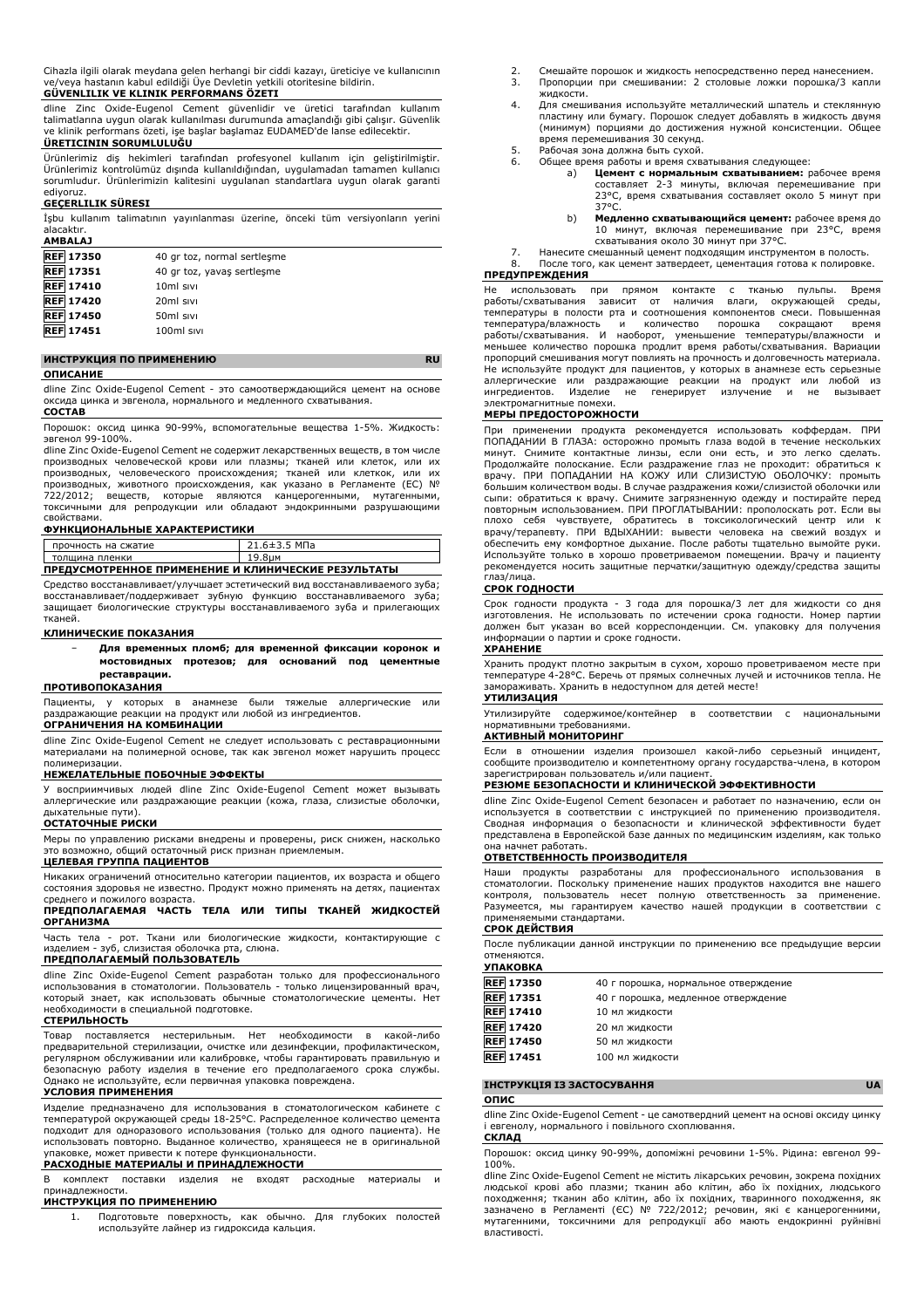#### **ФУНКЦІОНАЛЬНІ ХАРАКТЕРИСТИКИ**

| <b>\ СТИСКАННЯ</b><br><b>МІЦНІС</b><br>на<br>ть | МПа<br><b>44.045.</b><br>◡ |
|-------------------------------------------------|----------------------------|
| плівки<br>товшина                               | ⊥ し いしい                    |
|                                                 |                            |

# **ПЕРЕДБАЧУВАНЕ ПРИЗНАЧЕННЯ ТА КЛІНІЧНІ ПЕРЕВАГИ**

Засіб відновлює/покращує естетичний вигляд відновлюваного зуба; відновлює/підтримує зубну функцію відновлюваного зуба; захищає біологічні структури відновлюваного зуба та прилеглих тканин.

# **КЛІНІЧНІ ПОКАЗАННЯ**

− **Для тимчасових пломб; для тимчасової фіксації коронок і мостоподібних протезів; для основ під цементні реставрації. ПРОТИПОКАЗАННЯ**

Пацієнти, у яких в анамнезі були важкі алергічні або подразливі реакції на продукт або будь-який з інгредієнтів.

#### **ОБМЕЖЕННЯ НА КОМБІНАЦІЇ**

dline Zinc Oxide-Eugenol Cement не слід використовувати з реставраційними матеріалами на полімерній основі, оскільки евгенол може порушити процес полімеризації.

#### **НЕБАЖАНІ ПОБІЧНІ ЕФЕКТИ**

У сприйнятливих людей продукт може викликати алергічні або подразливі реакції (шкіра, очі, слизові оболонки, дихальні шляхи).

# **ЗАЛИШКОВІ РИЗИКИ**

Заходи з управління ризиками впроваджені та перевірені, ризик знижений, наскільки це можливо, загальний залишковий ризик визнаний прийнятним. **ЦІЛЬОВА ГРУПА ПАЦІЄНТІВ**

Ніяких обмежень щодо категорії пацієнтів, їх віку та загального стану здоров'я невідомо. Продукт можна застосовувати на дітях, пацієнтах середнього або похилого віку.

# **ПЕРЕДБАЧУВАНА ЧАСТИНА ТІЛА АБО ТИПИ ТКАНИН РІДИН ОРГАНІЗМУ**

Частина тіла – рот. Тканини або біологічні рідини, що контактують з виробом –

# зуб, слизова оболонка ротової порожнини, слина. **ПЕРЕДБАЧУВАНИЙ КОРИСТУВАЧ**

dline Zinc Oxide-Eugenol Cement розроблений тільки для професійного використання в стоматології. Користувач – тільки ліцензований лікар, який знає, як використовувати звичайні стоматологічні цементи. Немає потреби в спеціальній підготовці.

#### **СТЕРИЛЬНІСТЬ**

Товар постачається нестерильним. Немає потреби в будь-якій попередній стерилізації, очищенні або дезінфекції, профілактичному, регулярному обслуговуванні або калібруванні, щоб гарантувати правильну та безпечну роботу виробу протягом його передбачуваного терміну служби. Однак не використовуйте, якщо первинна упаковка пошкоджена. **УМОВИ ЗАСТОСУВАННЯ**

Виріб призначений для використання в стоматологічному кабінеті з температурою навколишнього середовища 18-25°C. Розподілену кількість цементу підходить для одноразового використання (тільки для одного пацієнта). Не застосовувати повторно. Видана кількість, що зберігається не в оригінальній упаковці, може призвести до втрати функціональності.

### **ВИТРАТНІ МАТЕРІАЛИ ТА ПРИНАЛЕЖНОСТІ**

До комплекту поставки виробу не входять витратні матеріали та приналежності. **ІНСТРУКЦІЯ ІЗ ЗАСТОСУВАННЯ**

- 1. Підготуйте поверхню, як зазвичай. Для глибоких порожнин використовуйте лайнер з гідроксиду кальцію.
- 
- 2. Змішайте порошок і рідину безпосередньо перед нанесенням.<br>3. Пропорції при змішуванні: 2 столові ложки порошку/3 краплі<br>4. Для змішування використовуйте металевий шпатель і скляну г 3. Пропорції при змішуванні: 2 столові ложки порошку/3 краплі рідини. 4. Для змішування використовуйте металевий шпатель і скляну пластину або папір. Порошок слід додавати в рідину двома (мінімум) порціями до досягнення потрібної консистенції. Загальний час перемішування 30 секунд.
- 5. Робоча зона має бути сухою.
	- Загальний час роботи і час схоплювання такий: a) **Цемент з нормальним схоплюванням:** робочий час
		- становить 2-3 хвилини, включно з перемішуванням за 23°C, час схоплювання становить близько 5 хвилин за 37°C. b) **Цемент, що повільно схоплюється:** робочий час до 10
		- хвилин, включно з перемішуванням за 23°C, час схоплювання близько 30 хвилин за 37°C.

7. Нанесіть змішаний цемент відповідним інструментом в порожнину.

Після того, як цемент затвердіє, цементація готова до полірування. **ПОПЕРЕДЖЕННЯ**

Не застосовувати при прямому контакті з тканиною пульпи. Час роботи/схоплювання залежить від наявності вологи, навколишнього середовища, температури в порожнині рота і співвідношення компонентів суміші. Підвищена температура/вологість і кількість порошку скорочують час роботи/схоплювання.<br>І навпаки, зменшення температури/вологості і меншу кількість порошку<br>продовжить час роботи/схоплювання. Варіації пропорцій змішуванн Oxide-Eugenol Cement для пацієнтів, у яких в анамнезі є серйозні алергічні або подразливі реакції на продукт або будь-який з інгредієнтів. Виріб не генерує випромінювання і не викликає електромагнітних завад.

## **ЗАПОБІЖНІ ЗАХОДИ**

При застосуванні продукту рекомендується використовувати кофердам. ПРИ ПОТРАПЛЯННІ В ОЧІ: обережно промити очі водою протягом декількох хвилин. Зніміть контактні лінзи, якщо вони є, і це легко зробити. Продовжуйте полоскання. Якщо подразнення очей не проходить: звернутися до лікаря. ПРИ ПОТРАПЛЯННІ на шкіру або слизові: промити великою кількістю води. У разі подразнення шкіри/слизових оболонок або висипу: звернутися до лікаря. Зніміть одяг і виперіть перед повторним використанням. При ПРОКОВТУВАННі: прополоскати рот. Якщо ви погано почуваєтеся, зверніться в токсикологічний центр або до лікаря/терапевта. При вдиханні: вивести людину на свіже повітря і забезпечити їй комфортне дихання. Після роботи ретельно вимийте руки. Використовуйте тільки в добре провітрюваному приміщенні. Лікарю та пацієнту рекомендується носити захисні рукавички/захисний одяг/засоби захисту очей/обличчя.

#### **ТЕРМІН ПРИДАТНОСТІ**

Термін придатності продукту – 3 роки для порошку/3 років для рідини з дня виготовлення. Не застосовувати після закінчення терміну придатності. Номер партії має бути зазначений у всій кореспонденції. Див. упаковку для отримання інформації про партію та термін придатності. **ЗБЕРІГАННЯ**

Зберігати продукт щільно закритим у сухому, добре провітрюваному місці за температури 4-28°C. Берегти від прямих сонячних променів і джерел тепла. Не заморожувати. Зберігати в недоступному для дітей місці! **УТИЛІЗАЦІЯ**

Утилізуйте вміст/контейнер відповідно до національних нормативних вимог. **АКТИВНИЙ МОНІТОРИНГ**

Якщо щодо виробу стався якийсь серйозний інцидент, повідомте виробнику та компетентному органу держави-члена, в якій зареєстрований користувач і/або

#### пацієнт. **РЕЗЮМЕ БЕЗПЕКИ І КЛІНІЧНОЇ ЕФЕКТИВНОСТІ**

dline Zinc Oxide-Eugenol Cement безпечний і працює за призначенням, якщо він використовується відповідно до інструкцій виробника щодо застосування. Зведена інформація про безпеку та клінічну ефективність буде представлена в Європейській базі даних з медичних виробів, як тільки вона почне працювати. **ВІДПОВІДАЛЬНІСТЬ ВИРОБНИКА**

Наші продукти розроблені для професійного використання в стоматології. Оскільки застосування наших продуктів знаходиться поза нашим контролем, користувач несе повну відповідальність за застосування. Звісно, ми гарантуємо якість нашої продукції відповідно до застосовних стандартів.

# **ТЕРМІН ДІЇ**

Після публікації цієї інструкції із застосування всі попередні версії скасовуються. **УПАКОВКА**

| REFI 17350       | 40 г порошку, нормальне зазатвердіння |
|------------------|---------------------------------------|
| <b>REF 17351</b> | 40 г порошку, повільне зазатвердіння  |
| <b>REF 17410</b> | 10 мл рідини                          |
| <b>REF 17420</b> | 20 мл рідини                          |
| <b>REF 17450</b> | 50 мл рідини                          |
| <b>REF 17451</b> | 100 мл рідини                         |

**SIGNS EXPLANATION/ŽENKLŲ PAAIŠKINIMAS /SCHILDER ERKLÄRUNG** /ЗНАЧЕНИЕ НА СИМВОЛИТЕ /VYSVETLENI ZNACEK /FORKLARING AF TEGN<br>/МÄRKIDE SELGITUS /ЕХРLICATION DES SIGNES /ЕΞ'НГНΣН ZHMANΣHΣ /<br>JELZÉSEK MAGYARÁZATA /SPIEGAZIONE DEI SEGNI /ZĪMJU SKAIDROJUMS /FORKLARING AV TEGN /OBJASNIENIE ZNAKOW /EXPLICAÇAO DOS<br>SÍMBOLOS /EXPLICAȚII SEMNE /VYSVETLENIE ZNAČIEK /RAZLAGA<br>ZNAKOV /EXPLICACIÓN DE SIGNOS /TECKENFÖRKLARING /İŞARETLERIN<br>AÇIKLAMASI /ОБЪЯСНЕНИЕ СИМВОЛОВ /ПОЯСНЕННЯ СИМВ

|     | Caution /Atsargiai /Vorsicht /Внимание /Pozor /Forsigtighed<br>/Hoiatus /Mise en garde /Προσοχή /Figyelmeztetés /Attenzione<br>/Piesardzību! /Forsiktighet /Uwagi /Cuidado /Atenție<br>/Pozor<br>/Previdnost /Precaución /Varning /Dikkat / Осторожно /Обережно                                                                                                                                                                                                                                                                                                                                                                                                                                                                                                                                                                     |
|-----|-------------------------------------------------------------------------------------------------------------------------------------------------------------------------------------------------------------------------------------------------------------------------------------------------------------------------------------------------------------------------------------------------------------------------------------------------------------------------------------------------------------------------------------------------------------------------------------------------------------------------------------------------------------------------------------------------------------------------------------------------------------------------------------------------------------------------------------|
|     | Temperature limit /Temperatūros riba /Temperatur-Grenzwert<br>/Teplotní limit /Temperaturgrænse<br>/Температурен<br>ЛИМИТ<br>Temperatuuri limiit /Limite de température/Όριο θερμοκρασίας<br>/Hőmérsékleti határérték /Limite di temperatura /Temperatūras<br>robežvērtība /Temperaturgrense /Limit temperatury /Limite de<br>temperatura /Limita de temperatură /Teplotný limit /Temperaturna<br>omejitev / Límite de temperatura / Temperaturgräns / Sıcaklık Sınırı<br>/ Предел температуры /Межа температури                                                                                                                                                                                                                                                                                                                    |
| E   | Consult instructions for use /Ziūrėti<br>naudojimo instrukciją<br>beachten<br>/Консултирайте<br>/Gebrauchsanweisung<br>ce<br>c<br>инструкцията<br>за<br>употреба<br>/Viz<br>návod k<br>použití<br>/Se<br>brugsanvisningen<br>/Vaadake<br>kasutusjuhendit<br>/Consulter<br>les<br>instructions d'utilisation /Συμβουλευτείτε τις οδηγίες χρήσης<br>/Konzultáljon a használati utasítással /Consultare le istruzioni per<br>l'uso /Skatīt lietošanas pamācību /Se bruksanvisningen /Zapoznaj<br>się z instrukcją użytkowania / Consulte as instruções de uso<br>/Consultați instrucțiunile de utilizare / Viď návod na použitie /Pred<br>uporabo si poglejte navodila / Consultar las instrucciones de uso / Se<br>bruksanvisningen /Kullanım talimatlarına bakınız /См. инструкцию<br>по применению /Див. інструкцію із застосування |
| 类   | Keep away from sunlight /Laikyti atokiau nuo saulės spindulių /Von<br>Sonnenlicht fernhalten /Да се пази от слънчева светлина /Chrañte<br>před slunečním zářením /Holdes væk fra sollys /Hoida eemal<br>päikesevalgusest /Tenir à l'écart de la lumière du soleil /KpɑTn̥στε<br>μακριά από τον ήλιο /Napfénytől távol tartandó /Tenere lontano<br>dalla luce del sole /Sargāt no saules gaismas /Holdes unna sollys<br>/Chronić przed światłem słonecznym /Proteger da luz solar /A se<br>păstra într-un loc ferit de soare /Chráňte pred slnečným žiarením<br>/Ne shranjujte izpostavljeno sončni svetlobi /Mantener alejado de<br>la luz del sol /Förvaras bort från solljus /Güneş ışığından uzak tutun<br>/ Беречь от попадания солнечных лучей /Берегти від сонячних<br>променів                                               |
|     | Do not re-use /Nenaudoti pakartotinai /Nicht wiederverwenden /He<br>използвайте повторно /Nepoužívejte znovu /Må ikke genbruges<br>Ärge taaskasutage /Ne pas réutiliser /Μην χρησιμοποιείτε ξανά /Ne<br>használja fel újra /Non riutilizzare /Nelietot atkārtoti /Ikke bruk pă<br>nytt /Nie używać ponownie /Não reutilizar /A nu se refolosi<br>/Nepoužívajte znova /Ni za ponovno uporabo /No reutilizar<br>/Äteranvänd inte /Tek kullanımlıktır /Не использовать повторно<br>/Не використовувати повторно                                                                                                                                                                                                                                                                                                                        |
| NON | Non-sterile /Nesterilus /Unsteril /Нестерилно /Nesterilní /Ikke-<br>steril /Mittesteriilne /Non stérile /Mn anooteipwużvo /Nem steril<br>/Non sterile /Nesterils /Ikke-steril /Niesterylny /Não estéril<br>/Nesteril /Nesterilné /Ne-sterilno /No estéril /Icke-steril /Steril değil<br>/Нестерильный /Нестерильний                                                                                                                                                                                                                                                                                                                                                                                                                                                                                                                 |
| ΜD  | device<br>/Medicinos<br>priemonė<br>/Medizinisches<br>Medical<br>Gerät<br>/Медицинско устройство /Zdravotnické zařízení /Medicinsk udstyr<br>/Meditsiiniseade<br>/Dispositif<br>médical<br>/Ιατρική<br>συσκευή<br>/Orvostechnikai eszköz /Dispositivo medico /Medicīnas<br>ierīce<br>/Medisinsk<br>utstyr /Urządzenie medyczne /Aparelho<br>médico<br>/Zdravotnícke<br>medical<br>zariadenia<br>/Medicinski<br>/Dispozitiv<br>pripomoček /Dispositivo médico /Medicinsk utrustning /Medikal<br>Cihaz /Медицинское изделие /Медичний виріб                                                                                                                                                                                                                                                                                           |